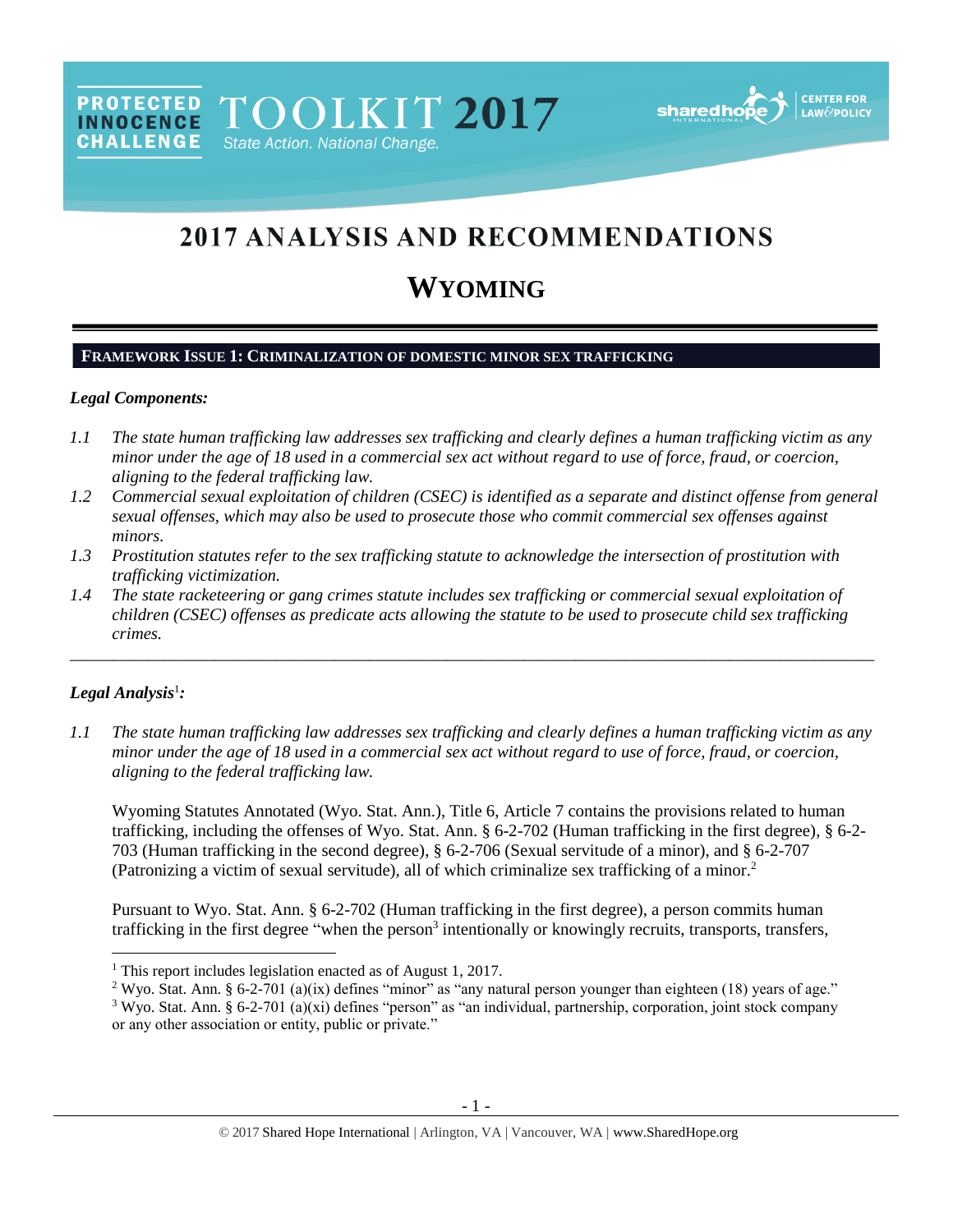harbors, receives, provides, obtains, isolates, maintains or entices an individual for the purpose of: . . . (iii) Sexual servitude of a minor in violation of W.S. 6-2-706." Wyo. Stat. Ann. § 6-2-702. Pursuant to Wyo. Stat. Ann. § 6-2-703 (Human trafficking in the second degree), a person commits human trafficking in the second degree when a person "recklessly recruits, transports, transfers, harbors, receives, provides, obtains isolates, maintains or entices an individual for the purpose of: . . . (iii) Sexual servitude of a minor in violation of W.S. 6- 2-706." Wyo. Stat. Ann. § 6-2-703.

Wyo. Stat. Ann. § 6-2-706(a) (Sexual servitude of a minor) states, "A person is guilty of sexual servitude of a minor when the person intentionally, knowingly or recklessly offers, obtains, procures or provides an individual less than eighteen (18) years of age to engage in commercial sexual services."<sup>4</sup>

<span id="page-1-0"></span>Proof of force, fraud or coercion is not required when the victim of Wyo. Stat. Ann. § 6-2-702 (Human trafficking in the first degree), § 6-2-703 (Human trafficking in the second degree), or § 6-2-706 (Sexual servitude of a minor) is a minor under 18 used in commercial sexual activity.<sup>5</sup> However, "commercial sexual activity," as used in § 6-2-706 (Sexual servitude of a minor), is classified as "services," which is defined in Wyo. Stat. Ann. § 6-2-701 (a)(xiv) as "activities resulting from a relationship between a person and the actor in which the person performs activities under the supervision of or for the benefit of the actor." This definition narrows the application of the trafficking statutes to those cases in which a minor is under the control of a third party trafficker.

*1.2 Commercial sexual exploitation of children (CSEC) is identified as a separate and distinct offense from general sexual offenses, which may also be used to prosecute those who commit commercial sex offenses against minors.*

The following laws treat CSEC as distinct crimes.

- 1. Pursuant to Wyo. Stat. Ann. § 6-4-103(a) (Promoting prostitution; penalties), "Except as provided in W.S. 6-2-701 through 6-2-710, a person commits a felony if he: (i) Knowingly or intentionally entices or compels another person to become a prostitute . . . ." Where the "person enticed or compelled is under eighteen (18) years of age," a conviction for violating Wyo. Stat. Ann. § 6-4- 103(a) is punishable as a felony by imprisonment up to 5 years, a fine not to exceed \$5,000, or both. Wyo. Stat. Ann. § 6-4-103(b).
- 2. Pursuant to Wyo. Stat. Ann. § 6-4-303(b)(i), (ii) (Sexual exploitation of children; penalties; definitions),

<span id="page-1-2"></span><span id="page-1-1"></span>A person is guilty of sexual exploitation of a child $6$  if, for any purpose, he knowingly: (i) Causes, induces, entices, coerces or permits a child to engage in, or be used for, the making of child pornography;<sup>7</sup>

<sup>&</sup>lt;sup>4</sup> Wyo. Stat. Ann. § 6-2-701 (a)(xiv) defines "services" as "activities resulting from a relationship between a person and the actor in which the person performs activities under the supervision of or for the benefit of the actor. Commercial sexual activity is 'services' in this article."

<sup>&</sup>lt;sup>5</sup> Wyo. Stat. Ann. § 6-2-701 (a)(xv) defines "victim" as "the person alleged to have been subjected to human trafficking."

 $6$  Wyo. Stat. Ann. § 6-4-303(a)(i) defines "child" as "a person under the age of eighteen (18) years."

<sup>&</sup>lt;sup>7</sup> Wyo. Stat. Ann. § 6-4-303(a)(ii) states: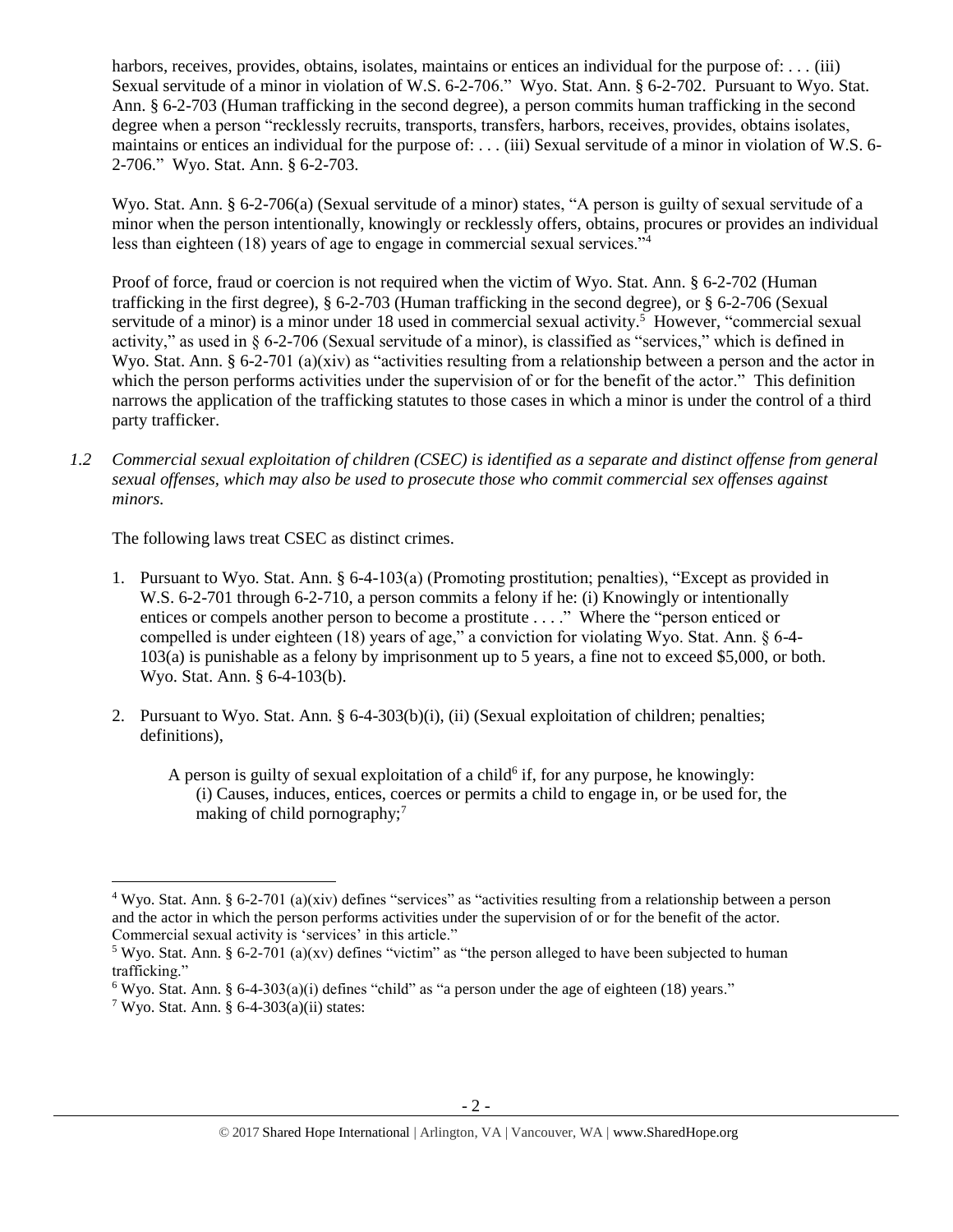(ii) Causes, induces, entices or coerces a child to engage in, or be used for, any explicit sexual  $\text{conduct}^8$ ;

. . . .

 $\overline{a}$ 

. . . .

A first conviction under Wyo. Stat. Ann. § 6-4-303(b)(i), (ii) is punishable as a felony by imprisonment for  $5-12$  years, a fine not to exceed \$10,000, or both. Wyo. Stat. Ann. § 6-4-303(c). A subsequent conviction for violating Wyo. Stat. Ann. § 6-4-303(b)(i), (ii) is punishable by imprisonment for 7–12 years, a fine not to exceed \$10,000, or both. Wyo. Stat. Ann. § 6-4-303(e).

Several other non-commercial sex offenses may be applicable in cases involving the commercial sexual exploitation of a child. Such laws include the following:

1. Wyo. Stat. Ann. § 6-2-318 (Soliciting to engage in illicit sexual relations; penalty) states,

Except under circumstances constituting sexual assault in the first, second or third degree as defined by W.S. 6-2-302 through 6-2-304, or sexual abuse of a minor in the first, second, third or fourth degree as defined by W.S. 6-2-314 through 6-2-317, anyone who has reached the age of majority and who solicits,<sup>9</sup> procures or knowingly encourages anyone less than the age of fourteen (14) years, or a person purported to be less than the age of fourteen (14) years, to engage in sexual intrusion as defined in W.S. 6-2-301 is guilty of a felony . . . .

A conviction for violating Wyo. Stat. Ann. § 6-2-318 is punishable by imprisonment up to 5 years and a possible fine not to exceed \$10,000. Wyo. Stat. Ann. §§ 6-2-318, 6-10-102.

2. Under Wyo. Stat. Ann. § 6-2-314(a)(i) (Sexual abuse of a minor in the first degree; penalties) a person commits a crime when "[b]eing sixteen (16) years of age or older, the actor inflicts sexual intrusion on a victim who is less than thirteen (13) years of age."<sup>10</sup> A conviction under this statute is

"Child pornography" means any visual depiction, including any photograph, film, video, picture, computer or computer-generated image or picture, whether or not made or produced by electronic, mechanical or other means, of explicit sexual conduct, where:

(A) The production of the visual depiction involves the use of a child engaging in explicit sexual conduct;

(B) The visual depiction is of explicit sexual conduct involving a child or an individual virtually indistinguishable from a child; or

(C) The visual depiction has been created, adapted or modified to depict explicit sexual conduct involving a child or an individual virtually indistinguishable from a child.

<sup>8</sup> Wyo. Stat. Ann. § 6-4-303(a)(iii) defines "explicit sexual conduct" as "actual or simulated sexual intercourse, including genital-genital, oral-genital, anal-genital or oral-anal, between persons of the same or opposite sex, bestiality, masturbation, sadistic or masochistic abuse or lascivious exhibition of the genitals or pubic area of any person."

<sup>9</sup> "Solicit" is not defined in either Wyo. Stat. § 6-2-301 (the definitions for the sexual offenses) or Wyo. Stat. § 6-1-104 (the general definitions for all criminal laws). In *Blakeman v. State*, 100 P.3d 1229, 1234–36 (Wyo. 2004) (decided under prior law), the Supreme Court of Wyoming held that the district court made no error in instructing the jury on the definition of "solicit," which defined "solicit" as "'(1) to ask or seek earnestly or pleadingly, (2) to tempt or to entice someone to do wrong, (3) to approach for some immoral purpose.'"

<sup>10</sup> Wyo. Stat. Ann. § 6-2-301(a)(vii) (Definitions) defines "sexual intrusion" as follows: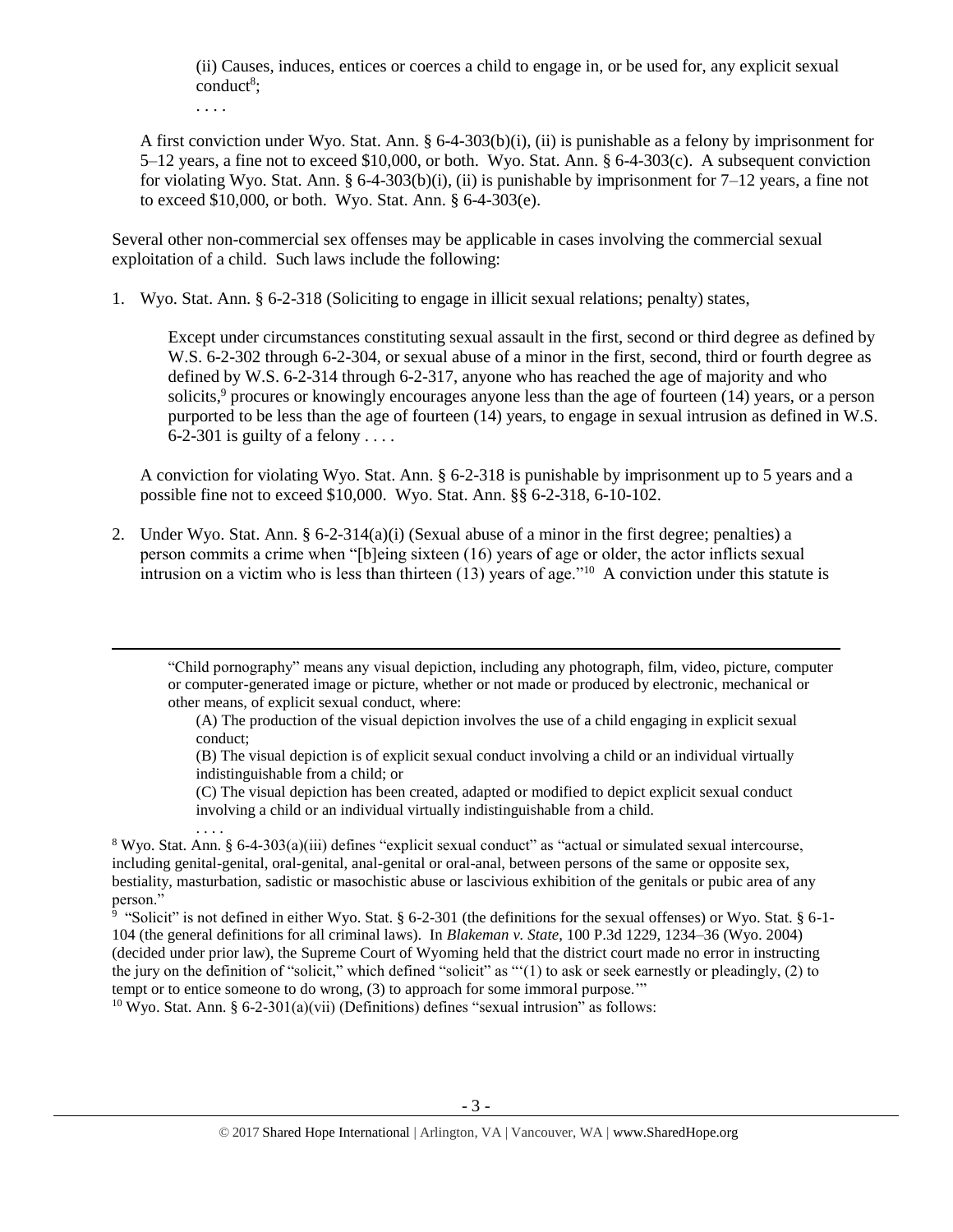generally punishable by imprisonment up to 50 years, "unless the person convicted qualifies under W.S. 6-2-306(e) [Penalties for sexual assault]," which requires a defendant with prior convictions for specific sex crimes to receive life imprisonment without the possibility of parole if the convictions were for offenses committed after the actor reached the age of 18.<sup>11</sup> Wyo. Stat. Ann. §§ 6-2-314(b), 6-2-306(e). However, if the person convicted for violating this statute is 21 years of age or older, the defendant will receive imprisonment for 25–50 years, "unless the person convicted qualified under W.S. 6-2-306(e)." Wyo. Stat. Ann. § 6-2-314(c). In either case, the court may order the defendant to pay a possible fine not to exceed \$10,000 in addition to his sentence. Wyo. Stat. Ann. § 6-10-102.<sup>12</sup>

3. Pursuant to Wyo. Stat. Ann.  $\S 6$ -2-315(a)(i), (ii) (Sexual abuse of a minor in the second degree),

Except under circumstance constituting sexual abuse of a minor in the first degree as defined by W.S. 6- 2-314, an actor commits the crime of sexual abuse of a minor in the second degree if:

<span id="page-3-0"></span>(i) Being seventeen (17) years of age or older, the actor inflicts sexual intrusion on a victim who is thirteen (13) through fifteen (15) years of age, and the victim is at least four (4) years younger than the actor;

(ii) Being sixteen (16) years of age or older, the actor engages in sexual contact<sup>13</sup> of a victim who is less than thirteen (13) years of age;

A conviction for violating Wyo. Stat. Ann. § 6-2-315(a)(i), (ii) is punishable by imprisonment up to 20 years and a possible fine not to exceed \$10,000, "unless the person convicted qualifies under W.S.  $6-2-306(e)$ ," to be punished by life imprisonment without the possibility of parole for convictions where the offense was committed after the actor reached the age of 18.<sup>14</sup> Wyo. Stat. Ann. §§ 6-2-315(b), 6-2-306(e), 6-10-102.

4. Wyo. Stat. Ann. § 6-2-316(a) (Sexual abuse of a minor in the third degree) states in part,

(A) Any intrusion, however slight, by any object or any part of a person's body, except the mouth, tongue or penis, into the genital or anal opening of another person's body if that sexual intrusion can reasonably be construed as being for the purposes of sexual arousal, gratification or abuse; or

(B) Sexual intercourse, cunnilingus, fellatio, analingus or anal intercourse with or without emission.

<sup>11</sup> Wyo. Stat. Ann. § 6-2-306(e) provides,

 $\overline{\phantom{a}}$ 

An actor who is convicted of sexual abuse of a minor under W.S. 6-2-314 or 6-2-315 shall be punished by life imprisonment without parole if the actor has one (1) or more previous convictions for a violation of W.S. 6-2-302 [Sexual assault in the first degree] through 6-2-304 [Sexual assault in the third degree], 6-2- 314 or 6-2-315, or a criminal statute containing the same or similar elements as the crimes defined by W.S. 6-2-302 through 6-2-304, 6-2-314 or 6-2-315, which convictions resulted from charges separately brought, which arose out of separate occurrences in this state or elsewhere and were committed after the actor reached 18 years of age.

<sup>12</sup> Although Wyo. Stat. Ann. § 6-2-314 through § 6-2-317 do not specifically classify the offenses listed in each statute as felonies, the fact that each of the offenses are punishable by imprisonment for more than one year make them felonies according to Wyo. Stat. Ann. § 6-10-101 and subject to the fines listed in Wyo. Stat. Ann. § 6-10-102. <sup>13</sup> Wyo. Stat. Ann. § 6-2-301(a)(vi) defines "sexual contact" as "touching, with the intention of sexual arousal, gratification or abuse, of the victim's intimate parts by the actor, or of the actor's intimate parts by the victim, or of the clothing covering the immediate area of the victim's or actor's intimate parts." <sup>14</sup> *See supra* note [11](#page-3-0) for the text of Wyo. Stat. Ann. § 6-2-306(e).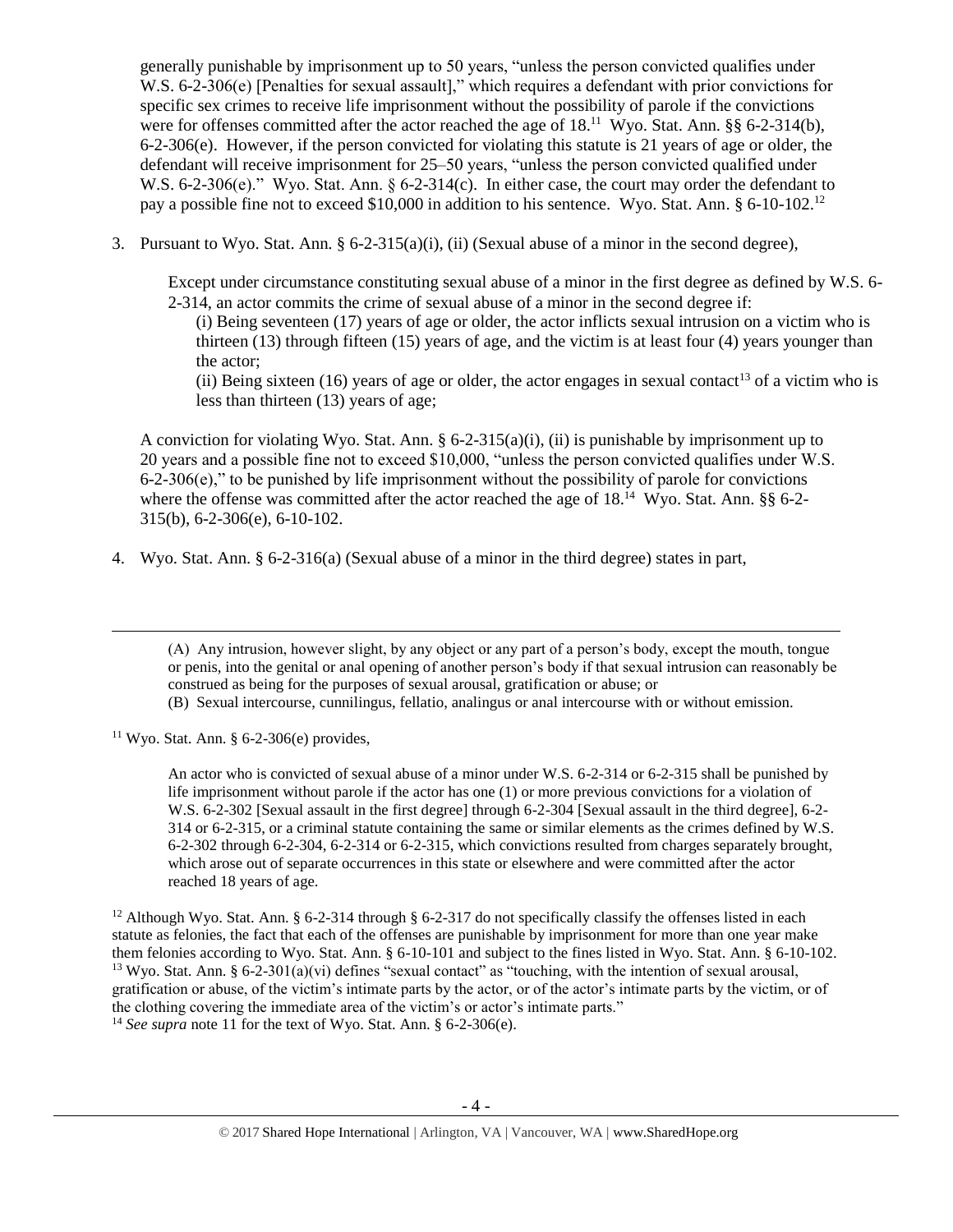Except under circumstance constituting sexual abuse of a minor in the first or second degree as defined by W.S. 6-2-314 and 6-2-315, an actor commits the crime of sexual abuse of a minor in the third degree if:

(i) Being seventeen (17) years of age or older, the actor engages in sexual contact with a victim who is thirteen (13) through fifteen (15) years of age, and the victim is at least four (4) years younger than the actor;

. . . .

(iii) Being less than sixteen (16) years of age, the actor inflicts sexual intrusion on a victim who is less than thirteen (13) years of age, and the victim is at least three (3) years younger than the actor; or

(iv) Being seventeen (17) years of age or older, the actor knowingly takes immodest, immoral or indecent liberties with a victim who is less than seventeen (17) years of age and the victim is at least four (4) years younger than the actor.

A conviction for violating Wyo. Stat. Ann. § 6-2-316(a) is punishable by imprisonment up to 15 years and a possible fine not to exceed \$10,000. Wyo. Stat. Ann. §§ 6-2-316(b), 6-10-102.

5. Wyo. Stat. Ann. § 6-2-317(a) (Sexual abuse of a minor in the fourth degree) states,

Except under circumstance constituting sexual abuse of a minor in the first, second or third degree as defined by W.S. 6-2-314 through 6-2-316, an actor commits the crime of sexual abuse of a minor in the fourth degree if:

(i) Being less than sixteen (16) years of age, the actor engages in sexual contact with a victim who is less than thirteen (13) years of age, and the victim is at least three (3) years younger than the actor; or

(ii) Being twenty (20) years of age or older, the actor engages in sexual contact with a victim who is either sixteen  $(16)$  or seventeen  $(17)$  years of age, and the victim is at least four  $(4)$ years younger than the actor, and the actor occupies a position of authority in relation to the victim.

A conviction for violating Wyo. Stat. Ann. § 6-2-317(a) is punishable by imprisonment up to 5 years and a possible fine not to exceed \$10,000. Wyo. Stat. Ann. §§ 6-2-317(b), 6-10-102.

*1.3 Prostitution statutes refer to the sex trafficking statute to acknowledge the intersection of prostitution with trafficking victimization.* 

Wyoming's prostitution laws, Wyo. Stat. Ann. § 6-4-101 (Prostitution; penalties), § 6-4-102 (Soliciting an act of prostitution; penalties) and § 6-4-103 (Promoting prostitution; penalties) refer to the human trafficking statutes, Wyo. Stat. Ann. § 6-2-706 (Sexual servitude of a minor), § 6-2-707 (Patronizing a victim of sexual servitude), and other related statutes, helping to acknowledge the intersection of prostitution with trafficking victimization.

*1.4 The state racketeering or gang crimes statute includes sex trafficking or commercial sexual exploitation of children (CSEC) offenses as predicate acts allowing the statute to be used to prosecute child sex trafficking crimes.* 

Wyoming has not enacted a racketeering statute. However, gangs engaged in commercial sexual exploitation of children may face prosecution under Wyo. Stat. Ann. § 6-2-403(a) (Intimidation in furtherance of the interests of a criminal street gang), which provides the following: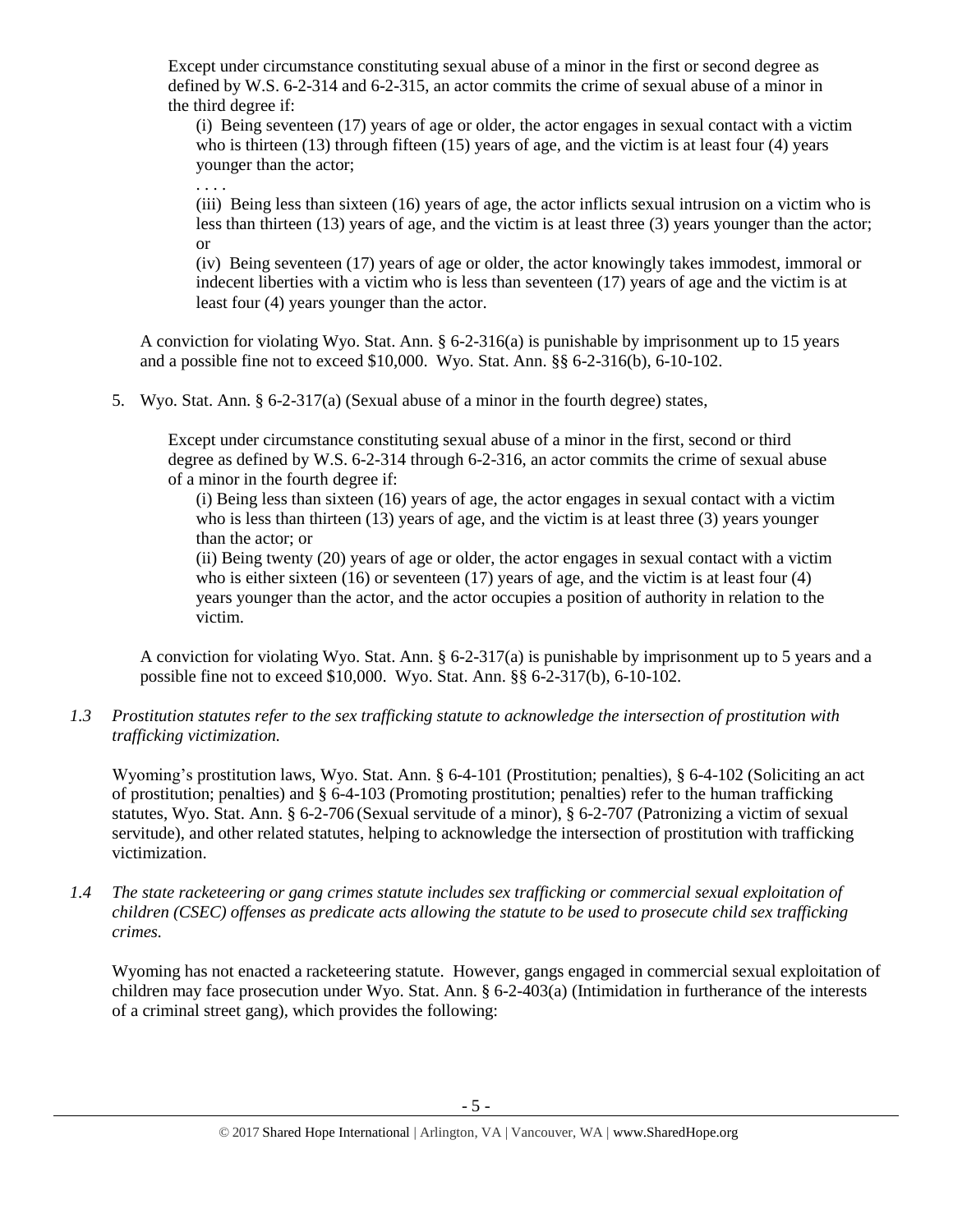A person is guilty of intimidation in furtherance of the interests of a criminal street gang if he threatens or intimidates by word or conduct to cause physical injury to another person or damage to the property of another in order to promote, further or assist in the interests of or to cause, induce or solicit another person to participate in a criminal street gang.

A "criminal street gang" is "an ongoing formal or informal organization, association or group of five (5) or more persons having as one (1) of its primary activities the commission of" one of the offenses listed under the definition of "pattern of criminal street gang activity" and "having a common name or identifying sign or symbol and whose members or associates individually or collectively engage in or have been engaged in a pattern of criminal street gang activity." Wyo. Stat. Ann. § 6-1-104(a)(xiv) (Definitions). A "pattern of criminal street gang activity" includes "the commission of, conviction or adjudication for or solicitation, conspiracy or attempt to commit two (2) or more of the offenses listed in this paragraph [includes § 6-4-103, promoting prostitution] on separate occasions within a three (3) year period." Wyo. Stat. Ann. § 6-1-  $104(a)(xv)$ . A violation of Wyo. Stat. Ann. § 6-2-403(a) is a high misdemeanor punishable by imprisonment up to 1 year, a fine not to exceed \$1,000, or both. Wyo. Stat. Ann. § 6-2-403(b).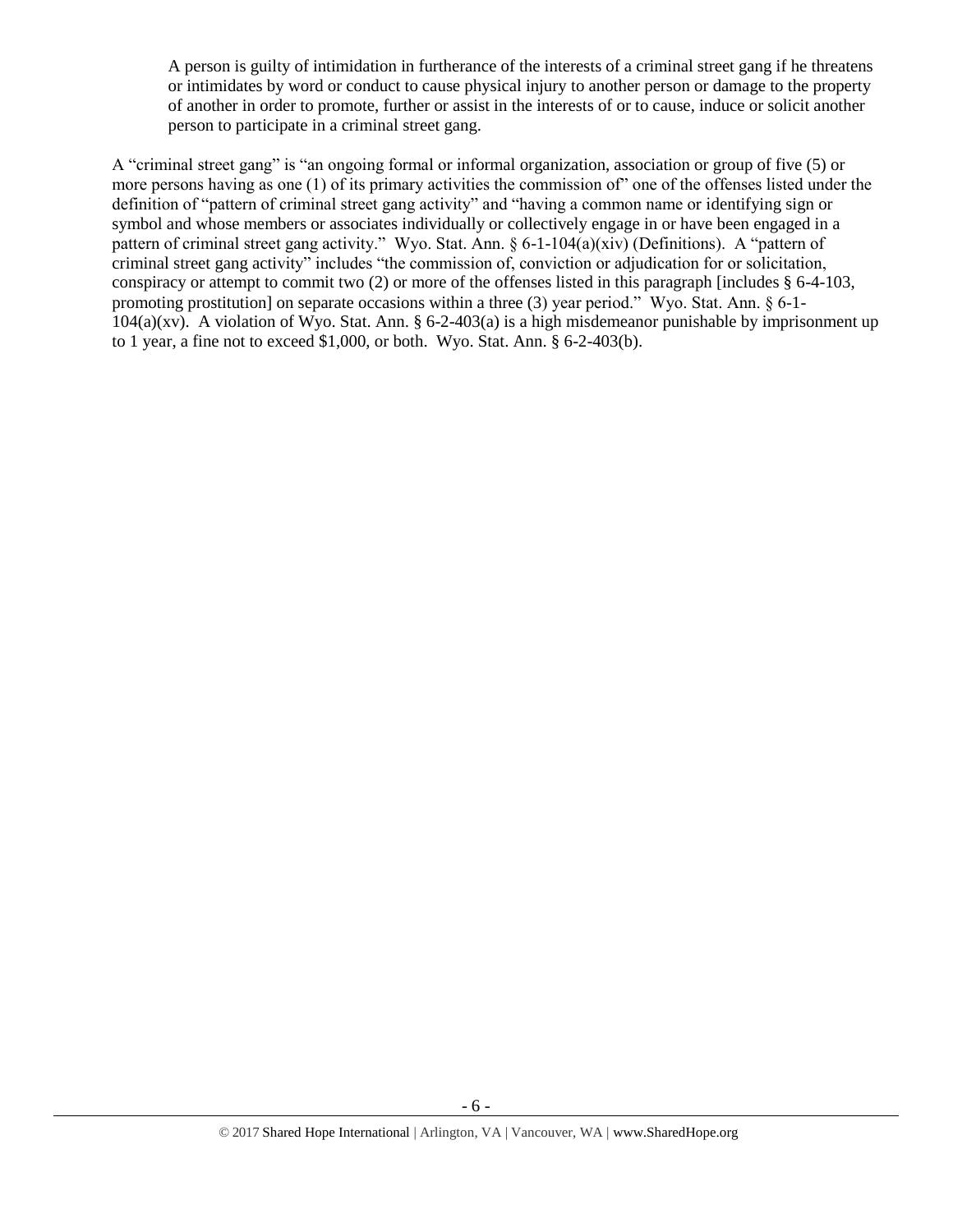#### **FRAMEWORK ISSUE 2: CRIMINAL PROVISIONS FOR DEMAND**

# *Legal Components:*

- *2.1 The state sex trafficking law can be applied to buyers of commercial sex acts with a minor.*
- *2.2 Buyers of commercial sex acts with a minor can be prosecuted under commercial sexual exploitation of children (CSEC) laws.*
- *2.3 Solicitation laws differentiate buying sex acts with an adult and buying sex acts with a minor under 18.*
- *2.4 Penalties for buyers of commercial sex acts with minors are as high as federal penalties.*
- *2.5 Using the Internet or electronic communications to lure, entice, or purchase, or attempt to lure, entice, or purchase commercial sex acts with a minor is a separate crime or results in an enhanced penalty for buyers.*
- *2.6 No age mistake defense is permitted for a buyer of commercial sex acts with any minor under 18.*
- *2.7 Base penalties for buying sex acts with a minor under 18 are sufficiently high and not reduced for older minors.*
- *2.8 Financial penalties for buyers of commercial sex acts with minors are sufficiently high to make it difficult for buyers to hide the crime.*
- *2.9 Buying and possessing images of child sexual exploitation carries penalties as high as similar federal offenses.*

\_\_\_\_\_\_\_\_\_\_\_\_\_\_\_\_\_\_\_\_\_\_\_\_\_\_\_\_\_\_\_\_\_\_\_\_\_\_\_\_\_\_\_\_\_\_\_\_\_\_\_\_\_\_\_\_\_\_\_\_\_\_\_\_\_\_\_\_\_\_\_\_\_\_\_\_\_\_\_\_\_\_\_\_\_\_\_\_\_\_\_\_\_\_

*2.10 Convicted buyers of commercial sex acts with minors are required to register as sex offenders.* 

# *Legal Analysis:*

 $\overline{\phantom{a}}$ 

*2.1 The state sex trafficking law can be applied to buyers of commercial sex acts with a minor.*

Wyo. Stat. Ann. § 6-2-707(a) (Patronizing a victim of sexual servitude) applies directly to buyers of sex with minors, stating,

A person is guilty of patronizing a victim of sexual servitude when the person pays, agrees to pay or offers to pay anything of value so that the person or another may engage in sexual activity with an individual when the person knows that the individual is a victim of sexual servitude in violation of . . . W.S. 6-2-706.<sup>15</sup>

However, a buyer must know the minor is a victim of sexual servitude. "Commercial sexual activity," as used in § 6-2-706 (Sexual servitude of a minor), is classified as "services," which is defined in Wyo. Stat. Ann. § 6-  $2-701$  (a)(xiv) as "activities resulting from a relationship between a person and the actor in which the person performs activities under the supervision of or for the benefit of the actor." This definition narrows the application of Wyo. Stat. Ann. § 6-2-707(a) to those cases in which the buyer knew the minor was under the control of a third party trafficker, a very high evidentiary burden for prosecutors.

Wyoming's core state sex trafficking offenses also contains language applicable to buyers. Following federal precedent,<sup>16</sup> Wyo. Stat. Ann. § 6-2-702 (Human trafficking in the first degree) and § 6-2-703 (Human

<sup>15</sup> *See supra* note [3](#page-0-0) (defining "person"). *See supra* note [5](#page-1-0) (defining "victim").

<sup>16</sup> *See United States v. Jungers*, 702 F.3d 1066 (8th Cir. 2013). In this case, the Eighth Circuit held that the federal sex trafficking law, 18 U.S.C. § 1591 (Sex trafficking of children or by force, fraud, or coercion) applies to buyers of sex with minors. Reversing a District of South Dakota ruling that Congress did not intend the string of verbs constituting criminal conduct under 18 U.S.C. § 1591(a)(1) ("recruits, entices, harbors, transports, provides, obtains, or maintains") to reach the conduct of buyers (United States v. Jungers, 834 F. Supp. 2d 930, 931 (D.S.D. 2011)), the Eighth Circuit concluded that 18 U.S.C. § 1591 does not contain "a latent exemption for purchasers" because buyers can "engage in at least some of the prohibited conduct." Jungers, 702 F. 3d 1066, 1072. Congress codified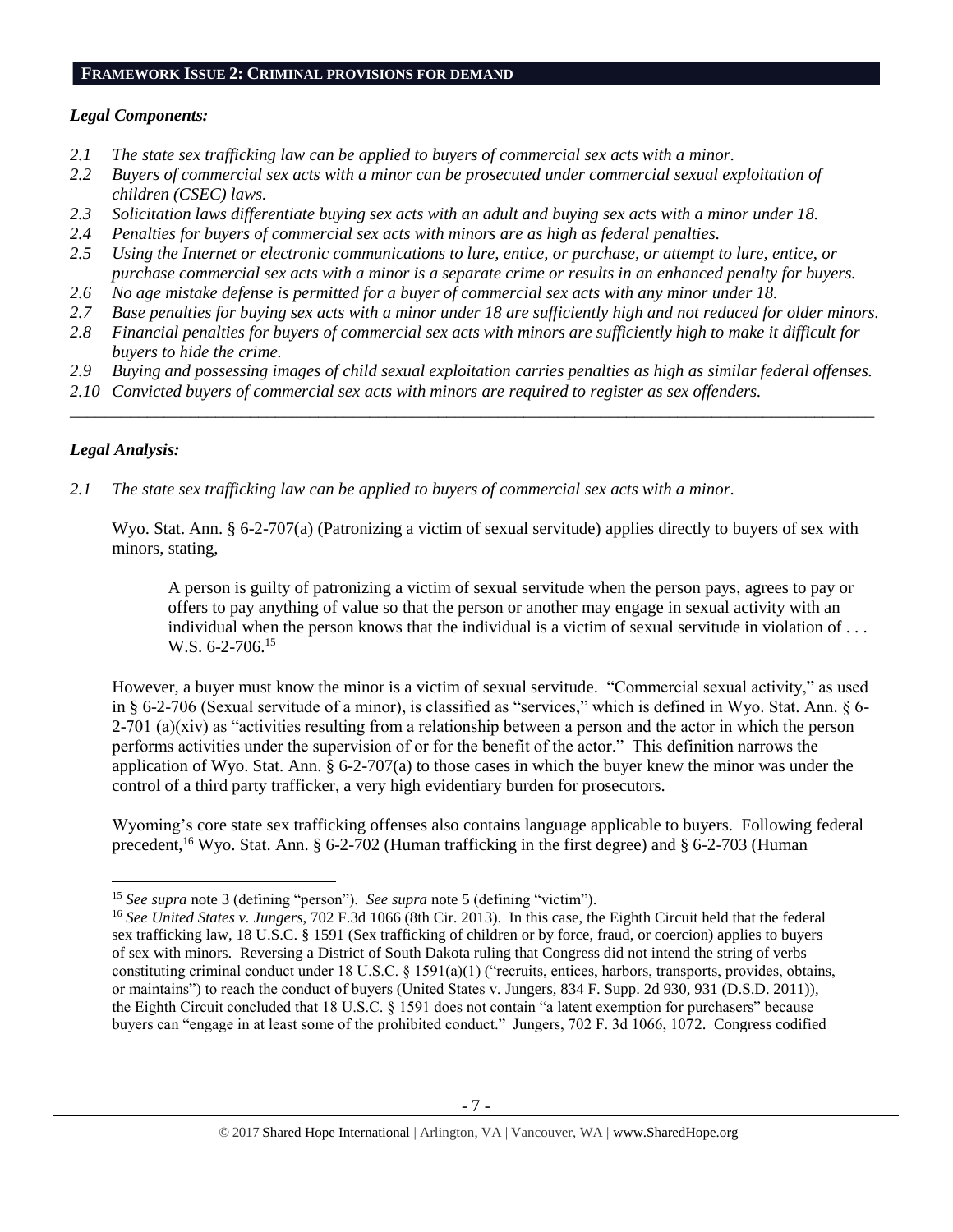trafficking in the second degree) prohibit a person from intentionally, knowingly, or recklessly obtaining an individual for purposes of sexual servitude of a minor, which, pursuant to Wyo. Stat. Ann. § 6-2-706(a), includes engaging a child in commercial sexual services. As noted above, however, Wyo. Stat. Ann. § 6-2- 706(a) requires the child to be under a trafficker's the control.

2.1.1 Recommendation: Amend the core sex trafficking offenses, Wyo. Stat. Ann. § 6-2-702 (Human trafficking in the first degree) and § 6-2-703 (Human trafficking in the second degree) to include the conduct of buyers.

# *2.2 Buyers of commercial sex acts with a minor can be prosecuted under commercial sexual exploitation of children (CSEC) laws.*

Wyoming has not enacted a separate CSEC law specifically criminalizing the buying of sex with a minor. If an action is not brought under Wyo. Stat. Ann. § 6-2-707(a) (Patronizing a victim of sexual servitude), a buyer would likely be prosecuted under Wyoming's generally applicable solicitation law, Wyo. Stat. Ann. § 6-4-102 (Soliciting an act of prostitution; penalties). Pursuant to Wyo. Stat. Ann. § 6-4-102, "Except as provided in W.S. 6-2-701 through 6-2-710 [Title 6, Article 7, Human trafficking], a person is guilty of soliciting an act of prostitution if, with the intent that an act of sexual intrusion . . . be committed, that person knowingly or intentionally pays, or offers or agrees to pay money or other property to another person under circumstances strongly corroborative of the intention that an act of prostitution be committed." A conviction for violating Wyo. Stat. Ann. § 6-4-102 is punishable as a misdemeanor by imprisonment up to 6 months, a fine not to exceed \$750, or both. Wyo. Stat. Ann. § 6-4-102.

Several sexual offense laws could be used to prosecute a buyer of commercial sex acts with a minor but do not specifically criminalize the commercial sexual exploitation of a child, and do not refer to a human trafficking  $law.<sup>17</sup>$ 

- 2.2.1 Recommendation: Enact a law that makes it a crime to purchase sex with a minor and imposes penalties consistent with the severity of the crime.
- *2.3 Solicitation laws differentiate buying sex acts with an adult and buying sex acts with a minor under 18.*

Wyoming's solicitation statute, Wyo. Stat. Ann.  $\frac{6-4-102}{2}$  (Soliciting an act of prostitution; penalties), directs cases of trafficking to Wyo. Stat. Ann. § 6-2-702 (Human trafficking in the first degree; penalty), § 6-2-703 (Human trafficking in the second degree; penalty), § 6-2-706 (Sexual servitude of a minor), and § 6-2-707 (Patronizing a victim of sexual servitude) which criminalizes buying sex acts with a victim of sexual servitude.

l Jungers clarifying that the federal sex trafficking law is intended to apply to buyers in the Justice for Victims of Trafficking Act (JVTA) of 2015 Pub. L. No. 114-22, 129 Stat 227), enacted on May 29, 2015. The JVTA adds the terms "patronize" and "solicit" to the list of prohibited conduct and expressly states, "section 108 of this title amends section 1591 of title 18, United States Code, to add the words 'solicits or patronizes' to the sex trafficking statute making absolutely clear for judges, juries, prosecutors, and law enforcement officials that criminals who purchase sexual acts from human trafficking victims may be arrested, prosecuted, and convicted as sex trafficking offenders when this is merited by the facts of a particular case." Id. at Sec. 109. The Eighth Circuit decision in *United States v. Jungers* and the federal sex trafficking law as amended by the Justice for Victims of Trafficking Act establish persuasive authority when state courts interpret the string of verbs constituting prohibited conduct in state sex trafficking laws (in particular the term "obtains") to the extent such interpretation does not conflict with state case law.

<sup>17</sup> See supra Component 1.2 for a full description of the sexual offenses laws that may be used to prosecute buyers.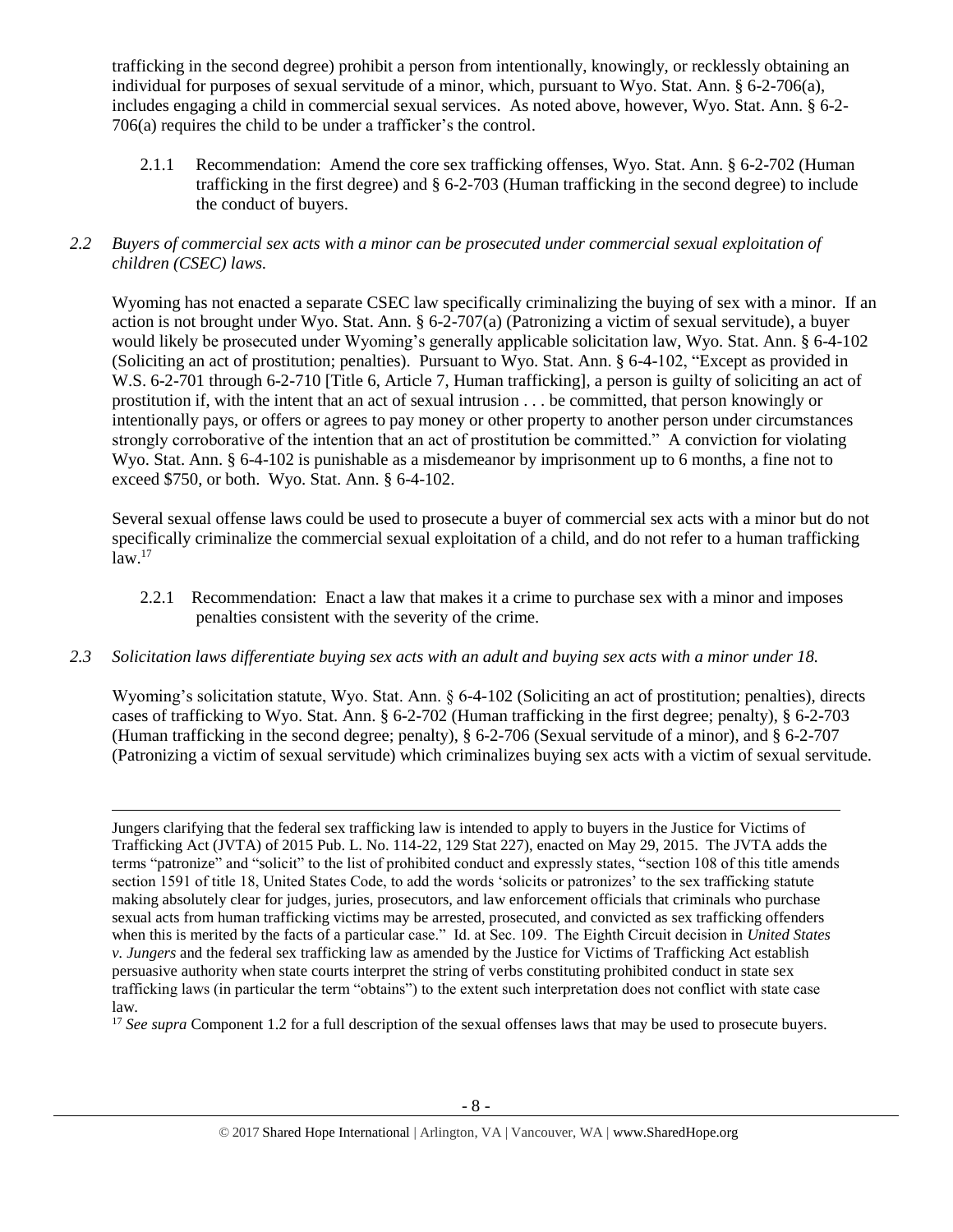Wyo. Stat. Ann. § 6-4-102 (Soliciting an act of prostitution) states,

Except as provided in W.S. 6-2-701 through 6-2-710 [Wyoming's human trafficking statutes], a person is guilty of soliciting an act of prostitution if, with the intent that an act of sexual intrusion . . . be committed, that person knowingly or intentionally pays, or offers or agrees to pay money or other property to another person under circumstances strongly corroborative of the intention that an act of prostitution be committed.

Effectively, this only differentiates cases of buying sex acts with an adult who is not a victim of human trafficking from cases of buying sex acts with a minor under 18 who is a victim of sexual servitude; however, minor victims of sexual servitude does not include all commercially sexually exploited minors, as the trafficking statutes, Wyo. Stat. Ann. §§ 6-2-701 through 6-2-710, require third party control.<sup>18</sup> Therefore, although Wyoming's solicitation laws differentiate between buying sex acts with victims of human trafficking from individuals who are not human trafficking victims, this distinction does not offer increased protections to all minors, specifically minors who are not under the control of a third party trafficker.

# *2.4 Penalties for buyers of commercial sex acts with minors are as high as federal penalties.*

Buyers of commercial sex acts with minors may be prosecuted for crimes ranging from misdemeanors to felonies. Misdemeanors are punishable by imprisonment up to 6 months, fines not to exceed \$750, or both, to felonies punishable by varying ranges of imprisonment and fines not to exceed \$10,000. Wyo. Stat. Ann. §§ 6- 4-102, 6-2-314(c), 6-2-306(e), 6-10-102, 6-2-707.

Under Wyo. Stat. Ann. § 6-2-707 (Patronizing a victim of sexual servitude), a person who purchases sex with someone he or she knows to be a victim of sexual servitude of a minor is guilty of a felony and faces imprisonment up to 3 years, a fine not to exceed \$5,000, or both. Wyo. Stat. Ann. § 6-2-707. A conviction under Wyo. Stat. Ann. § 6-4-102 (Soliciting an act of prostitution; penalties) is punishable as a misdemeanor by imprisonment up to 6 months, a fine not to exceed \$750, or both. Buyers convicted of Wyo. Stat. Ann. § 6-2- 318 (Soliciting to engage in illicit sexual relations; penalties),  $19$  a felony offense, face imprisonment up to 5 years and a possible fine not to exceed \$10,000. Wyo. Stat. Ann. §§ 6-2-318, 6-10-102. Buyers face similar or greater penalties under Wyoming's sexual offense laws.

<span id="page-8-0"></span>In comparison, if the victim is under the age of 14, a conviction under the Trafficking Victims Protection Act  $(TVPA)<sup>20</sup>$  for child sex trafficking is punishable by 15 years to life imprisonment and a fine not to exceed \$250,000. 18 U.S.C. §§ 1591(b)(1), 3559(a)(1), 3571(b)(3). If the victim is between the ages of 14–17, a conviction is punishable by 10 years to life imprisonment and a fine not to exceed \$250,000. 18 U.S.C. §§ 1591(b)(2), 3559(a)(1), 3571(b)(3). A conviction is punishable by mandatory life imprisonment, however, if the buyer has a prior conviction for a federal sex offense<sup>21</sup> against a minor. 18 U.S.C. § 3559(e)(1). To the

<span id="page-8-1"></span> $\overline{a}$ 

<sup>&</sup>lt;sup>18</sup> *See infra* Component 5.1 for discussion of third party control requirement.

<sup>19</sup> Wyo. Stat. Ann. § 6-2-318 (Soliciting to engage in illicit sexual relations; penalties) makes it a crime when a person "solicits, procures or knowingly encourages anyone less than the age of fourteen (14) years, or a person purported to be less than the age of fourteen (14) years, to engage in sexual intrusion as defined in W.S. 6-2-301."  $^{20}$  Trafficking Victims Protection Act (TVPA) of 2000, Pub. L. No. 106-386, 114 Stat. 1464, 1466 (codified in scattered sections of 18 and 22 U.S.C.).

<sup>&</sup>lt;sup>21</sup> Pursuant to 18 U.S.C. § 3559(e)(2), "federal sex offense" is defined as

an offense under section 1591 [18 USCS § 1591] (relating to sex trafficking of children), 2241 [18 USCS § 2241] (relating to aggravated sexual abuse), 2242 [18 USCS  $\S$  2242] (relating to sexual abuse), 2244(a)(1) [18 USCS  $\S$  2244(a)(1)] (relating to abusive sexual contact), 2245 [18 USCS  $\S$  2245] (relating to sexual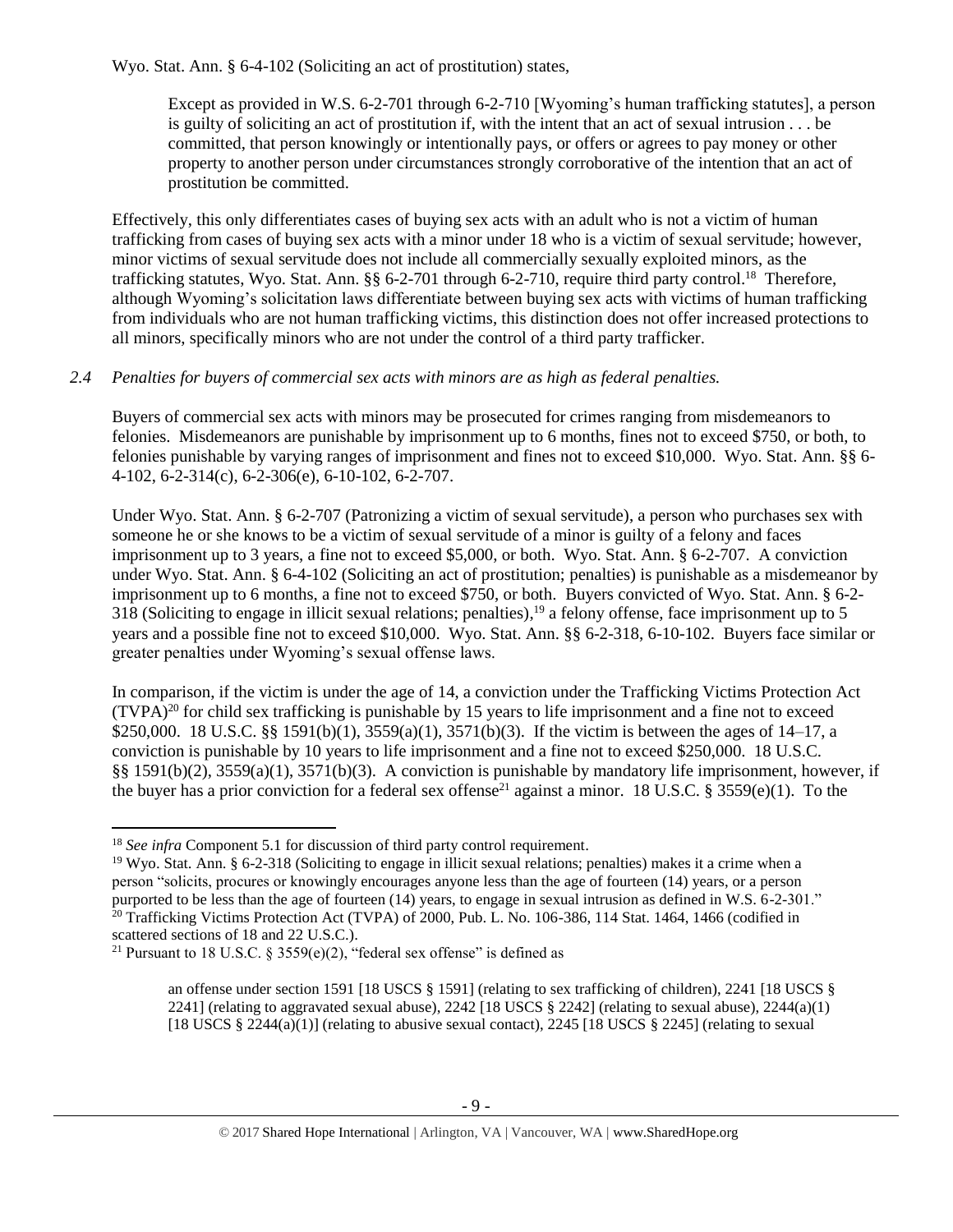extent buyers can be prosecuted under other federal CSEC laws,<sup>22</sup> a conviction is punishable by penalties ranging from a fine not to exceed \$250,000 to life imprisonment and a fine not to exceed \$250,000.<sup>23</sup>

2.4.1 Recommendation: Increase the penalties for patronizing a victim of sexual servitude and other offenses that cover buying sex with minors to align with the penalties available for federal trafficking offenders.

# *2.5 Using the Internet or electronic communications to lure, entice, or purchase, or attempt to lure, entice, or purchase commercial sex acts with a minor is a separate crime or results in an enhanced penalty for buyers.*

The use of the Internet or electronic communications to lure, entice, recruit, or purchase commercial sex acts with a minor is not a separate crime and does not result in an enhanced penalty for buyers. However, buyers who use the Internet or electronic communications to lure, entice, recruit, or purchase commercial sex acts with minors may be prosecuted under Wyo. Stat. Ann. § 6-2-318 (Soliciting to engage in illicit sexual relations; penalty). Wyo. Stat. Ann. § 6-2-318 makes it unlawful when an adult buyer

[e]xcept under circumstances constituting sexual assault in the first, second or third degree as defined by W.S. 6-2-302 [Sexual assault in the first degree] through 6-2-304 [Sexual assault in the third degree], or sexual abuse of a minor in the first, second, third or fourth degree as defined by W.S. 6-2-314 [Sexual abuse of a minor in the first degree] through 6-2-317 [Sexual abuse of a minor in the fourth degree] . . . solicits, procures or knowingly encourages anyone less than the age of fourteen (14) years, or a person purported to be less than the age of fourteen (14) years, to engage in sexual intrusion as defined in W.S.  $6-2-301$  [Definitions] ...

A conviction for violating Wyo. Stat. Ann. § 6-2-318 is punishable as a felony by imprisonment not to exceed 5 years and a possible fine not to exceed \$10,000. Wyo. Stat. Ann. §§ 6-2-318, 6-10-102.

2.5.1 Recommendation: Enact a law that makes it a separate crime for a buyer of sex with a minor to use the Internet or electronic communications to lure, entice, recruit, or purchase commercial sex acts with a minor or amend Wyo. Stat. Ann. § 6-2-318 (Soliciting to engage in illicit sexual relations; penalty) to impose enhanced penalties where the crime is commercial sexual exploitation using the Internet.

abuse resulting in death), 2251 [18 USCS § 2251] (relating to sexual exploitation of children), 2251A [18 USCS § 2251A] (relating to selling or buying of children), 2422(b) [18 USCS § 2422(b)] (relating to coercion and enticement of a minor into prostitution), or  $2423(a)$  [18 USCS §  $2423(a)$ ] (relating to transportation of minors).

l

<sup>22</sup> 18 U.S.C. §§ 2251A(b) (Selling or buying of children), 2251(a) (Sexual exploitation of children), 2423(a) (Transportation of a minor with intent for minor to engage in criminal sexual activity), 2422(a) (Coercion and enticement), 2252(a)(2), (a)(4) (Certain activities relating to material involving the sexual exploitation of minors). <sup>23</sup> 18 U.S.C. §§ 2251A(b) (conviction punishable by imprisonment for 30 years to life and a fine), 2251(e) (conviction punishable by imprisonment for 15–30 years and a fine), 2423(a) (conviction punishable by imprisonment for 10 years to life and a fine), 2422(a) (conviction punishable by a fine, imprisonment up to 20 years, or both), 2252(b) (stating that a conviction under subsection (a)(2) is punishable by imprisonment for  $5-20$  years and a fine, while a conviction under subsection (a)(4) is punishable by imprisonment up to 10 years, a fine, or both); *see also* 18 U.S.C. §§ 3559(a)(1) (classifying all of the above listed offenses as felonies), 3571(b)(3) (providing a fine up to \$250,000 for any felony conviction).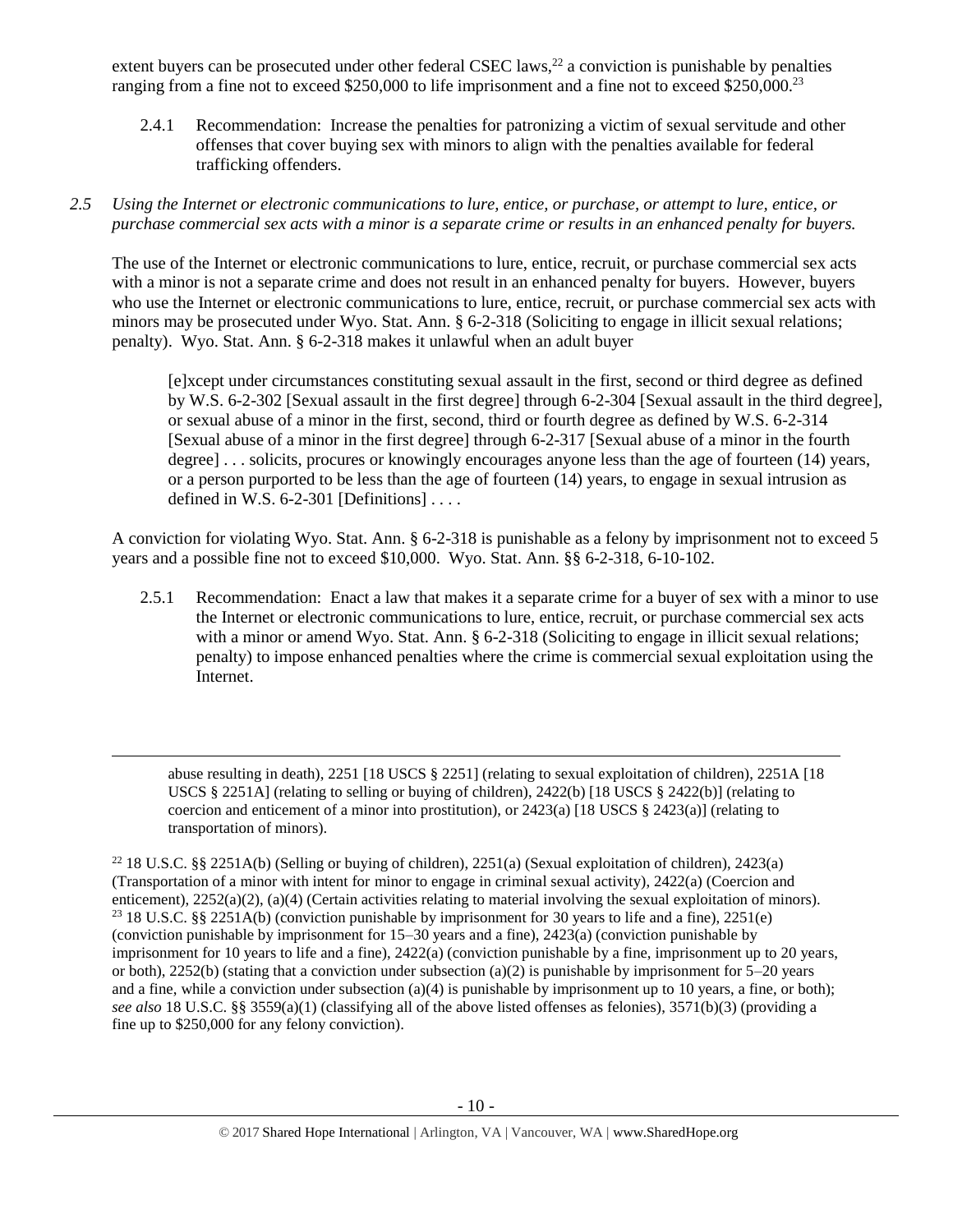# *2.6 No age mistake defense is permitted for a buyer of commercial sex acts with any minor under 18.*

Wyo. Stat. Ann. § 6-2-707 (Patronizing a victim of sexual servitude) does not prohibit a mistake of age defense. Further, buyers who cannot be prosecuted under Wyo. Stat. Ann. § 6-2-707 due to the knowledge requirement may be prosecuted under Wyo. Stat. Ann. § 6-4-102 (Soliciting an act of prostitution; penalties), a general solicitation law. Because Wyo. Stat. Ann. § 6-4-102 is age neutral, however, permissibility of a mistake of age defense is irrelevant.

- 2.6.1 Recommendation: Amend Wyo. Stat. Ann. § 6-2-707 (Patronizing a victim of sexual servitude) to prohibit buyers from asserting a mistake of age defense.
- *2.7 Base penalties for buying sex acts with a minor under 18 are sufficiently high and not reduced for older minors.*

Wyoming's buyer-applicable trafficking law, Wyo. Stat. Ann. § 6-2-707 (Patronizing a victim of sexual servitude), does not stagger penalties based on a minor's age, but penalties are not sufficiently high; a conviction under this offense is only punishable by up to 3 years imprisonment. Wyo. Stat. Ann. § 6-2-707.

Wyoming has not enacted a separate CSEC law that specifically criminalizes buying sex with a minor.

- 2.7.1 Recommendation: Amend Wyo. Stat. Ann. § 6-2-707 (Patronizing a victim of sexual servitude) to increase penalties to reflect the seriousness of the offense.
- *2.8 Financial penalties for buyers of commercial sex acts with minors are sufficiently high to make it difficult for buyers to hide the crime.*

Buyers may be ordered to pay fines up to \$10,000. Specifically, a buyer convicted under Wyo. Stat. Ann. § 6- 4-102 (Soliciting an act of prostitution) may be ordered to pay a fine not to exceed \$750 while a buyer convicted under Wyo. Stat. Ann. § 6-2-707 (Patronizing a victim of sexual servitude) faces a fine of up to \$5,000. A buyer convicted under Wyo. Stat. Ann. § 6-2-318 (Soliciting to engage in illicit sexual relations; penalty), or Wyo. Stat. Ann. § 6-4-303(b)(iv) (Sexual exploitation of children; penalties; definitions), may be ordered to pay a fine of up to \$10,000. Wyo. Stat. Ann. §§ 6-2-707, 6-2-318, 6-4-102, 6-4-303(d), (e).

Buyers are also subject to mandatory orders of restitution pursuant to Wyo. Stat. Ann. § 7-9-102 (Order to pay upon conviction) and § 6-2-710 (Restitution). Under Wyo. Stat. Ann. §6-2-710,

(a) In addition to any other punishment prescribed by law, upon conviction for any misdemeanor or felony under this article, the court shall order a defendant to pay mandatory restitution to each victim as determined under W.S. 7-9-103 and 7-9-114.

(b) If the victim of human trafficking to whom restitution has been ordered dies before restitution is paid, any restitution ordered shall be paid to the victim's heir or legal representative provided that the heir or legal representative has not benefited in any way from the trafficking.

(c) The return of the victim of human trafficking to victim's home country or other absence of the victim from the jurisdiction shall not limit the victim's right to receive restitution pursuant to this section.<sup>24</sup>

Wyo. Stat. Ann. § 7-9-102 states,

<sup>24</sup> *See supra* note [5](#page-1-0) (defining "victim").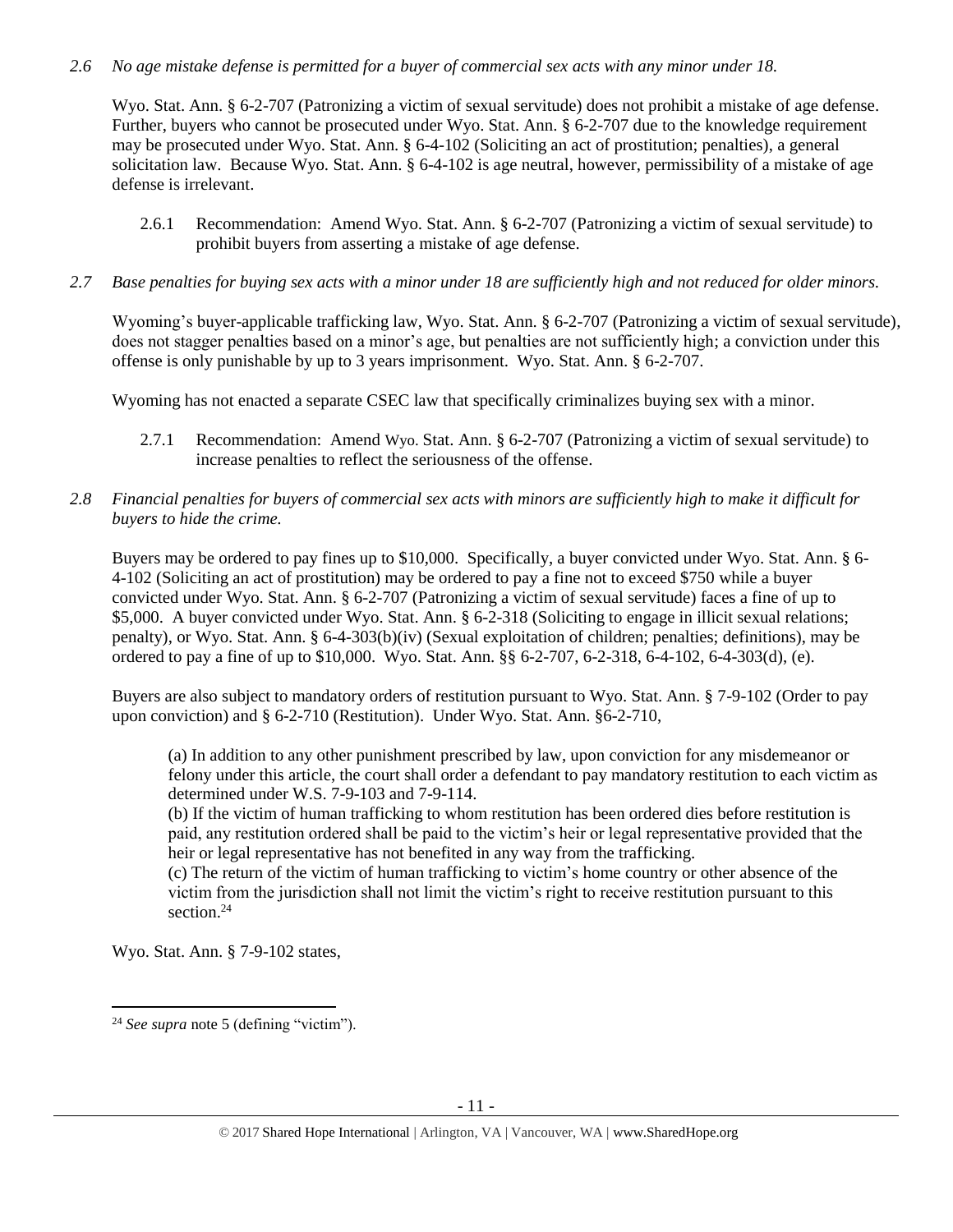In addition to any other punishment prescribed by law the court shall, upon conviction for any misdemeanor or felony, order a defendant to pay restitution to each victim as determined under W.S. 7- 9-103 and 7-9-114 unless the court specifically finds that the defendant has no ability to pay and that no reasonable probability exists that the defendant will have an ability to pay.

Specifically, under Wyo. Stat. Ann. § 7-9-103(b) (Determination of amount owed; execution),

In every case in which a claim for restitution is submitted, the court shall fix a reasonable amount as restitution owed to each victim for actual pecuniary damage resulting from the defendant's criminal activity, and shall include its determination of the pecuniary damage as a special finding in the judgment of conviction . . . . In determining the amount of restitution, the court shall consider and include as a special finding, each victim's reasonably foreseeable actual pecuniary damage that will result in the future as a result of the defendant's criminal activity. A long-term physical health care restitution order shall be entered as provided in W.S. 7-9-113 [Restitution for long-term care] through 7-9-115 [Modification of order].

Buyers are also subject to asset forfeiture under Wyo. Stat. Ann. § 6-2-711 (Asset forfeiture) which includes any property<sup>25</sup> used by a person in violating an offense within Article 7 (Human trafficking). Wyo. Stat. Ann.  $§ 6-2-711(a)$  states,

<span id="page-11-0"></span>The following are subject to forfeiture<sup>26</sup> as permitted pursuant to subsections (c) through (j) of this section:

(i) All assets subject to the jurisdiction of the court:

. . . .

 $\overline{\phantom{a}}$ 

(A) Used by a person while engaged in perpetrating a violation of this article [Article 7, Human Trafficking];

(B) Affording a person a source of influence over a trafficked individual in violation of this article;

(C) Acquired or maintained by a person with the intent to, and for the purpose of supporting, conducting or concealing an act which violates this article; or

(D) Derived from, involved in or used or intended to be used to commit an act which violates this article.

(ii) All books, records, products and materials which are used or intended for use in violation of this article;

(iii) All conveyances including aircraft, vehicles or vessels, knowingly used or intended for use to transport victims or in any manner to knowingly facilitate transportation of victims for human trafficking in violation of this article are subject to forfeiture . . . .

(iv) All buildings knowingly used or intended for use to further human trafficking in violation of this article if the owner has knowledge of or gives consent to the act of violation . . . .

(v) Any property or other thing of pecuniary value furnished in exchange for human trafficking in violation of this article including any proceeds, assets or other property of any kind traceable to the exchange and any money, securities or other negotiable instruments used to facilitate a violation of this article . . . .

<sup>&</sup>lt;sup>25</sup> However, pursuant to Wyo. Stat. Ann. § 6-2-7119h), "[a] persons' interest in property is not subject to forfeiture to the extent that the forfeiture is grossly disproportionate to the gravity of the offense giving rise to the forfeiture. The state shall have the burden of demonstrating by a preponderance of the evidence that a forfeiture is not grossly disproportionate."

<sup>&</sup>lt;sup>26</sup>Pursuant to Wyo. Stat. Ann. § 6-2-711(j) (iii) forfeited assets can be used to pay restitution and civil judgements against the defendant's victim.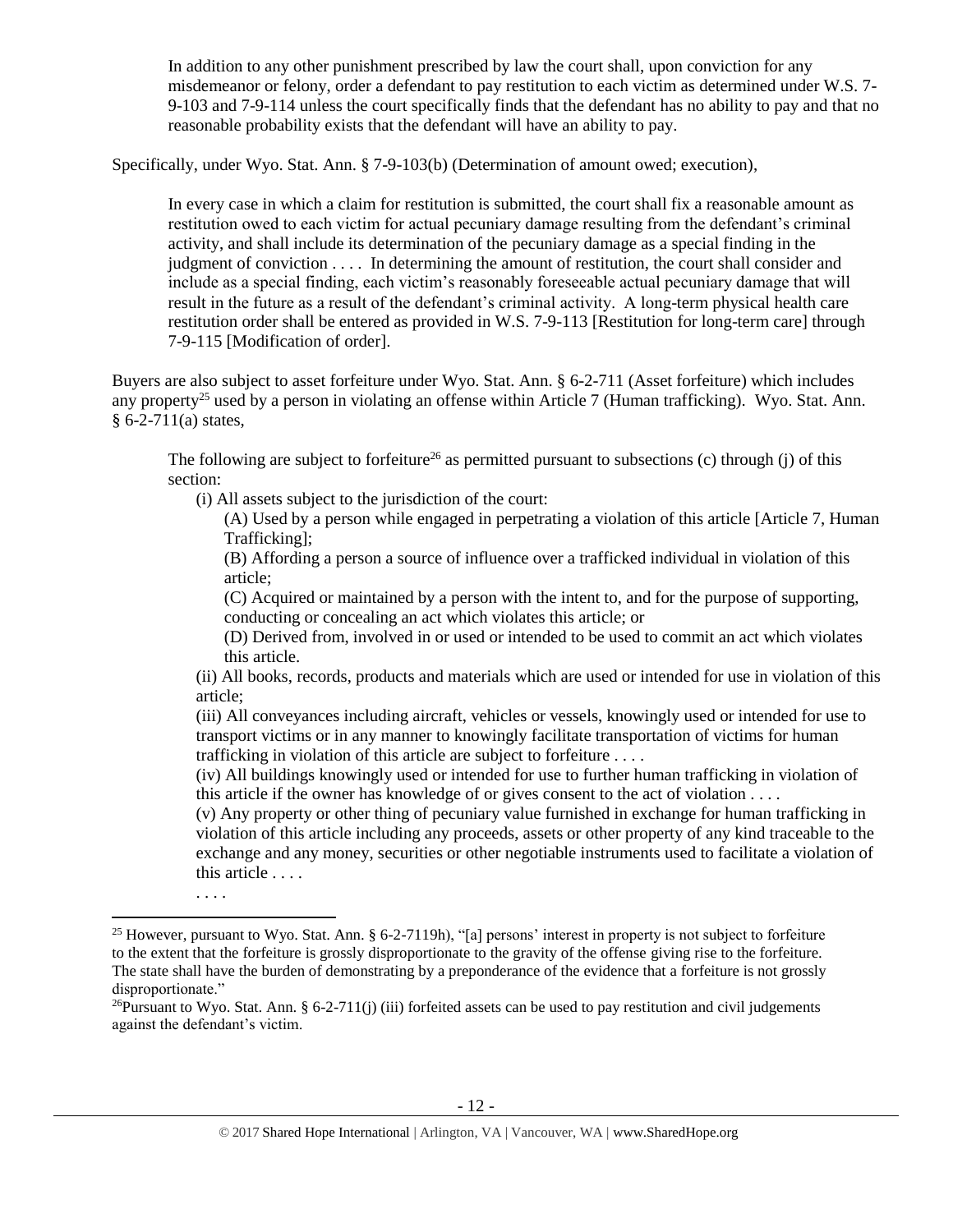Buyers who possess images of child sexual exploitation (ICSE) in violation of Wyo. Stat. Ann. § 6-4-303(b) (Sexual exploitation of children; penalties; definitions) are subject to additional fines and mandatory criminal asset forfeiture. A violation is subject to a fine of not more than \$10,000. Wyo. Stat. Ann. § 6-4-303(d). Additionally, pursuant to Wyo. Stat. Ann. § 6-4-303(f), a convicted offender shall forfeit

(i) Any visual depiction of a child engaging in explicit sexual conduct in violation of this section, or any book, magazine, periodical, film, videotape or other matter which contains any such visual depiction, which was produced, transported, mailed, shipped, possessed or received in violation of this section; (ii) Any property, real or personal, constituting or traceable to gross proceeds obtained from such offense;

(iii) Any property, real or personal, used or intended to be used to commit or to promote the commission of such offense.

The property shall be forfeited directly to the state. There are no specific seizure provisions authorized. Wyo. Stat. Ann. § 6-4-303(f).

# *2.9 Buying and possessing images of child sexual exploitation carries penalties as high as similar federal offenses.*

Under Wyo. Stat. Ann. § 6-4-303(b)(iv) (Sexual exploitation of children; penalties; definitions), it is illegal if a person "possesses child pornography."<sup>27</sup> A first conviction under Wyo. Stat. Ann. § 6-4-303(b)(iv) is punishable by imprisonment up to 10 years, a fine not to exceed \$10,000, or both. Wyo. Stat. Ann. § 6-4- 303(d). A second or subsequent conviction is punishable by imprisonment for  $7-12$  years, a fine not to exceed \$10,000, or both. Wyo. Stat. Ann. § 6-4-303(e).

In comparison, a federal conviction for possession of images of child sexual exploitation (ICSE)<sup>28</sup> is generally punishable by imprisonment for 5–20 years and a fine not to exceed \$250,000.<sup>29</sup> Subsequent convictions, however, are punishable by imprisonment up to 40 years and a fine not to exceed \$250,000.<sup>30</sup>

<sup>27</sup> *See supra* note [7.](#page-1-1)

<sup>&</sup>lt;sup>28</sup> 18 U.S.C. §§ 2252(a)(2), (a)(4) (Certain activities relating to material involving the sexual exploitation of minors),  $2252A(a)(2)$ –(3) (Certain activities relating to material constituting or containing child pornography), 1466A(a), (b) (Obscene visual representations of the sexual abuse of children).

<sup>&</sup>lt;sup>29</sup> 18 U.S.C. §§ 2252(b) (stating that a conviction under subsection (a)(2) is punishable by imprisonment for 5–20 years and a fine, while a conviction under subsection (a)(4) is punishable by imprisonment up to 10 years, a fine, or both),  $2252A(b)(1)$  (a conviction is punishable by imprisonment for 5–20 years and a fine),  $1466A(a)$ , (b) (stating that a conviction under subsection (a) is "subject to the penalties provided in section  $2252A(b)(1)$ ," imprisonment for 5–20 years and a fine, while a conviction under subsection (b) is "subject to the penalties provided in section 2252A(b)(2)," imprisonment up to 10 years, a fine, or both); *see also* 18 U.S.C. §§ 3559(a)(1) (classifying all of the above listed offenses as felonies), 3571(b)(3) (providing a fine up to \$250,000 for any felony conviction).  $30\,18$  U.S.C. §§ 2252(b) (stating if a person has a prior conviction under subsection (a)(2), or a list of other statutes, a conviction is punishable by a fine and imprisonment for 15–40 years, but if a person has a prior conviction under subsection (a)(4), or a list of other statutes, a conviction is punishable by a fine and imprisonment for  $10-20$  years),  $2252A(b)(1)$  (stating if a person has a prior conviction under subsection (a)(2), (a)(3), or a list of other statutes, a conviction is punishable by a fine and imprisonment for  $15-40$  years),  $1466A(a)$ , (b) (stating that the penalty scheme for section 2252A(b) applies); *see also* 18 U.S.C. §§ 3559(a)(1) (classifying all of the above listed offenses as felonies), 3571(b)(3) (providing a fine up to \$250,000 for any felony conviction).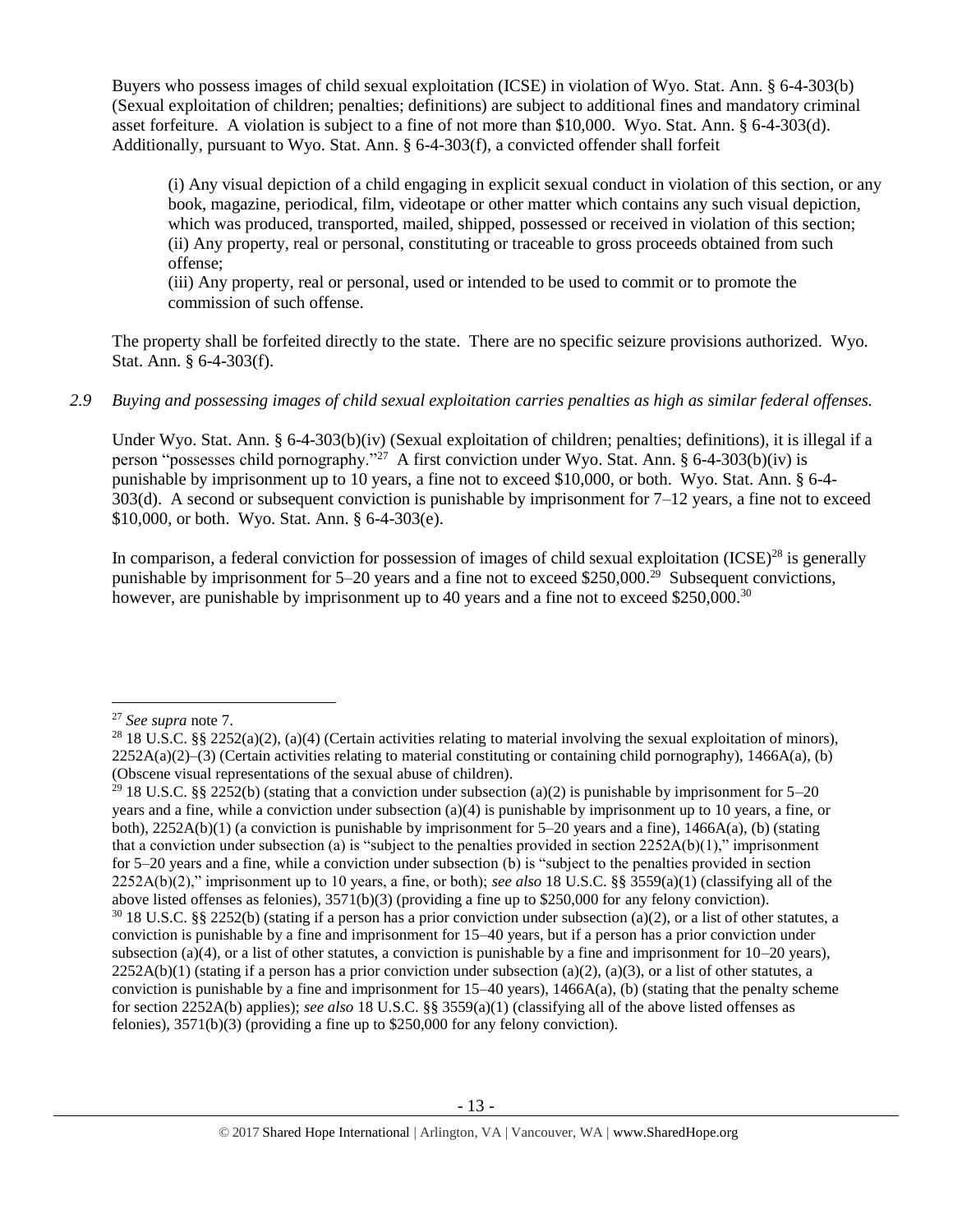# *2.10 Convicted buyers of commercial sex acts with minors are required to register as sex offenders.*

Wyo. Stat. Ann. § 7-19-302(a) (Registration of offenders; procedure; verification) requires offenders who reside in Wyoming, enter Wyoming "for the purpose of residing," attend school, or are employed in Wyoming to "register with the sheriff of the county in which he resides, attends school or is employed, or other relevant entity specified in subsection (c) of this section."

<span id="page-13-0"></span>Offenses requiring sex offender registration are listed under Wyo. Stat. Ann. § 7-19-301(a)(viii)<sup>31</sup> (Definitions), which includes buyers convicted of Wyo. Stat. Ann. § 6-2-702 (Human trafficking in the first degree), § 6-2-703 (Human trafficking in the second degree), § 6-2-706 (Sexual servitude of a minor), § 6-4-102 (Soliciting an act of prostitution; penalties) (where the person solicited is a minor), § 6-2-318 (Soliciting to engage in illicit relations; penalty), § 6-2-314(a)(i) (Sexual abuse of a minor in the first degree; penalties), § 6-2-315(a)(i), (ii) (Sexual abuse of a minor in the second degree; penalties),  $\S$  6-2-316(a)(i), (iii), (iv) (Sexual abuse of a minor in the third degree),  $\S 6-2-317(a)(i)$ , (ii) (Sexual abuse of a minor in the fourth degree),  $\S 6-4-303(b)(iv)$  (Sexual exploitation of children; penalties; definitions), and any "criminal offense in Wyoming or any other jurisdiction containing the same or similar elements, or arising out of the same or similar facts or circumstances" as these offenses. Wyo. Stat. Ann. §§ 7-19-301(a)(viii), 7-19-302(g)–(j).

However, buyers of commercial sex acts convicted of Wyo. Stat. Ann. § 6-2-707 (Patronizing a victim of sexual servitude) are not required to register.

 $31$  The text of Wyo. Stat. Ann. § 7-19-301 cited here and elsewhere in this report includes amendments made by the enactment of Senate Bill 154 during the 2017 General Session of Wyoming's 64th Legislature (effective July 1, 2017).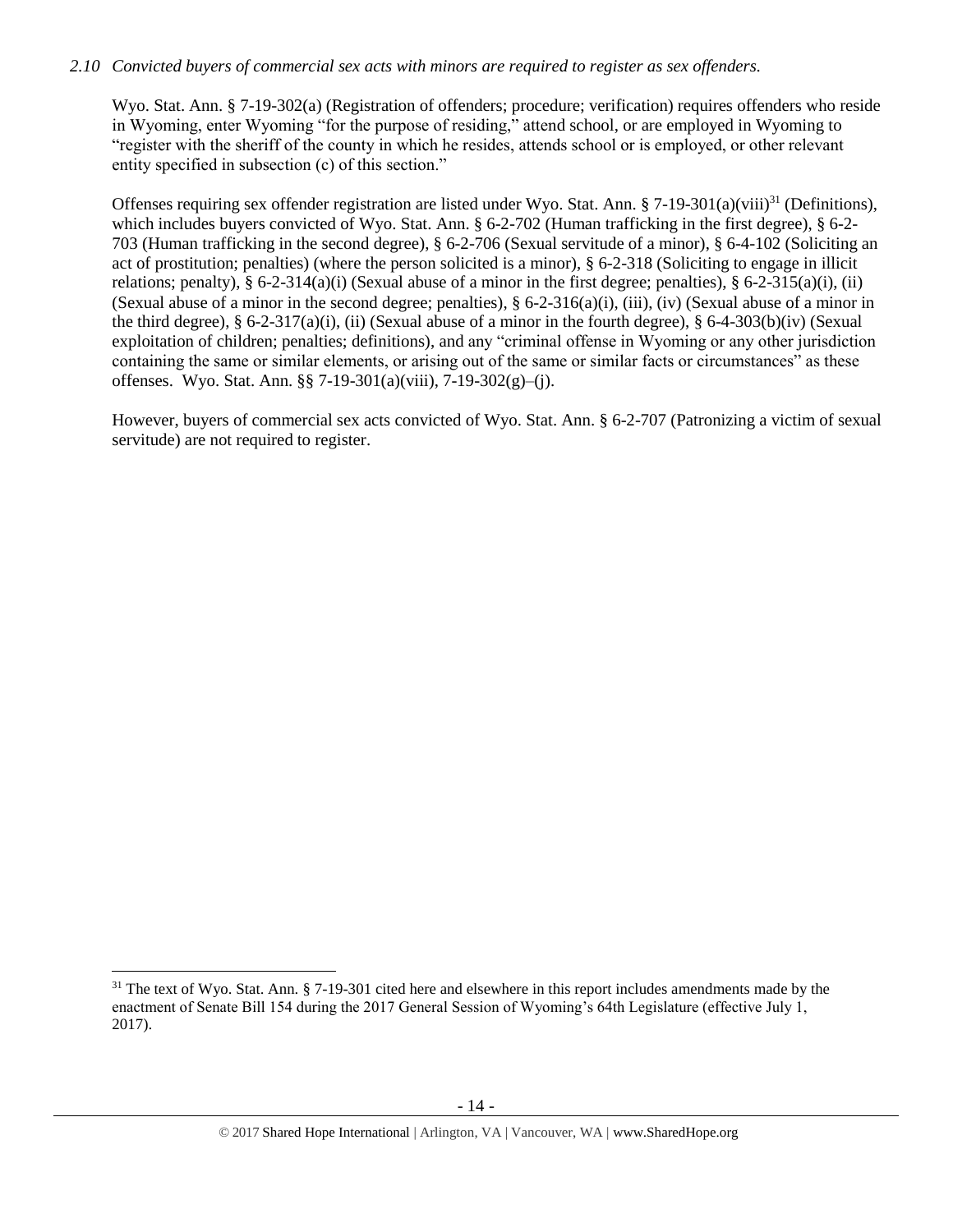### **FRAMEWORK ISSUE 3: CRIMINAL PROVISIONS FOR TRAFFICKERS**

# *Legal Components:*

- *3.1 Penalties for trafficking a child for sexual exploitation are as high as federal penalties.*
- *3.2 Creating and distributing images of child sexual exploitation carries penalties as high as similar federal offenses.*
- *3.3 Using the Internet or electronic communications to lure, entice, recruit or sell commercial sex acts with a minor is a separate crime or results in an enhanced penalty for traffickers.*
- *3.4 Financial penalties for traffickers, including asset forfeiture, are sufficiently high.*
- *3.5 Convicted traffickers are required to register as sex offenders.*
- *3.6 Laws relating to termination of parental rights include sex trafficking or commercial sexual exploitation of children (CSEC) offenses as grounds for termination in order to prevent traffickers from exploiting their parental rights as a form of control.*

*\_\_\_\_\_\_\_\_\_\_\_\_\_\_\_\_\_\_\_\_\_\_\_\_\_\_\_\_\_\_\_\_\_\_\_\_\_\_\_\_\_\_\_\_\_\_\_\_\_\_\_\_\_\_\_\_\_\_\_\_\_\_\_\_\_\_\_\_\_\_\_\_\_\_\_\_\_\_\_\_\_\_\_\_\_\_\_\_\_\_\_\_\_\_*

# *Legal Analysis:*

*3.1 Penalties for trafficking a child for sexual exploitation are as high as federal penalties.* 

Under Wyo. Stat. Ann. § 6-2-702 (Human trafficking in the first degree; penalty), if the victim is a minor, the offense is a felony punishable by imprisonment for not less than twenty-five (25) nor more than fifty (50) years, a fine of not more than ten thousand dollars  $(\$10,000.00)$ , or both.<sup>32</sup>

An offense under Wyo. Stat. Ann. § 6-2-703 (Human trafficking in the second degree; penalty) is a felony punishable by imprisonment for not less than two (2) nor more than twenty (20) years, a fine of not more than ten thousand dollars  $(\$10,000,00)$ , or both.<sup>33</sup>

Traffickers of a child for commercial sex acts can also be prosecuted under the "sexual servitude of a minor" statute, within the human trafficking statute. Wyo. Stat. Ann. § 6-2-706(a) (Sexual servitude of a minor). A person commits sexual servitude of a minor when he or she "intentionally, knowingly or recklessly offers, obtains, procures or provides an individual less than eighteen (18) years of age to engage in commercial sexual services." Wyo. Stat. Ann. § 6-2-706(a). Sexual servitude of a minor is punishable as a felony by imprisonment up to 5 years, a fine not to exceed \$5,000, or both. Wyo. Stat. Ann. § 6-2-706(b).

Traffickers can also be prosecuted under Wyo. Stat. Ann. § 6-4-103 (Promoting prostitution; penalties), "Except as provided in W.S. 6-2-701 through 6-2-710 . . ." if the trafficker "[k]nowingly or intentionally entices or compels another person to become a prostitute" who "is under eighteen (18) years of age," then "the crime is a felony punishable by imprisonment for not more than five (5) years, a fine of not more than five thousand dollars (\$5,000.00), or both." Wyo. Stat. Ann. § 6-4-103(a)(i), (b).

In comparison, if the victim is under the age of 14, a conviction under the Trafficking Victims Protection Act  $(TVPA)<sup>34</sup>$  for child sex trafficking is punishable by 15 years to life imprisonment and a fine not to exceed \$250,000. 18 U.S.C. §§ 1591(b)(1), 3559(a)(1), 3571(b)(3). If the victim is between the ages of 14–17, a conviction is punishable by 10 years to life imprisonment and a fine not to exceed \$250,000. 18 U.S.C.

<sup>&</sup>lt;sup>32</sup> *See supra* Component 1.1 for a more detailed discussion of the statute's provisions.

<sup>&</sup>lt;sup>33</sup> See supra Component 1.1 (quoting the relevant statute to understand when the statute is applicable).

<sup>34</sup> *See supra* note [20.](#page-8-0)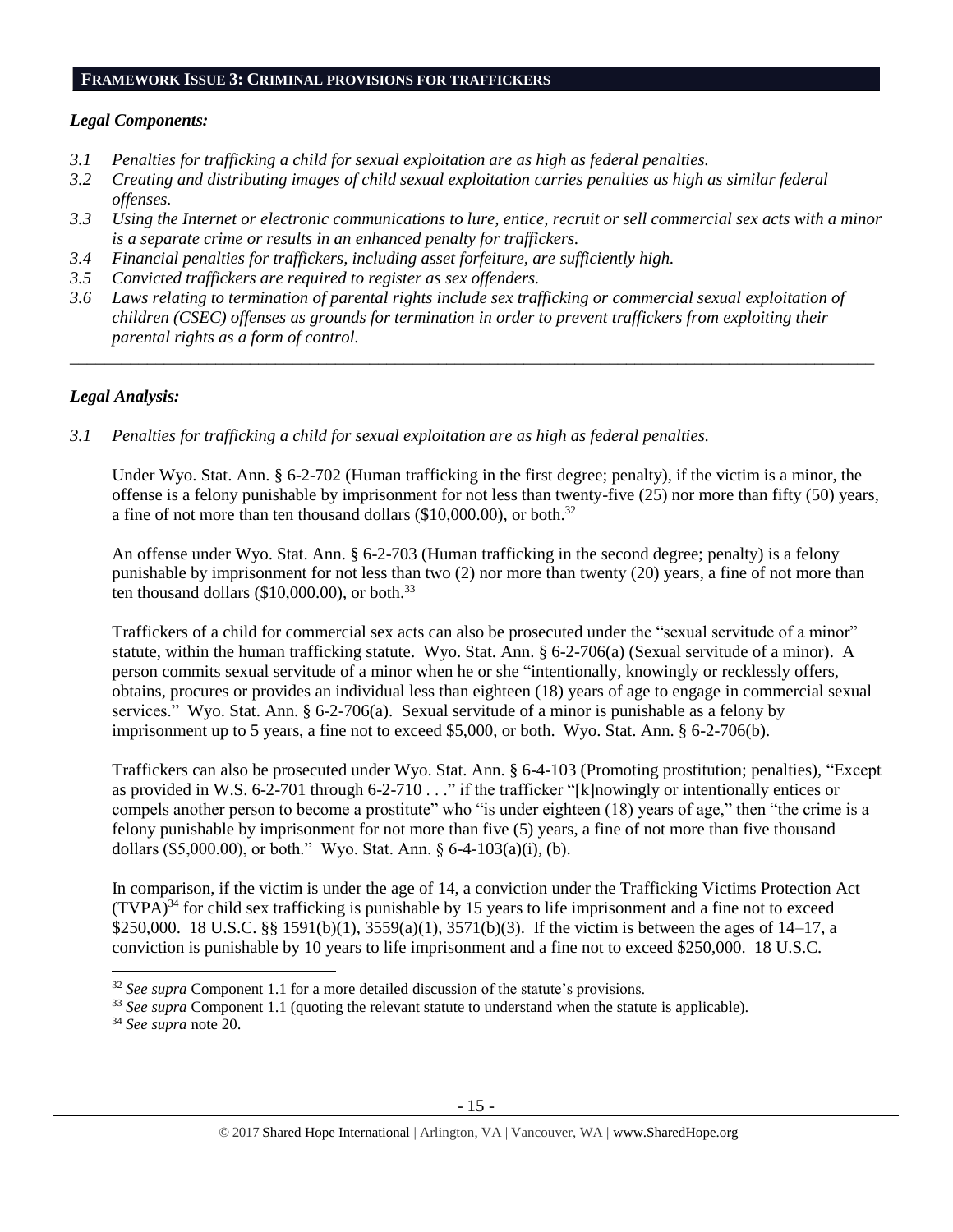§§ 1591(b)(2), 3559(a)(1), 3571(b)(3). A conviction is punishable by mandatory life imprisonment, however, if the trafficker has a prior conviction for a federal sex offense<sup>35</sup> against a minor. 18 U.S.C. § 3559(e)(1).

*3.2 Creating and distributing images of child sexual exploitation carries penalties as high as similar federal offenses.*

Making images of child sexual exploitation (ICSE) is prohibited under Wyo. Stat. Ann. § 6-4-303(b)(i)–(iii) (Sexual exploitation of children; penalties; definitions), which states in part,

A person is guilty of sexual exploitation of a child if, for any purpose, he knowingly:

(i) Causes, induces, entices, coerces or permits a child to engage in, or be used for, the making of child pornography;

(ii) Causes, induces, entices or coerces a child to engage in, or be used for, any explicit sexual conduct;

(iii) Manufactures, generates, creates, receives, distributes, reproduces, delivers or possesses with the intent to deliver, including through digital or electronic means, whether or not by computer, any child pornography.

A conviction under Wyo. Stat. Ann. § 6-4-303(b)(i)–(iii) is punishable as a felony by imprisonment for  $5-12$ years, a fine not to exceed \$10,000, or both. Wyo. Stat. Ann. § 6-4-303(c). Subsequent convictions are punishable by imprisonment for 7–12 years, a fine not to exceed \$10,000, or both. Wyo. Stat. Ann. § 6-4- 303(e).

In comparison, if the victim is under the age of 14, a conviction under the TVPA for child sex trafficking is punishable by 15 years to life imprisonment and a fine not to exceed \$250,000. 18 U.S.C. §§ 1591(b)(1),  $3559(a)(1)$ ,  $3571(b)(3)$ . If the victim is between the ages of  $14-17$ , a conviction is punishable by 10 years to life imprisonment and a fine not to exceed \$250,000. 18 U.S.C. §§ 1591(b)(2), 3559(a)(1), 3571(b)(3). A conviction is punishable by mandatory life imprisonment, however, if the trafficker has a prior conviction for a federal sex offense<sup>36</sup> against a minor. 18 U.S.C. § 3559(e)(1). Additionally, a federal conviction for distribution of ICSE<sup>37</sup> is generally punishable by imprisonment for  $5-20$  years and a fine not to exceed \$250,000.<sup>38</sup> Subsequent convictions, however, are punishable by imprisonment up to 40 years and a fine not to exceed \$250,000.<sup>39</sup>

<sup>35</sup> *See supra* note [21.](#page-8-1)

<sup>36</sup> *See supra* note [21.](#page-8-1)

 $37$  18 U.S.C. §§ 2252(a)(1), (a)(2), (a)(3) (Certain activities relating to material involving the sexual exploitation of minors),  $2252A(a)(2)$ , (a)(3) (Certain activities relating to material constituting or containing child pornography), 1466A(a) (Obscene visual representations of the sexual abuse of children).

<sup>&</sup>lt;sup>38</sup> 18 U.S.C. §§ 2252(b) (stating that a conviction under subsection (a)(1), (a)(2), or (a)(3) is punishable by imprisonment for 5–20 years and a fine), 2252A(b)(1) (a conviction is punishable by imprisonment for 5–20 years and a fine), 1466A(a), (b) (stating that a conviction under subsection (a) is "subject to the penalties provided in section 2252A(b)(1)," imprisonment for 5–20 years and a fine, while a conviction under subsection (b) is "subject to the penalties provided in section 2252A(b)(2)," imprisonment up to 10 years, a fine, or both); *see also* 18 U.S.C. §§  $3559(a)(1)$  (classifying all of the above listed offenses as felonies),  $3571(b)(3)$  (providing a fine up to \$250,000 for any felony conviction).

 $39\,18$  U.S.C. §§ 2252(b) (stating if a person has a prior conviction under subsection (a)(1), (a)(2), or (a)(3) or a list of other statutes, a conviction is punishable by a fine and imprisonment for 15–40 years), 2252A(b)(1) (stating if a person has a prior conviction under subsection (a)(2), (a)(3), or a list of other statutes, a conviction is punishable by a fine and imprisonment for  $15-40$  years),  $1466A(a)$ , (b) (stating that the penalty scheme for section  $2252A(b)$ applies); *see also* 18 U.S.C. §§ 3559(a)(1) (classifying all of the above listed offenses as felonies), 3571(b)(3) (providing a fine up to \$250,000 for any felony conviction).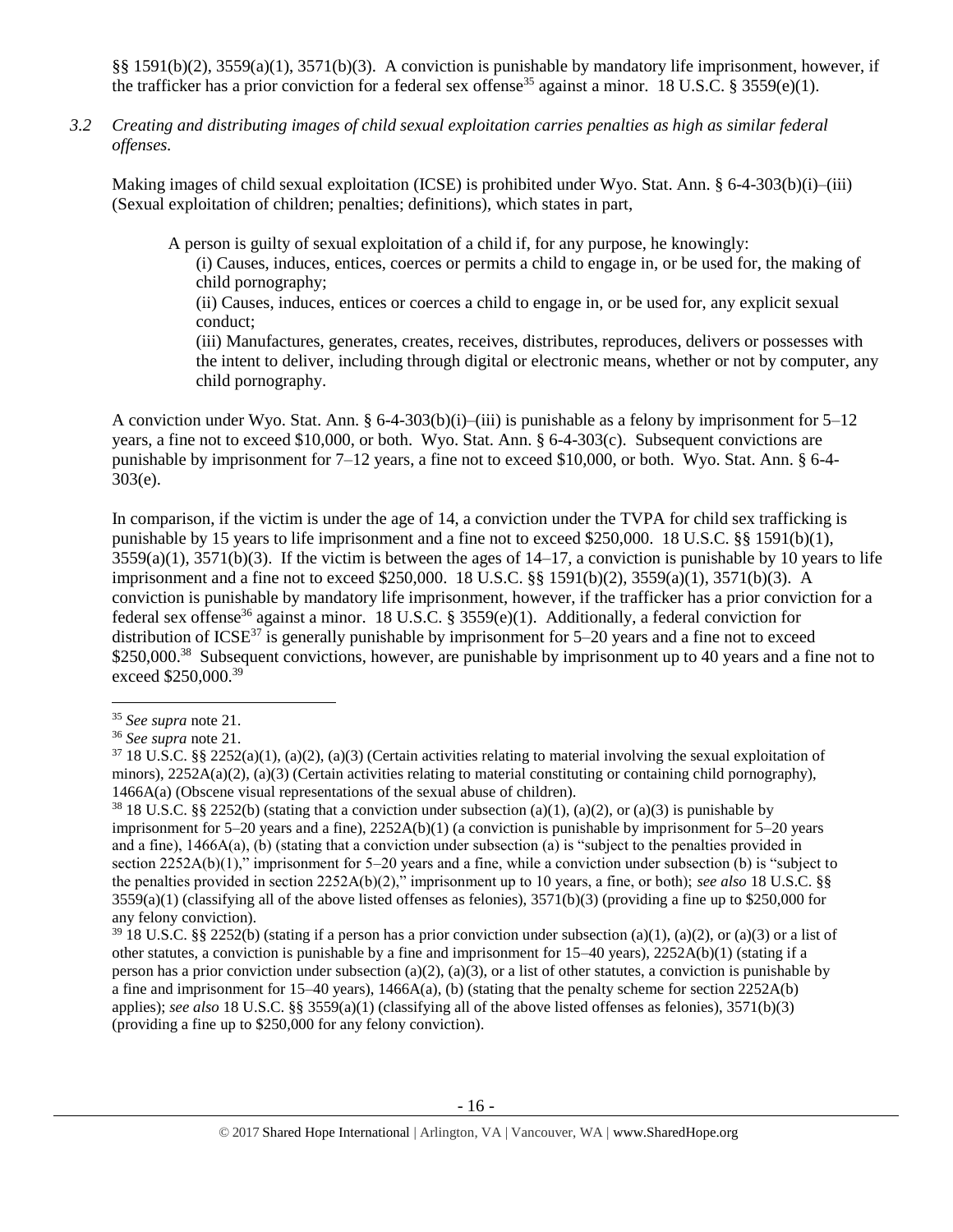*3.3 Using the Internet or electronic communications to lure, entice, recruit or sell commercial sex acts with a minor is a separate crime or results in an enhanced penalty for traffickers.*

Although, use of the Internet or electronic communications to lure, entice, recruit, or to sell commercial sex acts with a minor is not a separate crime and does not result in an enhanced penalty for traffickers, traffickers who use these means of communication may be prosecuted under Wyo. Stat. Ann. § 6-2-318 (Soliciting to engage in illicit sexual relations; penalty). Wyo. Stat. Ann. § 6-2-318 makes it unlawful when an adult trafficker

[e]xcept under circumstances constituting sexual assault in the first, second or third degree as defined by W.S. 6-2-302 [Sexual assault in the first degree] through 6-2-304 [Sexual assault in the third degree], or sexual abuse of a minor in the first, second, third or fourth degree as defined by W.S. 6-2-314 [Sexual abuse of a minor in the first degree] through 6-2-317 [Sexual abuse of a minor in the fourth degree] . . . solicits, procures or knowingly encourages anyone less than the age of fourteen (14) years, or a person purported to be less than the age of fourteen (14) years, to engage in sexual intrusion as defined in W.S.  $6-2-301$  [Definitions] ...

A conviction for violating Wyo. Stat. Ann. § 6-2-318 is punishable as a felony by imprisonment not to exceed 5 years and a possible fine not to exceed \$10,000. Wyo. Stat. Ann. §§ 6-2-318, 6-10-102.

3.3.1 Recommendation: Amend Wyo. Stat. Ann. § 6-2-318 (Soliciting to engage in illicit sexual relations; penalty) to expressly apply to the conduct of traffickers who use the Internet or other electronic communications to lure, entice, recruit, or sell commercial sex acts with a minor under 18.

# *3.4 Financial penalties for traffickers, including asset forfeiture, are sufficiently high.*

Financial penalties for traffickers include fines, asset forfeiture, and victim restitution. Pursuant to Wyo. Stat. Ann. § 6-2-702 (Human trafficking in the first degree; penalty) and § 6-2-703 (Human trafficking in the second degree; penalty), traffickers are subject to fines up to \$10,000. Under Wyo. Stat. Ann. § 6-2-706 (Sexual servitude of a minor), traffickers are subject to fines up to \$5,000.

Under Wyo. Stat. Ann. § 6-4-103 (Promoting prostitution; penalties), unless Wyo. Stat. Ann. §§ 6-2-701 through 6-2-710 provide otherwise, if the trafficker "[k]nowingly or intentionally entices or compels another person to become a prostitute" who "is under eighteen (18) years of age," then "the crime is a felony punishable by ... a fine of not more than five thousand dollars (\$5,000.00), or both." Wyo. Stat. Ann. § 6-4-103(a)(i), (b). Additionally, Wyo. Stat. Ann. § 6-4-303(f) (Sexual exploitation of children; penalties; definitions) expressly provides for mandatory criminal asset forfeiture for traffickers who violate Wyo. Stat. Ann. § 6-4-303(b) and states,

Any person who is convicted of an offense under this section shall forfeit to the state the person's interest in:

(i) Any visual depiction of a child engaging in explicit sexual conduct in violation of this section, or any book, magazine, periodical, film, videotape or other matter which contains any such visual depiction, which was produced, transported, mailed, shipped, possessed or received in violation of this section;

(ii) Any property, real or personal, constituting or traceable to gross proceeds obtained from such offense;

(iii) Any property, real or personal, used or intended to be used to commit or to promote the commission of such offense.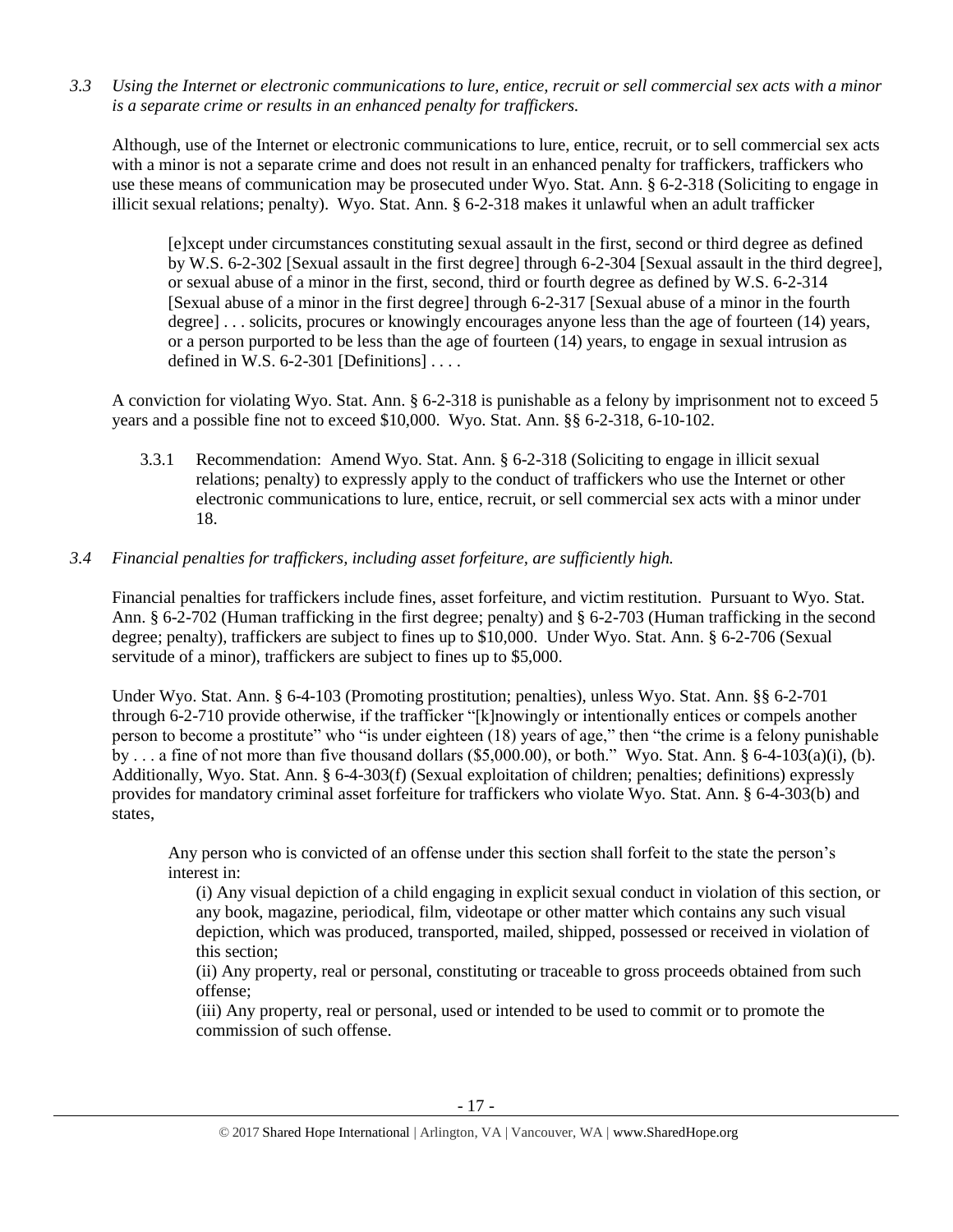This statute does not provide specific seizure provisions. Assets forfeited go directly to the state. Traffickers are also subject to asset forfeiture<sup>40</sup> under Wyo. Stat. Ann.  $\S 6-2-711$  (Asset forfeiture) which includes any property<sup>41</sup> used by a person in violating an offense within Article 7 (Human trafficking). Wyo. Stat. Ann. § 6-2-711(a) (Asset forfeiture) states,

The following are subject to forfeiture as permitted pursuant to subsections (c) through (j) of this section:

(i) All assets subject to the jurisdiction of the court:

(A) Used by a person while engaged in perpetrating a violation of this article [Article 7, Human Trafficking];

(B) Affording a person a source of influence over a trafficked individual in violation of this article;

(C) Acquired or maintained by a person with the intent to, and for the purpose of supporting, conducting or concealing an act which violates this article; or

(D) Derived from, involved in or used or intended to be used to commit an act which violates this article.

(ii) All books, records, products and materials which are used or intended for use in violation of this article;

(iii) All conveyances including aircraft, vehicles or vessels, knowingly used or intended for use to transport victims or in any manner to knowingly facilitate transportation of victims for human trafficking in violation of this article are subject to forfeiture . . . .

(iv) All buildings knowingly used or intended for use to further human trafficking in violation of this article if the owner has knowledge of or gives consent to the act of violation . . . .

(v) Any property or other thing of pecuniary value furnished in exchange for human trafficking in violation of this article including any proceeds, assets or other property of any kind traceable to the exchange and any money, securities or other negotiable instruments used to facilitate a violation of this article . . . .

(vi) Overseas assets of persons convicted of human trafficking under this article to the extent that they can be retrieved by the state.

Traffickers are also subject to mandatory orders of restitution for any misdemeanor or felony conviction, pursuant to Wyo. Stat. Ann. §§ 7-9-102 (Order to pay upon conviction), 6-2-710 (Restitution). Mandatory restitution is determined in accordance with Wyo. Stat. Ann. § 7-9-103 (Determination of amount owed; execution) and § 7-9-114 (Determination of long-term restitution; time for order; enforcement). Under Wyo. Stat. Ann. § 7-9-103(b), reasonable actual pecuniary and reasonably foreseeable future pecuniary damages are owed to victims.<sup>42</sup> Victims are also owed monthly fixed amounts of restitution under Wyo. Stat. Ann. § 7-9- 114(a), for long-term physical health care for as long as the victim requires the care.<sup>43</sup>

<sup>&</sup>lt;sup>40</sup> Pursuant to Wyo. Stat. Ann. § 6-2-711(j) (iii), forfeited assets can be used to pay restitution and civil judgements against the defendant's victim.

<sup>41</sup> *See supra* note [25.](#page-11-0)

<sup>42</sup> *See supra* Component 2.8 (quoting Wyo. Stat. Ann. § 7-9-103(b)). Wyo. Stat. Ann. §6-2-701(x) defines

<sup>&</sup>quot;Pecuniary damage" as "all damages which a victim could recover against the defendant in a civil action arising out of the same facts or event, including damages for wrongful death. It does not include punitive damages and damages for pain, suffering, mental anguish and loss of consortium . . . ."

<sup>43</sup> *See supra* Component 2.8 (quoting Wyo. Stat. Ann. § 7-9-114(a)).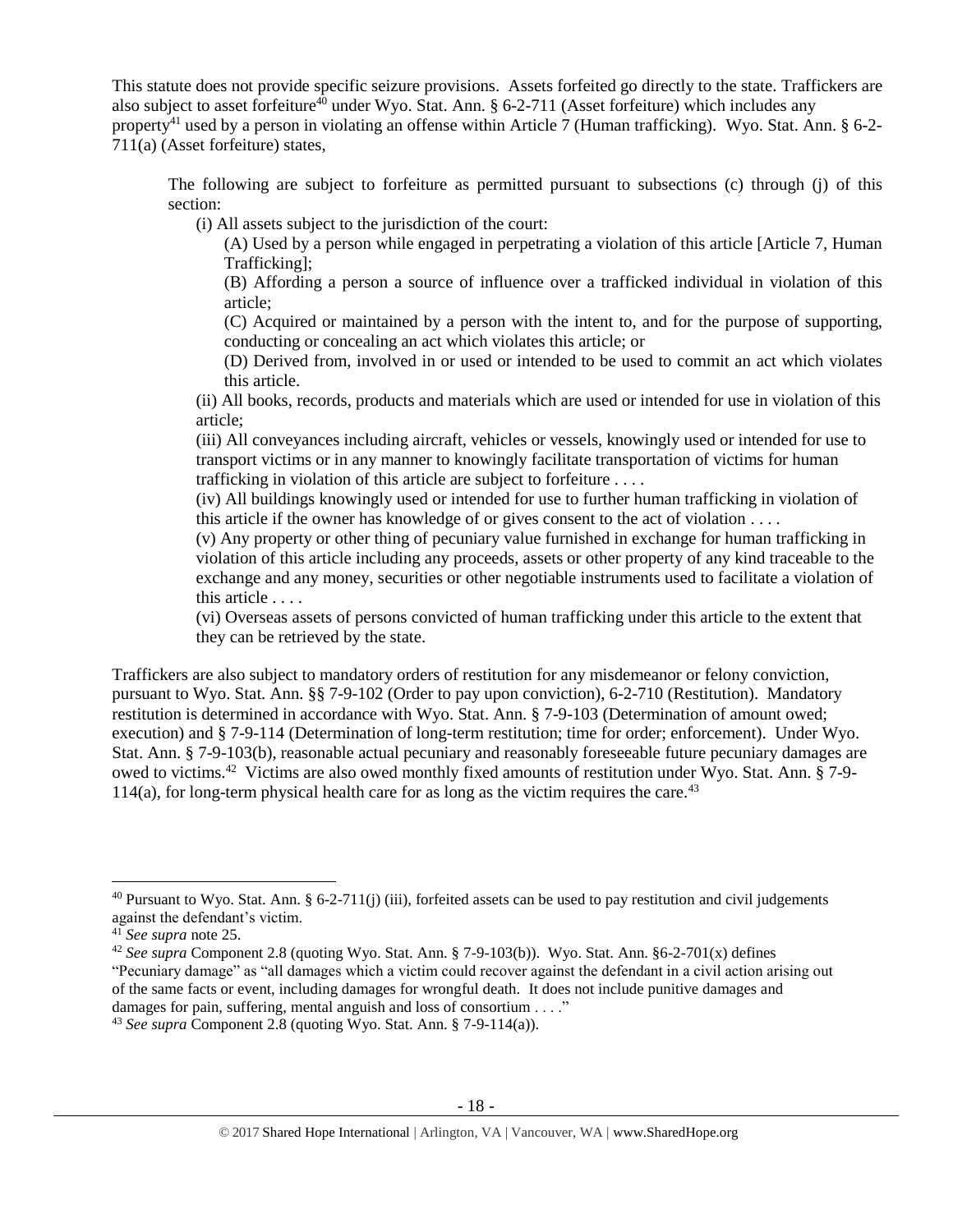# *3.5 Convicted traffickers are required to register as sex offenders.*

Wyo. Stat. Ann. §7-19-302(a) (Registration of offenders; procedure; verification) requires offenders who reside in Wyoming, enter Wyoming "for the purpose of residing," attend school, or are employed in Wyoming to "register with the sheriff of the county in which he resides, attends school or is employed, or other relevant entity specified in subsection (c) of this section."

Offenses requiring sex offender registration are listed under Wyo. Stat. Ann. § 7-19-301(a)(viii)<sup>44</sup> (Definitions), which includes traffickers convicted under Wyo. Stat. Ann. § 6-2-702 (Human trafficking in the first degree), § 6-2-703 (Human trafficking in the second degree), § 6-2-706 (Sexual servitude of a minor), § 6-4-103 (Promoting prostitution; penalties), § 6-2-318 (Soliciting to engage in illicit relations; penalty), § 6-4-303(b) (Sexual exploitation of children; penalties; definitions), and any "criminal offense in Wyoming or any other jurisdiction containing the same or similar elements, or arising out of the same or similar facts or circumstances" as these offenses. Wyo. Stat. Ann.  $\S$ § 7-19-301(a)(viii), 7-19-302(g)–(j).

*3.6 Laws relating to termination of parental rights include sex trafficking or commercial sexual exploitation of children (CSEC) offenses as grounds for termination in order to prevent traffickers from exploiting their parental rights as a form of control.*

Under Wyo. Stat. Ann. § 14-2-309(a) (Grounds for termination of parent-child relationship; clear and convincing evidence),

The parent-child legal relationship may be terminated if any one (1) or more of the following facts is established by clear and convincing evidence:

. . . . (iii) The child has been abused or neglected by the parent and reasonable efforts by an authorized agency or mental health professional have been unsuccessful in rehabilitating the family or the family has refused rehabilitative treatment, and it is shown that the child's health and safety would be seriously jeopardized by remaining with or returning to the parent;

(iv) The parent is incarcerated due to the conviction of a felony and a showing that the parent is unfit to have the custody and control of the child;

. . . .

Therefore, under Wyo. Stat. Ann. § 14-2-309(a)(iv), if a person is incarcerated because they have been convicted of a felony related to domestic minor sex trafficking, such as Wyo. Stat. Ann. § 6-2-702 (Human Trafficking in the first degree; penalties), § 6-2-703 (Human Trafficking in the second degree; penalties), § 6-2- 706 (Sexual servitude of a minor), § 6-4-103 (Promoting prostitution; penalties), § 6-4-303(b) (Sexual exploitation of children; penalties; definitions), or § 6-2-318 (Soliciting to engage in illicit sexual relations; penalty), and the court finds that "the parent is unfit to have the custody and control of the child," the court may terminate the convicted parent's parental rights. "Proof by clear and convincing evidence that the parent has been convicted of "a felony assault, in which the child suffers "serious bodily injury," "may constitute grounds that the parent is unfit to have custody or control of any child and may be grounds for terminating the parentchild relationship as to any child with no requirement that reasonable efforts be made to reunify the family." Wyo. Stat. Ann. § 14-2-309(b)(ii).

<sup>44</sup> *See supra* note [31.](#page-13-0)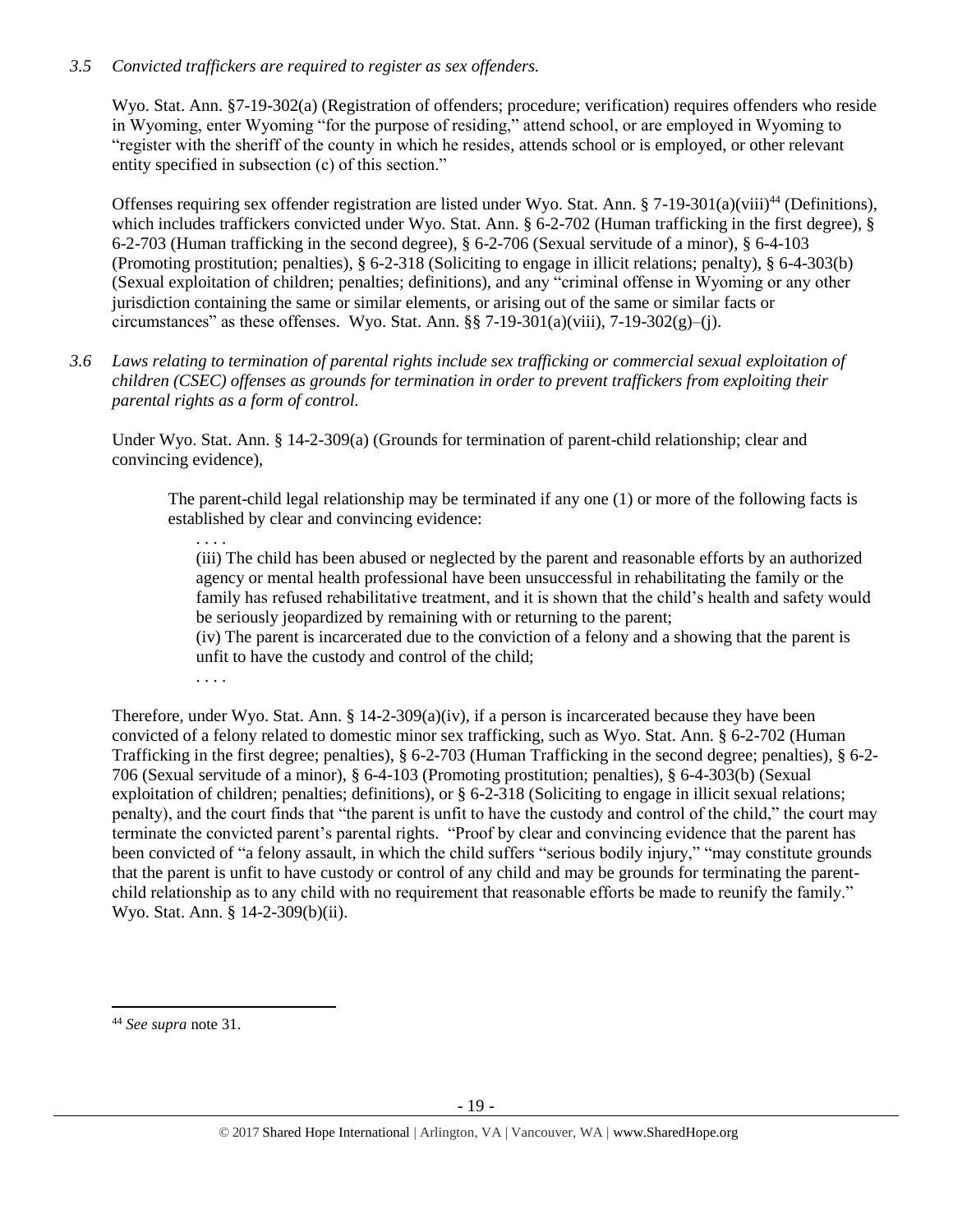Additionally, because "abuse," as used in Wyo. Stat. Ann. § 14-2-309(a)(iii) includes sexual abuse, the parental rights of a trafficker may also be terminated pursuant to Wyo. Stat. Ann. § 14-2-309(a)(iii).<sup>45</sup> Wyo. Stat. Ann. § 14-2-309(a)(iii) requires evidence that reasonable efforts be made to "preserve and reunify the family" for parental rights to be terminated. However, under Wyo. Stat. Ann.  $\S$  14-2-309(c), this requirement is eliminated,

[I]n any case in which the court determines any one (1) or more of the following by clear and convincing evidence:

(i) The parental rights of the parent to any other child have been terminated involuntarily;

(ii) The parent abandoned, chronically abused or sexually abused the child; or

(iii) The parent has been convicted of committing one (1) or more of the following crimes against the child or another child of that parent:

(A) Sexual assault under W.S. 6–2–302 through 6–2–304;

(B) Sexual battery under W.S. 6–2–313;

l

(C) Sexual abuse of a minor under 6–2–314 through 6–2–317.

(iv) The parent is required to register as a sex offender pursuant to W.S. 7–19–302 if the offense involved the child or another child of that parent. This shall not apply if the parent is only required to register for conviction under W.S. 6–2–201;

(v) Other aggravating circumstances exist indicating that there is little likelihood that services to the family will result in successful reunification.

. . . . D. "Imminent danger" includes threatened harm and means a statement, overt act, condition or status which represents an immediate and substantial risk of sexual abuse or physical or mental injury . . . .

<sup>45</sup> Wyo. Stat. Ann. § 14-2-308 (Definitions) incorporates the definition of "abuse" from Wyo. Stat. Ann. § 14-3-202 (Definitions) for the purposes of chapter 2 (Parents). Specifically, Wyo. Stat. Ann. § 14-3-202(a)(ii) (Definitions) provides that "abuse" means the following:

<sup>[</sup>I]nflicting or causing physical or mental injury, harm or imminent danger to the physical or mental health or welfare of a child other than by accidental means, including abandonment, . . . excessive or unreasonable corporal punishment, malnutrition or substantial risk thereof by reason of intentional or unintentional neglect, and the commission or allowing the commission of a sexual offense against a child as defined by law: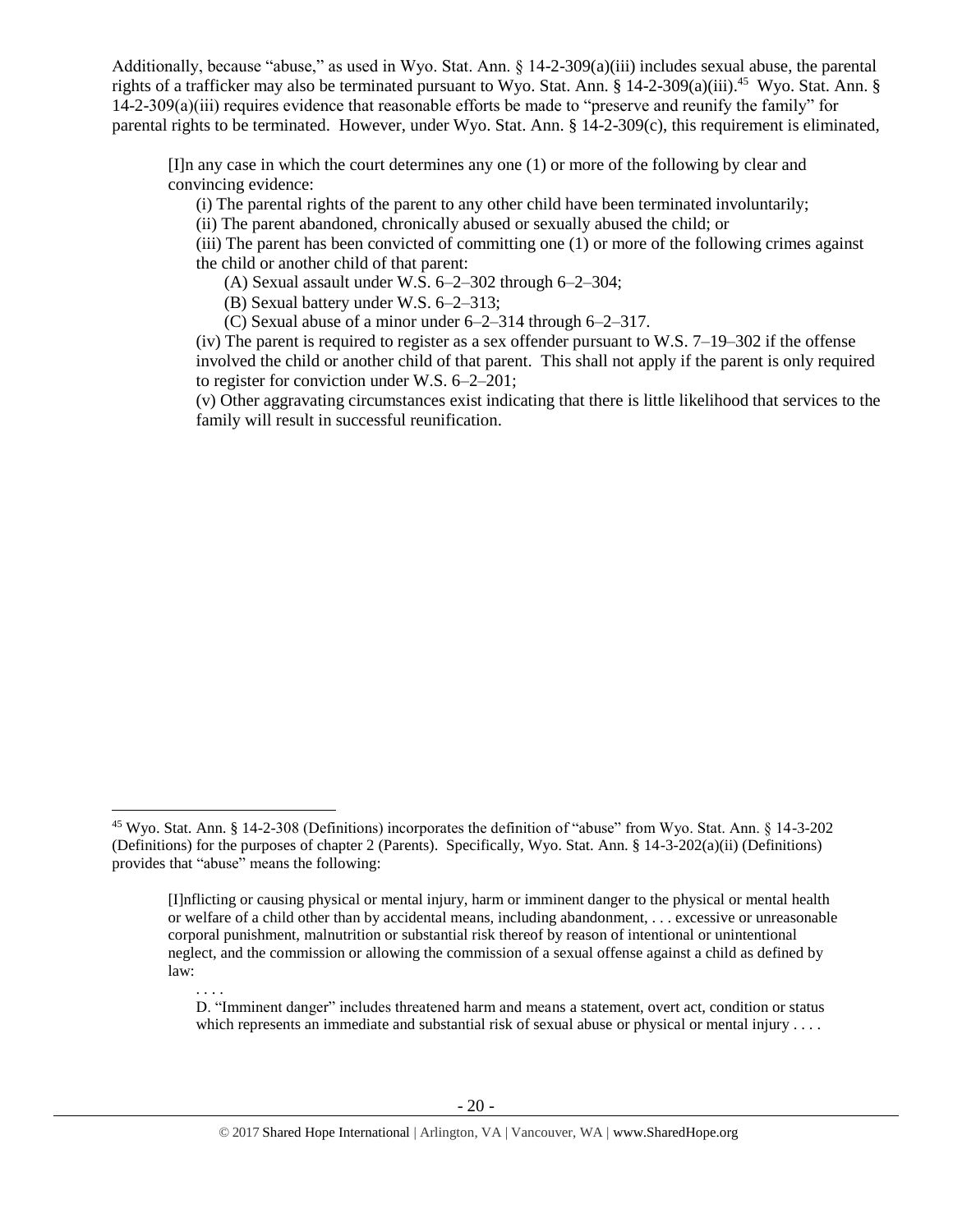#### **FRAMEWORK ISSUE 4: CRIMINAL PROVISIONS FOR FACILITATORS**

## *Legal Components:*

- *4.1 The acts of assisting, enabling, or financially benefitting from child sex trafficking are included as criminal offenses in the state sex trafficking statute.*
- *4.2 Financial penalties, including asset forfeiture laws, are in place for those who benefit financially from or aid and assist in committing domestic minor sex trafficking.*
- *4.3 Promoting and selling child sex tourism is illegal.*
- *4.4 Promoting and selling images of child sexual exploitation carries penalties as high as similar federal offenses. \_\_\_\_\_\_\_\_\_\_\_\_\_\_\_\_\_\_\_\_\_\_\_\_\_\_\_\_\_\_\_\_\_\_\_\_\_\_\_\_\_\_\_\_\_\_\_\_\_\_\_\_\_\_\_\_\_\_\_\_\_\_\_\_\_\_\_\_\_\_\_\_\_\_\_\_\_\_\_\_\_\_\_\_\_\_\_\_\_\_\_\_\_\_*

## *Legal Analysis:*

*4.1 The acts of assisting, enabling, or financially benefitting from child sex trafficking are included as criminal offenses in the state sex trafficking statute.*

The acts of assisting, enabling or benefitting from child sex trafficking are not included in the human trafficking or sexual servitude of a minor laws.<sup>46</sup> None of Wyoming's CSEC laws apply to facilitators. In the absence of CSEC laws, other laws may apply to facilitators.

Under Wyo. Stat. Ann. § 6-4-103(a)(iii), (iv) (Promoting prostitution; penalties), a facilitator who has "control over the use of a place, [and] knowingly or intentionally permits another person to use the place for prostitution" or who "[r]eceives money or other property from a prostitute, without lawful consideration, knowing it was earned in whole or in part from prostitution" is guilty of a felony punishable by imprisonment up to 3 years, a fine not to exceed \$3,000, or both. Wyo. Stat. Ann.  $\S 6-4-103(a)(iii)$ , (iv), (b).

- 4.1.1 Recommendation: Amend the human trafficking laws to reach the actions of facilitators of sex trafficking.
- *4.2 Financial penalties, including asset forfeiture laws, are in place for those who benefit financially from or aid and assist in committing domestic minor sex trafficking.*

Facilitators may be subject to Wyo. Stat. Ann. § 6-4-103(a)(iii), (iv) (Promoting prostitution; penalties) which imposes a possible fine not to exceed \$3,000. Wyo. Stat. Ann. § 6-4-103(b).

Facilitators are also subject to mandatory orders of restitution following any misdemeanor or felony conviction pursuant to Wyo. Stat. Ann. § 7-9-102.<sup>47</sup> Under Wyo. Stat. Ann. § 7-9-103(b) (Determination of amount owed; execution), reasonable actual pecuniary and reasonably foreseeable future pecuniary damages are owed to victims.<sup>48</sup> Victims are also owed monthly fixed amounts of restitution under Wyo. Stat. Ann. § 7-9-114(a) (Determination of long-term restitution; time for order; enforcement), for long-term physical health care for as long as the victim requires the care.<sup>49</sup>

<sup>46</sup> *See supra* Component 1.1.

<sup>47</sup> *See supra* Component 2.8 (quoting Wyo. Stat. Ann. § 7-9-102).

<sup>48</sup> *Id.* (quoting Wyo. Stat. Ann. § 7-9-103(b)).

<sup>49</sup> *Id.* (quoting Wyo. Stat. Ann. § 7-9-114(a)).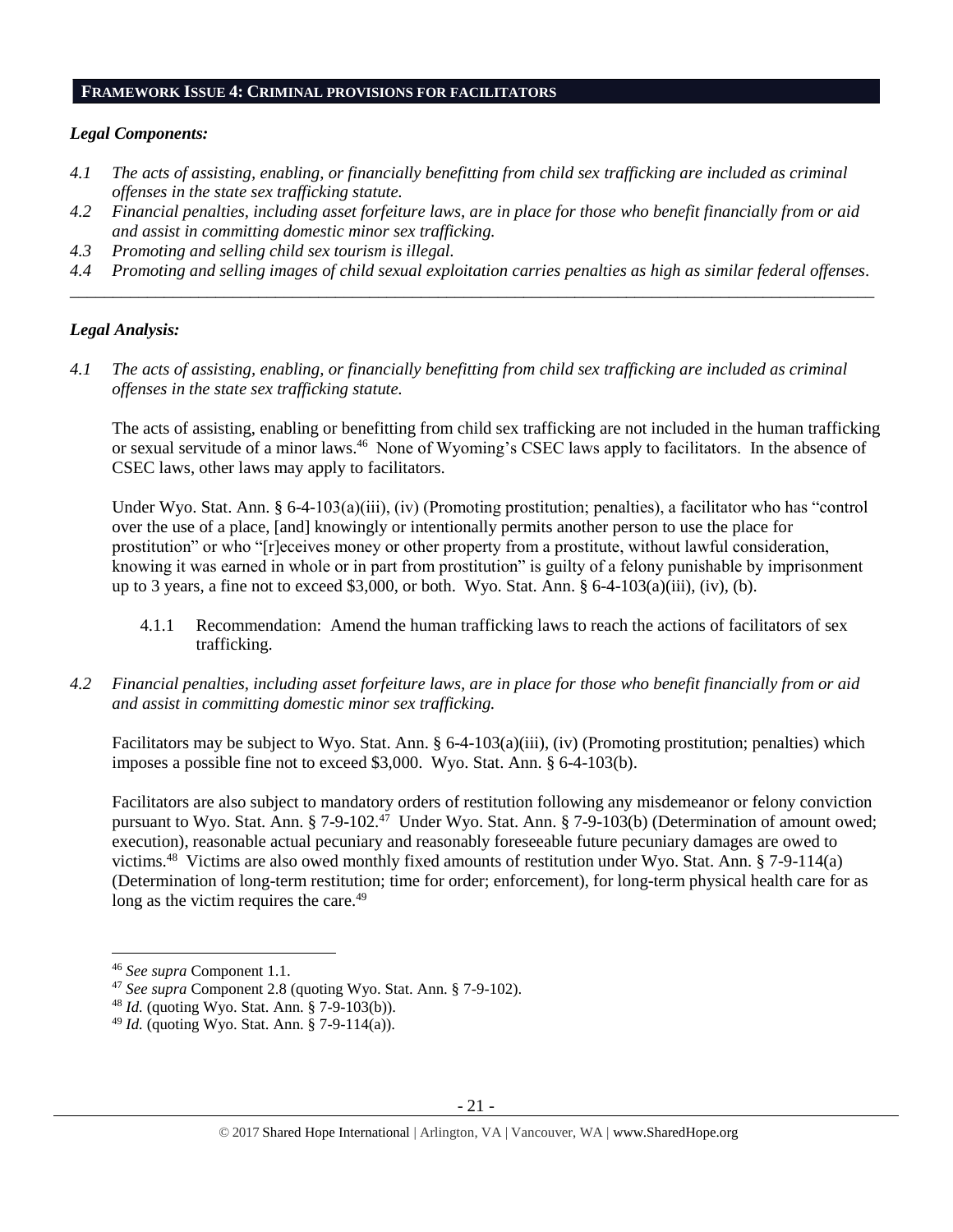Although the acts of assisting, enabling or benefitting from child sex trafficking are not included in the human trafficking or sexual servitude of a minor laws to clearly apply to facilitators, facilitators may still be subject to asset forfeiture<sup>50</sup> pursuant to Wyo. Stat. Ann. § 6-2-711(a)(i)(C),(a)(i)(D) (Asset forfeiture), which includes property "acquired or maintained" for "supporting, . . . or concealing" acts of human trafficking and property which is "derived from" human trafficking. Wyo. Stat. Ann. § 6-2-711(a)(iii) and (a)(iv) could subject vehicles or buildings furnished by facilitators to further human trafficking to asset forfeiture, and Wyo. Stat. Ann. § 6-2- 711(a)(v) renders any financial benefits, potentially of facilitators subject to asset forfeiture, including "property or other thing of pecuniary value furnished in exchange for human trafficking in violation of this article including any proceeds, assets or other property . . . ." Wyo. Stat. Ann. § 6-2-711 states,

(a) The following are subject to forfeiture as permitted pursuant to subsections (c) through (j) of this section:

(i) All assets subject to the jurisdiction of the court:

. . . .

(B) Affording a person a source of influence over a trafficked individual in violation of this article;

(C) Acquired or maintained by a person with the intent to, and for the purpose of supporting, conducting or concealing an act which violates this article; or

(D) Derived from, involved in or used or intended to be used to commit an act which violates this article.

. . . .

(iii) All conveyances including aircraft, vehicles or vessels, knowingly used or intended for use to transport victims or in any manner to knowingly facilitate transportation of victims for human trafficking in violation of this article are subject to forfeiture . . . . 51

(iv) All buildings knowingly used or intended for use to further human trafficking in violation of this article if the owner has knowledge of or gives consent to the act of violation . . . .

(v) Any property or other thing of pecuniary value furnished in exchange for human trafficking in violation of this article including any proceeds, assets or other property of any kind traceable to the exchange and any money, securities or other negotiable instruments used to facilitate a violation of this article . . . .

(vi) Overseas assets of persons convicted of human trafficking under this article to the extent that they can be retrieved by the state.

. . . .

l

(h) A persons' interest in property is not subject to forfeiture to the extent that the forfeiture is grossly disproportionate to the gravity of the offense giving rise to the forfeiture. The state shall have the

 $50$  Pursuant to Wyo. Stat. Ann. § 6-2-711(j) (iii) forfeited assets can be used to pay restitution and civil judgements against the defendant's victim.

<sup>&</sup>lt;sup>51</sup> The provisions under § 6-2-711(a)(iii) apply, provided that:

<sup>(</sup>A) No conveyance used by any person as a common carrier in the transaction of business as a common carrier is subject to forfeiture under this section unless the owner or corporate officer is a consenting party or privy to a violation of this article;

<sup>(</sup>B) No conveyance is subject to forfeiture under this section by reason of any act committed without the knowledge or consent of the owner;

<sup>(</sup>C) A forfeiture of a conveyance encumbered by a bona fide security interest is subject to the interest if the secured party neither had knowledge of nor consented to the act.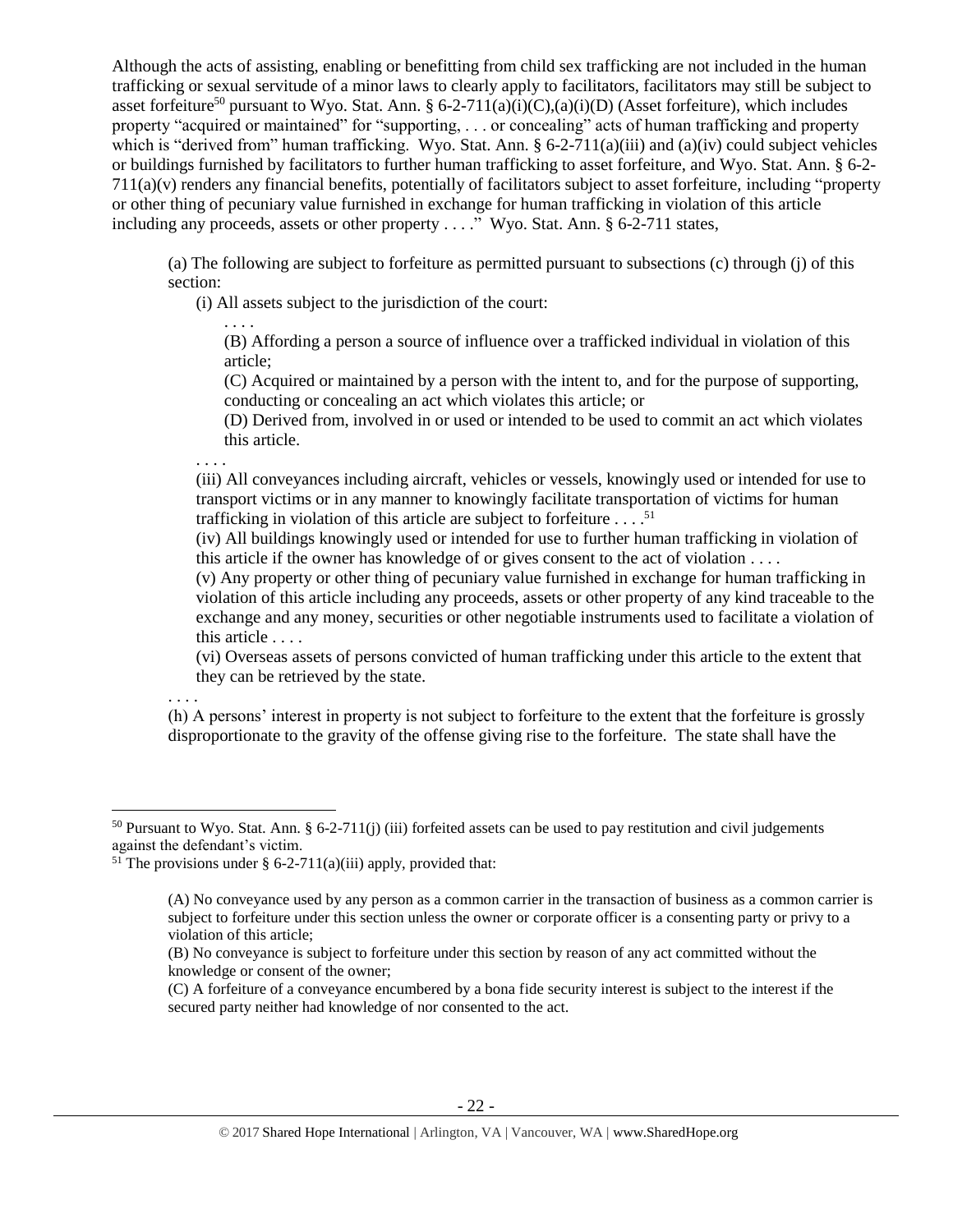burden of demonstrating by a preponderance of the evidence that a forfeiture is not grossly disproportionate.<sup>52</sup>

Additionally, facilitators are subject to mandatory criminal asset forfeiture following a conviction for sexual exploitation of children. Wyo. Stat. Ann. § 6-4-303(f) (Sexual exploitation of children; penalties; definitions) expressly provides,

Any person who is convicted of an offense under this section shall forfeit to the state the person's interest in:

(i) Any visual depiction of a child engaging in explicit sexual conduct in violation of this section, or any book, magazine, periodical, film, videotape or other matter which contains any such visual depiction, which was produced, transported, mailed, shipped, possessed or received in violation of this section;

(ii) Any property, real or personal, constituting or traceable to gross proceeds obtained from such offense;

(iii) Any property, real or personal, used or intended to be used to commit or to promote the commission of such offense.

Pursuant to Wyo. Stat. Ann. § 6-4-303(f), a facilitator who "distributes, reproduces, delivers or possesses with the intent to deliver" images of child sexual exploitation under Wyo. Stat. Ann. § 6-4-303(b)(iii), if convicted, shall forfeit any proceeds obtained from the crime and any property used in the commission of the crime.

*4.3 Promoting and selling child sex tourism is illegal.*

Wyoming has not enacted a law prohibiting the promotion or sale of child sex tourism.

- 4.3.1 Recommendation: Enact a law that prohibits selling or offering to sell travel services that include or facilitate travel for the purpose of engaging in commercial sexual exploitation of a minor or prostitution of a minor, if the travel occurs in Wyoming.
- *4.4 Promoting and selling images of child sexual exploitation carries penalties as high as similar federal offenses.*

Wyo. Stat. Ann. § 6-4-303(b)(iii) (Sexual exploitation of children; penalties; definitions) states, "A person is guilty of sexual exploitation of a child if, for any purpose, he knowingly: . . . receives, distributes, reproduces, delivers or possesses with the intent to deliver, including through digital or electronic means, whether or not by computer, any child pornography."<sup>53</sup> A conviction for violating Wyo. Stat. Ann. § 6-4-303(b)(iii) is punishable as a felony by imprisonment for 5–12 years, a fine not to exceed \$10,000, or both. Wyo. Stat. Ann. § 6-4- 303(c). A subsequent conviction is punishable by imprisonment for 7–12 years, a fine not to exceed \$10,000, or both. Wyo. Stat. Ann. § 6-4-303(e).

 $\overline{a}$ 

<sup>52</sup> *See supra* note [25.](#page-11-0)

<sup>53</sup> *See supra* note [6.](#page-1-2)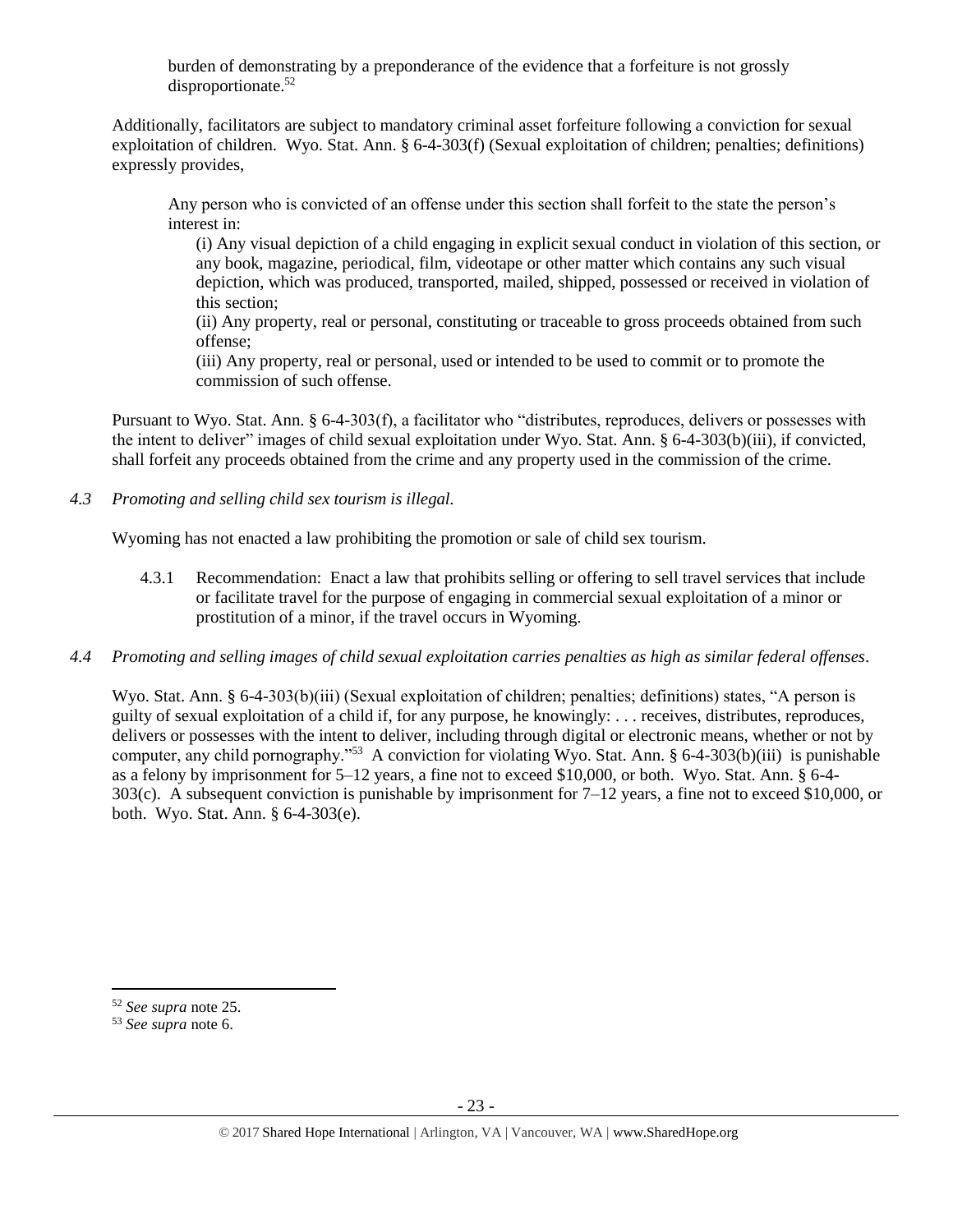## **FRAMEWORK ISSUE 5: PROTECTIVE PROVISIONS FOR THE CHILD VICTIMS**

# *Legal Components:*

- 5.1 *Victims under the core child sex trafficking offense include all commercially sexually exploited children.*
- 5.2 *The state sex trafficking statute expressly prohibits a defendant from asserting a defense based on the willingness of a minor under 18 to engage in the commercial sex act.*
- 5.3 *State law prohibits the criminalization of minors under 18 for prostitution offenses.*
- 5.4 *State law provides a non-punitive avenue to specialized services through one or more points of entry.*
- 5.5 *Child sex trafficking is identified as a type of abuse and neglect within child protection statutes.*
- 5.6 *The definition of "caregiver" or another related term in the child welfare statutes is not a barrier to a sex trafficked child accessing the protection of child welfare.*
- 5.7 *Crime victims' compensation is specifically available to a child victim of sex trafficking or commercial sexual exploitation of children (CSEC).*
- 5.8 *Victim-friendly procedures and protections are provided in the trial process for minors under 18.*
- 5.9 *Child sex trafficking victims may vacate delinquency adjudications and expunge related records for prostitution and other offenses arising from trafficking victimization, without a waiting period.*
- 5.10 *Victim restitution and civil remedies for victims of domestic minor sex trafficking or commercial sexual exploitation of children (CSEC) are authorized by law.*
- 5.11 *Statutes of limitations for civil and criminal actions for child sex trafficking or commercial sexual exploitation of children (CSEC) offenses are eliminated or lengthened to allow prosecutors and victims a realistic opportunity to pursue criminal action and legal remedies.*

*\_\_\_\_\_\_\_\_\_\_\_\_\_\_\_\_\_\_\_\_\_\_\_\_\_\_\_\_\_\_\_\_\_\_\_\_\_\_\_\_\_\_\_\_\_\_\_\_\_\_\_\_\_\_\_\_\_\_\_\_\_\_\_\_\_\_\_\_\_\_\_\_\_\_\_\_\_\_\_\_\_\_\_\_\_\_\_\_\_\_\_\_\_\_*

# *Legal Analysis:*

 $\overline{\phantom{a}}$ 

*5.1 Victims under the core child sex trafficking offense include all commercially sexually exploited children. 54*

Not all commercially sexually exploited children are identifiable as sex trafficking victims under Wyoming state law. Wyo. Stat. Ann. § 6-2-702 (Human trafficking in the first degree) and § 6-2-703 (Human trafficking in the second degree) do not require a showing of force, fraud or coercion to prove that sex trafficking has occurred when the victim is a minor. 55

Although buyer conduct is prohibited under Wyo. Stat. Ann. § 6-2-707(a) (Patronizing a victim of sexual servitude),<sup>56</sup> a commercially sexually exploited minor must be under the control of a third party or a third party must be benefiting in order for the exploitation to fall within sex trafficking definitions. Wyo. Stat. Ann. § 6-2- 707(a) (Patronizing a victim of sexual servitude) prohibits

patronizing a victim of sexual servitude when the person pays, agrees to pay or offers to pay anything of value so that the person or another may engage in sexual activity with an individual when the person knows that the individual is a victim of sexual servitude in violation of . . . W.S. 6-2-706.

<sup>54</sup> *See generally* SHARED HOPE INTERNATIONAL, "Eliminating the Third Party Control Barrier to Identifying Juvenile Sex Trafficking Victims," JuST Response Policy Paper (2015), [http://sharedhope.org/wp](http://sharedhope.org/wp-content/uploads/2015/08/Policy-Paper_Eliminating-Third-Party-Control_Final1.pdf)[content/uploads/2015/08/Policy-Paper\\_Eliminating-Third-Party-Control\\_Final1.pdf](http://sharedhope.org/wp-content/uploads/2015/08/Policy-Paper_Eliminating-Third-Party-Control_Final1.pdf) (discussing need to include all commercially sexually exploited children within sex trafficking definitions and corresponding need to include buyer conduct in core sex trafficking offenses regardless of whether victim is under control of a third party). <sup>55</sup> *See supra* Component 1.1.

<sup>56</sup> *See supra* discussion in Component 2.1.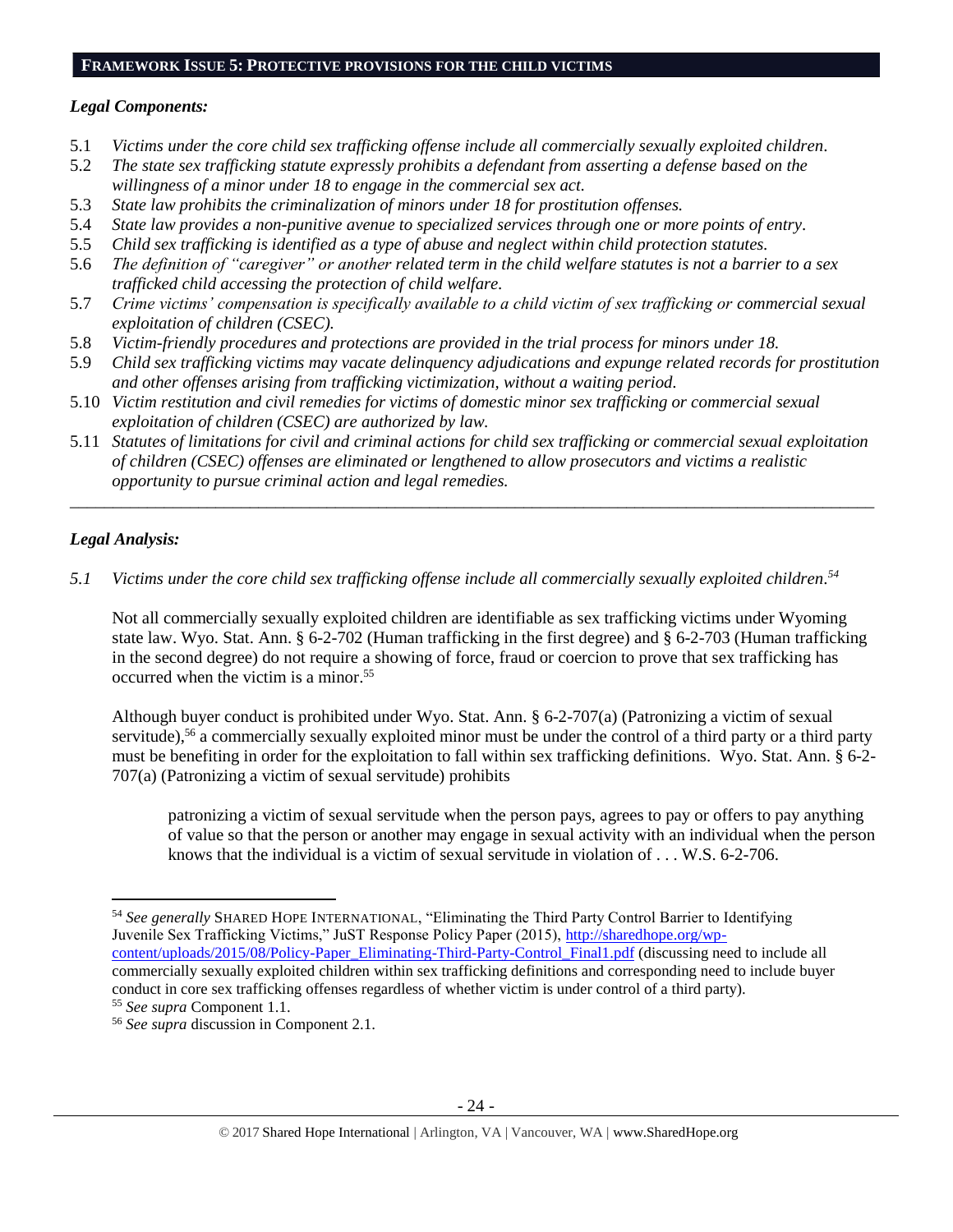"Sexual servitude of a minor" under Wyo. Stat. Ann. § 6-2-706 (Sexual servitude of a minor) is defined as "intentionally, knowingly, or recklessly offer[ing], obtain[ing], procur[ing] or provid[ing] an individual less than eighteen (18) years of age to engage in commercial sexual services." "Commercial sexual services" is defined under "services" pursuant to Wyo. Stat. Ann. § 6-2-701(a)(xiv) (Definitions) as "activities resulting from a relationship between a person and the actor in which the person performs activities under the supervision of or for the benefit of the actor." Correspondingly, the core sex trafficking offenses, Wyo. Stat. Ann. § 6-2- 702 and § 6-2-703, do not prohibit buyer conduct, but only apply to conduct committed "for the purpose of (ii) Sexual servitude of a minor in violation of W.S. 6-2-706."

These definitions narrow the application of trafficking statutes to those cases in which the minor is under the control of a third party trafficker. This barrier prevents all commercially sexually exploited children from being identified as a victim of sex trafficking.

5.1.1 Recommendation: Amend Wyo. Stat. Ann. §§ 6-2-702 (Human trafficking in the first degree), 6-2- 703 (Human trafficking in the second degree), 6-2-706 (Sexual servitude of a minor), and 6-2-701 (Definitions) so that all commercially sexually exploited children are identifiable as victims and eligible for protections pursuant to their victim status.<sup>57</sup>

# *5.2 The state sex trafficking statute expressly prohibits a defendant from asserting a defense based on the willingness of a minor under 18 to engage in the commercial sex act.<sup>58</sup>*

Under Wyo. Stat. Ann. § 6-2-706(c) (Sexual servitude of a minor), a predicate offense to Wyo. Stat. Ann. § 6-2-702 (Human trafficking in the first degree; penalty) and § 6-2-703 (Human trafficking in the second degree; penalty), "[i]t is not a defense in a prosecution under this section that the individual consented to engage in commercial sexual services . . . ." However, no such limitation exists for the section of the statute that expressly covers buyers. Wyo. Stat. Ann. § 6-2-707 (Patronizing a victim of sexual servitude).

The CSEC laws, Wyo. Stat. Ann. § 6-4-103(a)(i) (Promoting prostitution; penalties) and § 6-4-303(b) (Sexual exploitation of children; penalties; definitions), do not indicate whether consent is available as a defense in a prosecution for the crime. Similarly, Wyoming's laws criminalizing sexual abuse of a minor, Wyo. Stat. Ann. § 6-2-314 (Sexual abuse of a minor in the first degree; penalties), § 6-2-315 (Sexual abuse of a minor in the second degree), § 6-2-316 (Sexual abuse of a minor in the third degree), and § 6-2-317 (Sexual abuse of a minor in the fourth degree), do not specifically state that the consent of a minor is immaterial to the crime.

# *5.3 State law prohibits the criminalization of minors under 18 for prostitution offenses.<sup>59</sup>*

 $\overline{\phantom{a}}$ 

Wyo. Stat. Ann. § 6-4-101 (Prostitution; penalties) provides an exception to criminalization for victims of trafficking crimes.<sup>60</sup> Wyo. Stat. Ann. § 6-4-101 states, "Except as provided in W.S. 6-2-701 through 6-2-710, [Wyo. Stat. Ann § 6–2–701(Definitions), § 6-2-702 (Human trafficking in the first degree; penalty), § 6-2-703 (Human trafficking in the second degree; penalty), § 6-2-706 (Sexual servitude of a minor), § 6–2–707

<sup>&</sup>lt;sup>57</sup> Subsequent recommendations that discuss referring certain crimes to the human trafficking statute are predicated upon the recommendation in 5.1 being simultaneously or previously enacted.

 $58$  The analysis in this component is predicated upon the recommendation in 5.1 being simultaneously or previously enacted.

<sup>&</sup>lt;sup>59</sup> For more information regarding recent federal legislation impacting this component see: http://go.sharedhope.org/stateimpactmemo.

 $60$  The analysis in this component is predicated upon the recommendation in 5.1 being simultaneously or previously enacted.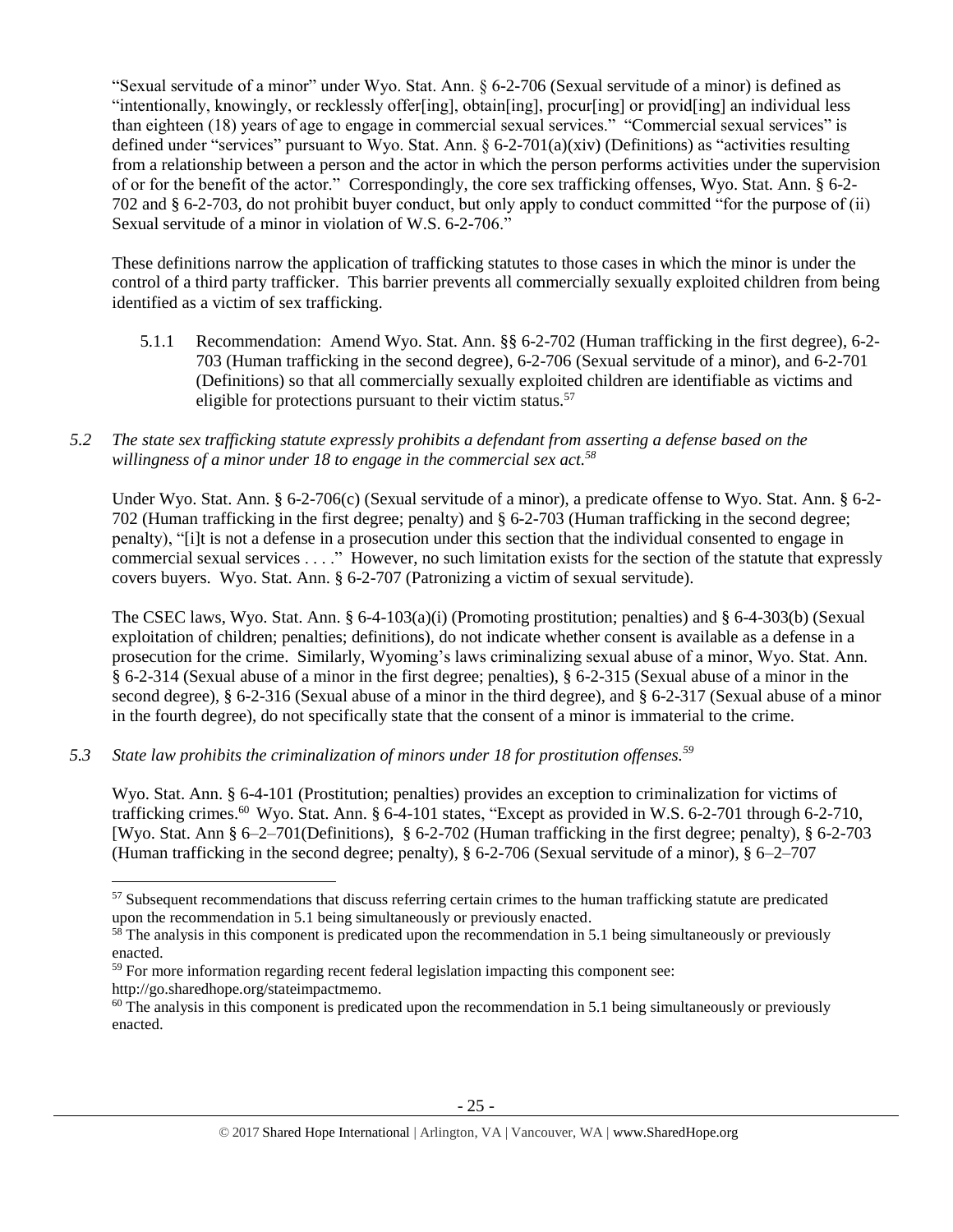(Patronizing a victim of sexual servitude), § 6-2-708 (Victim defenses; vacating convictions)], a person who knowingly or intentionally performs or permits, or offers or agrees to perform or permit an act of sexual intrusion . . . for money or other property commits prostitution . . . ."

And Wyo. Stat. Ann. § 6-2-708(a) (Victim defenses; vacating convictions) expressly provides, "A victim of human trafficking is not criminally liable for any commercial sex act or other criminal acts committed as a direct result of, or incident to, being a victim of human trafficking in violation of W.S. 6-2-702 through 6-2-707." 61

However, because protection from prosecution only applies to conduct committed as a result of "being a victim of human trafficking" under Wyo. Stat. Ann. § 6-2-708, all commercially sexually exploited minors are not protected from prosecution because Wyoming's human trafficking offenses require third party control; thus, minors who are commercially sexually exploited in situations in which a trafficker is not identified are not protected.<sup>62</sup>

- 5.3.1 Recommendation: Amend Wyo. Stat. Ann. § 6-4-101 (Prostitution; penalties) to specify that all minors shall be protected from criminal or delinquency charges for prostitution-related offenses.
- *5.4 State law provides a non-punitive avenue to specialized services through one or more points of entry*

# **System response to child engaged in commercial sex act**

Under Wyo. Stat. Ann. § 6-2-709(a) (Victims' rights; services), a law enforcement officer or state's attorney must report suspected cases of juvenile sex trafficking to the victim services division within the office of the attorney general and the department of family services (DFS). Specifically, Wyo. Stat. Ann. § 6-2-709(a) states,

As soon as possible after the initial encounter with a person who reasonably appears to a law enforcement agency, district or county and prosecuting attorneys' office to be a victim of human trafficking, the agency or office shall:

(i) Notify the victim services division within the office of the attorney general that the person may be eligible for services under this article; and

(ii) Make a preliminary assessment of whether the victim or possible victim of human trafficking appears to meet the criteria for certification as a victim of a severe form of trafficking in persons as defined in the Trafficking Victims Protection Act, 22 U.S.C. section 7105, or appears to be otherwise eligible for any federal, state or local benefits and services. If it is determined that the victim appears to meet such criteria, the agency or office shall report the finding to the victim and shall refer the victim to services available, including legal service providers. If the possible victim is a minor or is a vulnerable adult, the agency or office shall also notify the department of family services.

Further, juvenile sex trafficking victims may not be charged for acts resulting from their victimization. Pursuant to Wyo. Stat. Ann. § 6-2-708(a) (Victim defenses; vacating convictions), "[a] victim of human trafficking is not criminally liable for any commercial sex act or other criminal acts committed as a direct result of, or incident to, being a victim of human trafficking . . . ." Therefore, a juvenile sex trafficking victim will not

 $61$  The analysis in this component is predicated upon the recommendation in 5.1 being simultaneously or previously enacted.

<sup>62</sup> *See supra* Component 5.1 for discussion of third party control.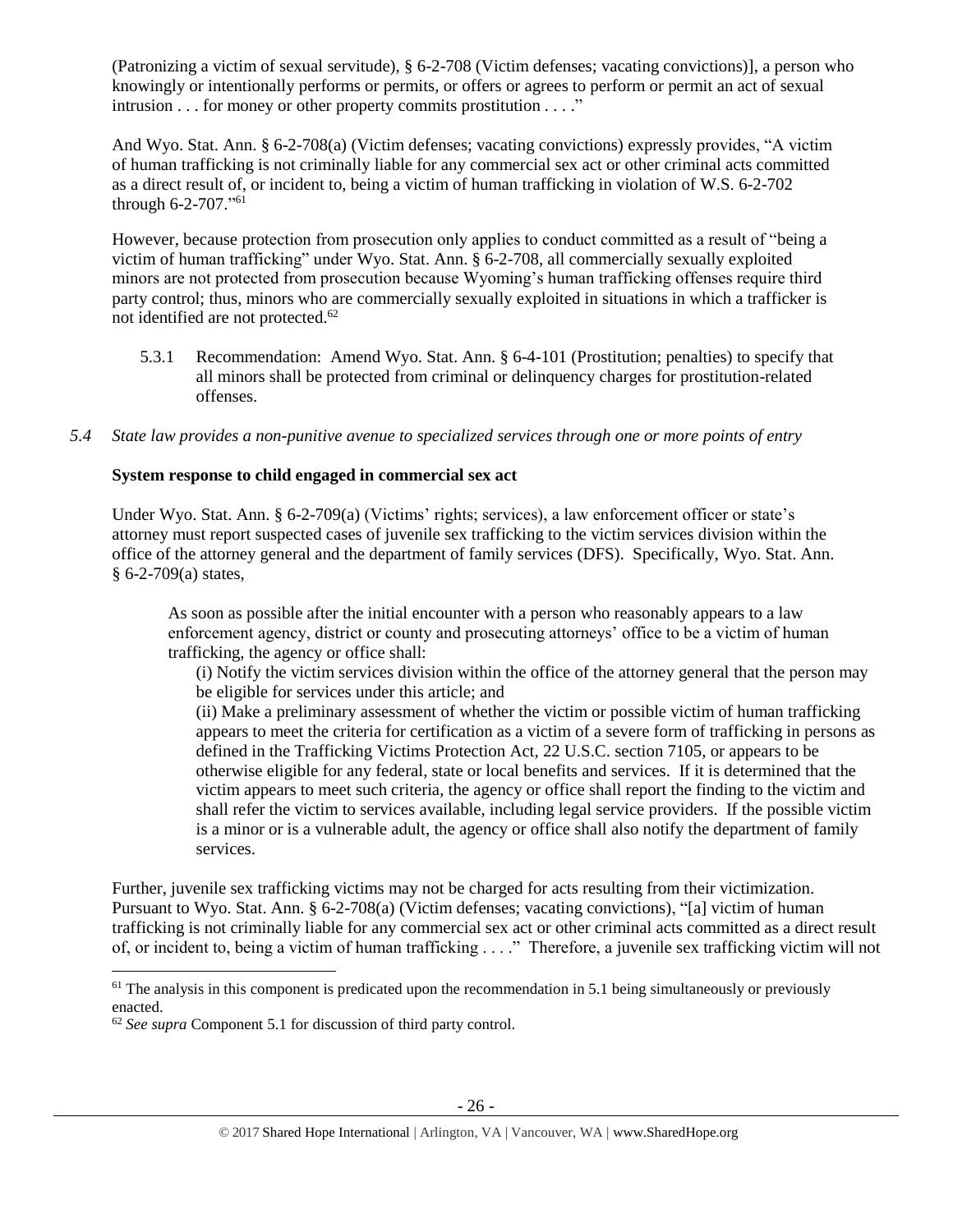be identified as delinquent. Instead, juvenile sex trafficking victims will be treated as children in need of supervision. $^{63}$  Wyo. Stat. Ann. § 6-2-708(b).

Regardless of how the child is identified, however, specialized services are not required.

# **Summary**

 $\overline{a}$ 

Although Wyoming law prohibits a juvenile sex trafficking victim from being charged with delinquent acts resulting from his or her victimization and mandates referral to DFS and other services as available, specialized services are not required.

- 5.4.1 Recommendation: Amend Wyoming's protective response for juvenile sex trafficking victims to require specialized services.
- *5.5 Child sex trafficking is identified as a type of abuse and neglect within child protection statutes.<sup>64</sup>*

Although child sex trafficking and commercial sexual exploitation are not expressly identified as types of abuse within Wyoming's child protection statutes, "abuse" is defined to include a sexual offense against a child. Specifically, Wyo. Stat. Ann. § 14-3-202(ii) (Definitions) states,

"Abuse" means inflicting or causing physical or mental injury, harm or imminent danger to the physical or mental health or welfare of a child other than by accidental means, including . . . the commission or allowing the commission of a sexual offense against a child as defined by law . . . ."

Further, Wyo. Stat. Ann § 6-2-708(b) (Victim defenses; vacating convictions) provides, "[a] victim of human trafficking who is a minor shall be deemed a child in need of supervision in accordance with the Children in Need of Supervision Act [Wyo. Stat. Ann §§ 14-6-401 – 440] or a neglected child in accordance with the Child Protection Act [Wyo. Stat. Ann. §§ 14-3-401 – 441]."

*5.6 The definition of "caregiver" or another related term in the child welfare statutes is not a barrier to a sex trafficked child accessing the protection of child welfare.*

Pursuant to Wyo. Stat. Ann § 6-2-708(b) (Victim defenses; vacating convictions), all minor victims of human trafficking are deemed as neglected or as a child in need of supervision regardless of the perpetrator. However, not all commercially sexually exploited children qualify as minor victims of human trafficking under Wyoming's sex trafficking laws.<sup>65</sup> To the extent that a commercially sexually exploited child does not fall under the definition of a child sex trafficking victim, Wyo. Stat. Ann. § 14-3-202(a)(i) (Definitions), which prescribes the duties of child protective services, "a person responsible for a child's welfare" is defined to

<sup>64</sup> For more information regarding recent federal legislation impacting this component see: http://go.sharedhope.org/stateimpactmemo.

 $<sup>65</sup>$  The analysis in this component is predicated upon the recommendation in 5.1 being simultaneously or previously</sup> enacted. *See supra* Component 5.1 for discussion of third party control requirement.

 $63$  A child in need of supervisions is defined in Wyo. Stat. Ann. § 14-6-402(a)(iv) (Definitions) to include

any child who has not reached his eighteenth birthday who is habitually truant or has run away from home or habitually disobeys reasonable and lawful demands of his parents, guardian, custodian or other proper authority or is ungovernable and beyond control. "Child in need of supervision" includes any child who has not reached his eighteenth birthday who has committed a status offense.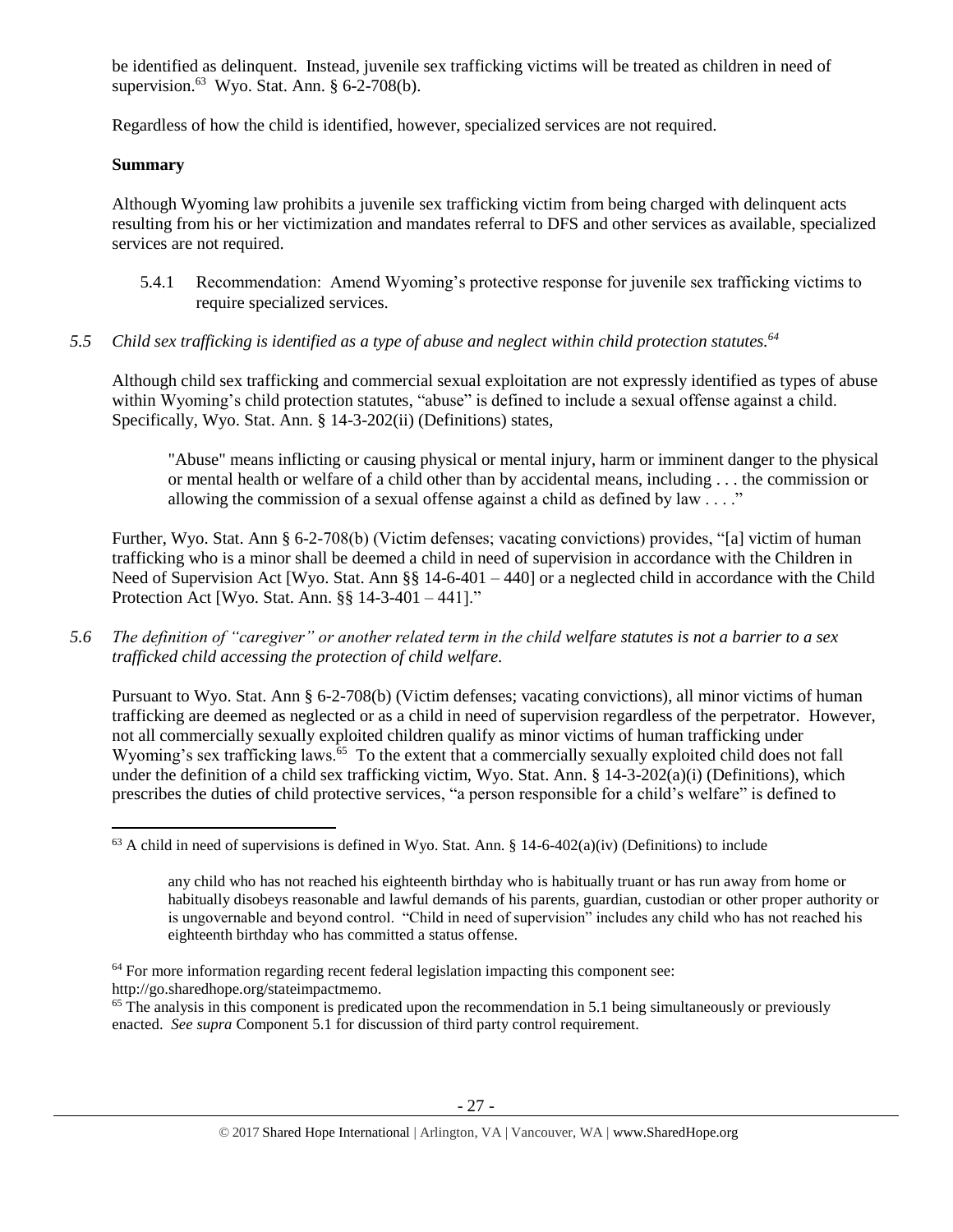include, "the child's parent, noncustodial parent, guardian, custodian, stepparent, foster parent or other person, institution or agency having the physical custody or control of the child." This definition is not broad enough to include all perpetrators of Wyo. Stat. Ann. 6-2-707 (Patronizing a victim of sexual servitude), but this will only potentially constitute a barrier to services for commercially sexually exploited children who are exploited without an identified third party controller.

*5.7 Crime victims' compensation is specifically available to a child victim of sex trafficking or commercial sexual exploitation of children (CSEC).*

Under Wyo. Stat. Ann. § 6–2–709 (Victims' rights; services), "Victims of human trafficking are entitled to ... forms of compensation under the Crime Victims Compensation Act."

Where not identified as a minor sex trafficking victim, a minor victim may still be eligible to receive compensation under the Wyoming Crime Victims Compensation Act, Wyo. Stat. Ann. § 1-40-101 et. seq. Pursuant to Wyo. Stat. Ann. § 1-40-106 (Eligibility for compensation) victims are "entitled to compensation under" the Wyoming Crime Victims Compensation Act if certain requirements are met. Wyo. Stat. Ann. § 1- 40-106(a). For purposes of the Wyoming Crime Victims Compensation Act, Wyo. Stat. Ann. § 1-40-102(a)(ix) (Definitions) defines a "victim" to include the following:

(A) A person who suffers personal injury or is killed in this state as a direct result of:

(I) A criminal act of another person;

(II) The person's good faith and reasonable effort in attempting to prevent the commission of a criminal act, or to apprehend a person engaging in a criminal act or assisting a law enforcement officer to do so;

(III) Assisting or attempting to assist a person against whom a crime is being perpetrated or attempted;

(IV) A federal crime occurring in Wyoming.

(B) A resident who is a victim of a crime occurring outside this state if:

(I) The crime would be compensable had it occurred inside this state; and

(II) The crime occurred in a state which does not have a crime victim compensation program, for which the victim is eligible as eligibility is set forth in W.S. 1-40-101 [Short title] through 1-40-119 [Surcharge to be assessed in certain criminal cases; paid to account].

. . . .

Even to the extent that a commercially sexually exploited child "suffers personal injury . . . as a direct result of another's crime, several other requirements for compensation may present difficulties for domestic minor sex trafficking victims not identified as human trafficking victims under Wyoming law. Wyo. Stat. Ann. § 1-40- 102(a)(ix)(A). Specifically, to be eligible for compensation Wyo. Stat. Ann. § 1-40-106(a) requires,

(i) The victim suffered personal injury as a result of a criminal act;

. . . .

(iii) The injury to or death of the victim was not attributable to his own wrongful act;

(iv) The appropriate law enforcement authorities were notified of the criminal act allegedly causing the injury to or death of the victim as soon as practical under the circumstance after perpetration of the offense and the claimant cooperates with appropriate law enforcement authorities with respect to the crime for which compensation is sought; [and]

(v) The application for compensation is filed with the division within one (1) year after the date of the injury to or death of the victim, or within any extension of time the division allows for good cause shown;

. . . .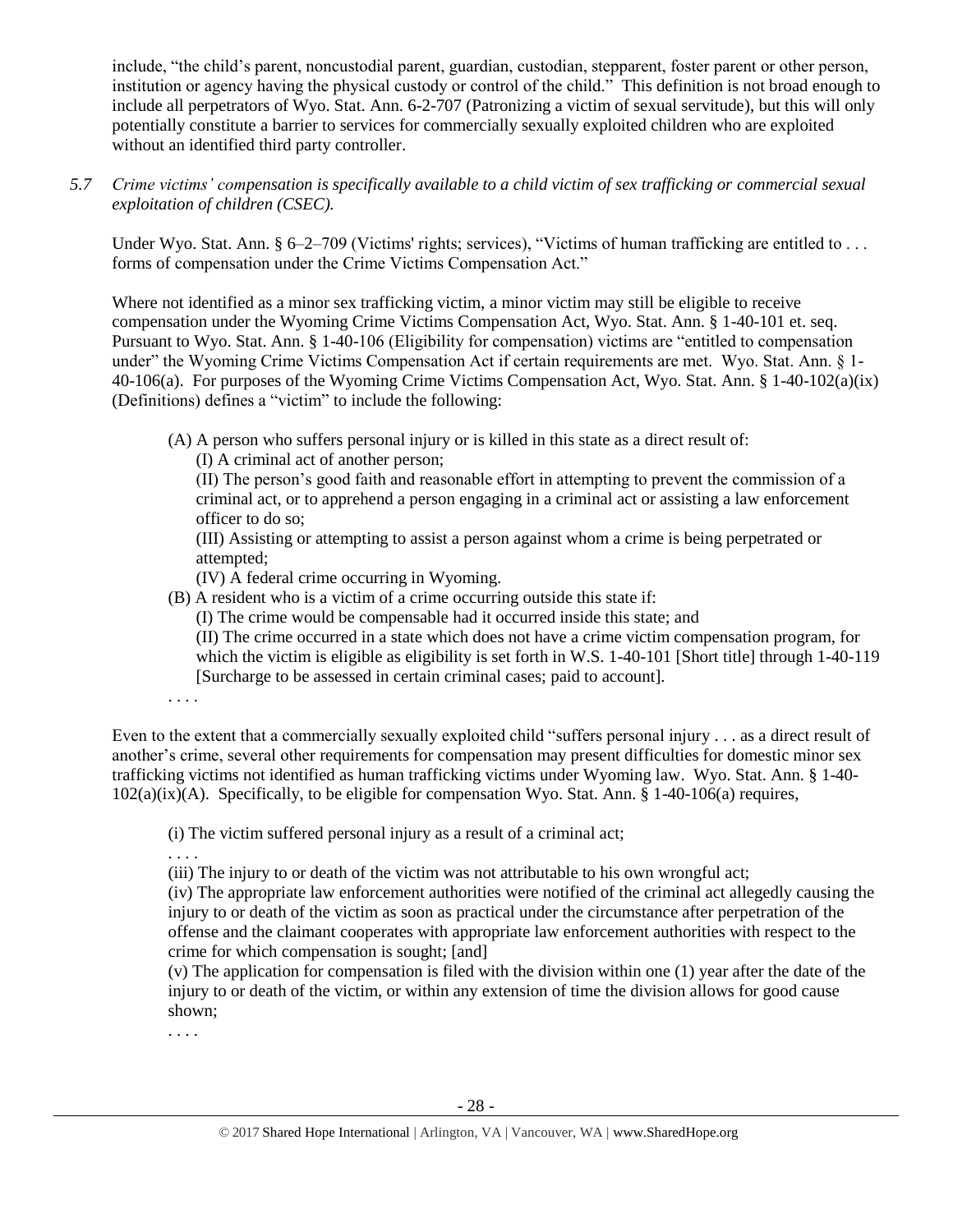"Good cause" is not defined within Wyo. Stat. Ann.  $\S$  1-40-106, but 015-0012-3 Wyo. Code R.  $\S$  4(b)(viii)(A) (Eligibility for compensation) states,

Good cause in determining whether a victim has satisfied the requirement to report a crime to law enforcement, the Division may consider the victims age, physical condition and psychological state, and any compelling health or safety reason that would jeopardize the well being of the victim. The Division may waive the report to law enforcement or the 1 year filing date if good cause is shown.

Additionally, 015-0012-3 Wyo. Code R.  $\S$  4(c)(i) provides guidance regarding what constitutes "reasonable cooperation with law enforcement." Specifically, the regulations state,

In determining whether a victim reasonably cooperated with law enforcement the Division may consider the victims age, physical condition and psychological state and any compelling health and safety reasons that would jeopardize the well being of the victim.

(i) Reasonable cooperation with law enforcement by the victim may include but not be limited to the following:

(A) providing law enforcement with a true, accurate and complete statement of the circumstances that led to the crime;

(B) participating in the investigation of the crime to assist law enforcement with the identification of a suspect;

(C) participating in prosecution procedures including deposition and trail testimony as requested;

(D) Sexual abuse victims shall be deemed to have reasonably cooperated with law enforcement if the victim undergoes a sexual assault forensic exam.

5.7.1 Recommendation: Amend Wyo. Stat. Ann. § 1-40-106 (Eligibility for compensation) to exempt all CSEC victims from the listed requirements.

# *5.8 Victim-friendly procedures and protections are provided in the trial process for minors under 18.*

Wyoming law includes several victim-friendly criminal justice procedures and protections throughout the criminal justice process.

The human trafficking law provides, "In a prosecution for an offense under this article, police and prosecuting agencies shall keep the identity of the victim and the victim's family confidential. The prosecutor shall take reasonable steps to protect the victim and the victim's family from being revictimized." Wyo. Stat. Ann. § 6-2- 709(e).

The Wyoming Victim and Witness Bill of Rights, codified at Wyo. Stat. Ann. § 1-40-203 (Victim and witness bill of rights), sets out key rights of crime victims. Some of these rights are expounded in other statutes.

For example, under Wyo. Stat. Ann. § 1-40-205(a), crime victims specifically have the right to "be free from any form of harassment, intimidation or retribution." To ensure this right, a victim may sit in a separate waiting room from other witness while waiting to testify in "any proceeding regarding a criminal act," and law enforcement shall provide the victim information regarding other protections available to the victim. Wyo. Stat. Ann. § 1-40-205(b), (d).

Additionally, under Wyo. Stat. Ann. § 1-40-204(a) (Rights of victims and witnesses to be informed during the criminal justice process),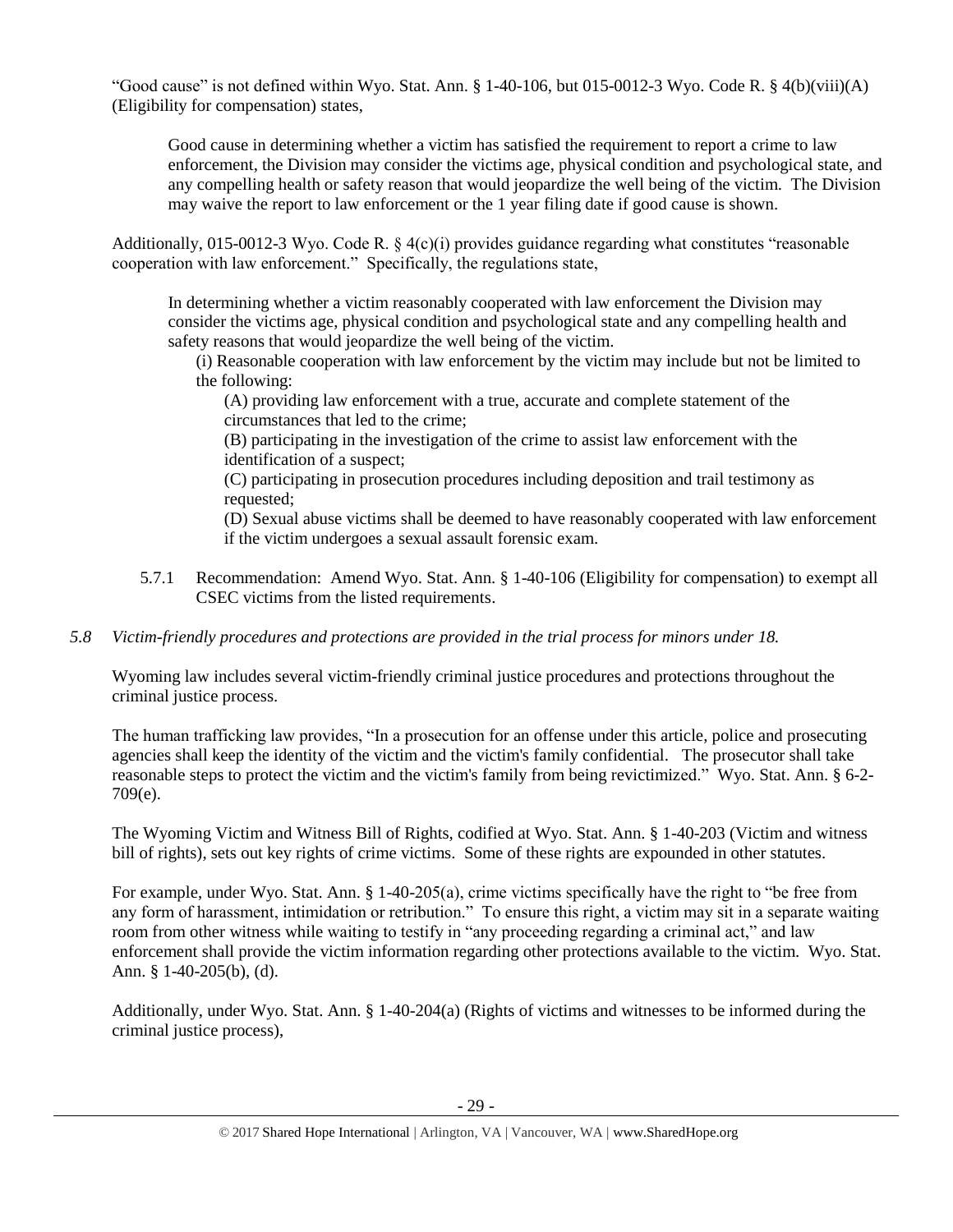Victims of a criminal act shall be informed without undue delay by law enforcement about:

(i) The rights enumerated in this act;

(ii) The right to be informed of the status of the case from the initial police investigation to the final appellate review;

(iii) The fact that financial assistance or other social service options may be available to the victim; (iv) The existence of the Crime Victims Compensation Act and that compensation may be available to the victim;

(v) The right to have an interpreter or translator to inform the victim of these rights;

(vi) The name and official telephone number of the primary law enforcement officer assigned to investigate the case together with the official address and telephone number of the criminal justice agency investigating the case;

(vii) The right to seek legal counsel and to employ an attorney.

Also, the victim has the right to information including the right to receive written notice of a certain event's related to the defendant's progress in the criminal justice system. Wyo. Stat. Ann. § 1-40-204(b).

Some additional protections are afforded in Wyo. Stat. Ann. § 7-11-408 (Videotape depositions) to children who are the victims of sexual abuse under Wyo. Stat. Ann. § 6-2-314 (Sexual abuse of a minor in the first degree; penalties) through Wyo. Stat. Ann. § 6-2-317 (Sexual abuse of a minor in the fourth degree), but not to victims of Wyo. Stat. Ann. § 6-2-318 (Soliciting to engage in illicit sexual relations; penalty). Specifically, under Wyo. Stat. Ann. § 7-11-408, a victim under the age of 12 may give testimony that may be admissible at trial<sup>66</sup> through a videotaped deposition if the judge finds the following, pursuant to subsection (c),

(i) The child's testimony would be relevant and material;

(ii) The best interests of the child would be served by permitting the videotape deposition;

(iii) A potential physical or psychological harm to the child is likely to occur if the child is required to testify which would effectively render the child incapable to testify at the trial; and

(iv) The defendant or his legal counsel has the opportunity to be present and to cross-examine the child at the videotape deposition.

Only video technicians, "the child, the judge, prosecutor, defendant and defense counsel, [and] a family member who was not a witness to the offense or a support person for the child" may be present at the child's videotaped deposition. Wyo. Stat. Ann. § 7-11-408(b). However, pursuant to Wyo. Stat. Ann. § 7-11-408(d), the judge may "deny the defendant's face-to-face confrontation of the child" if

(i) The defendant is alleged to have inflicted physical harm or is alleged to have threatened to inflict physical harm upon the child, and physical or psychological harm to the child is likely to occur if there is a face-to-face confrontation of the child by defendant;

l

(iv) A potential physical or psychological harm to the child is likely to occur if the child is required to testify which would effectively render the child incapable to testify at the trial.

<sup>66</sup> Pursuant to Wyo. Stat. Ann. § 7-11-408(e):

A videotape deposition may be admitted at trial in lieu of the direct testimony of the child, if the judge finds, after hearing, that:

<sup>(</sup>i) The visual and sound qualities of the videotape are satisfactory;

<sup>(</sup>ii) The videotape is not misleading;

<sup>(</sup>iii) All portions of the videotape that have been ruled inadmissible have been deleted; and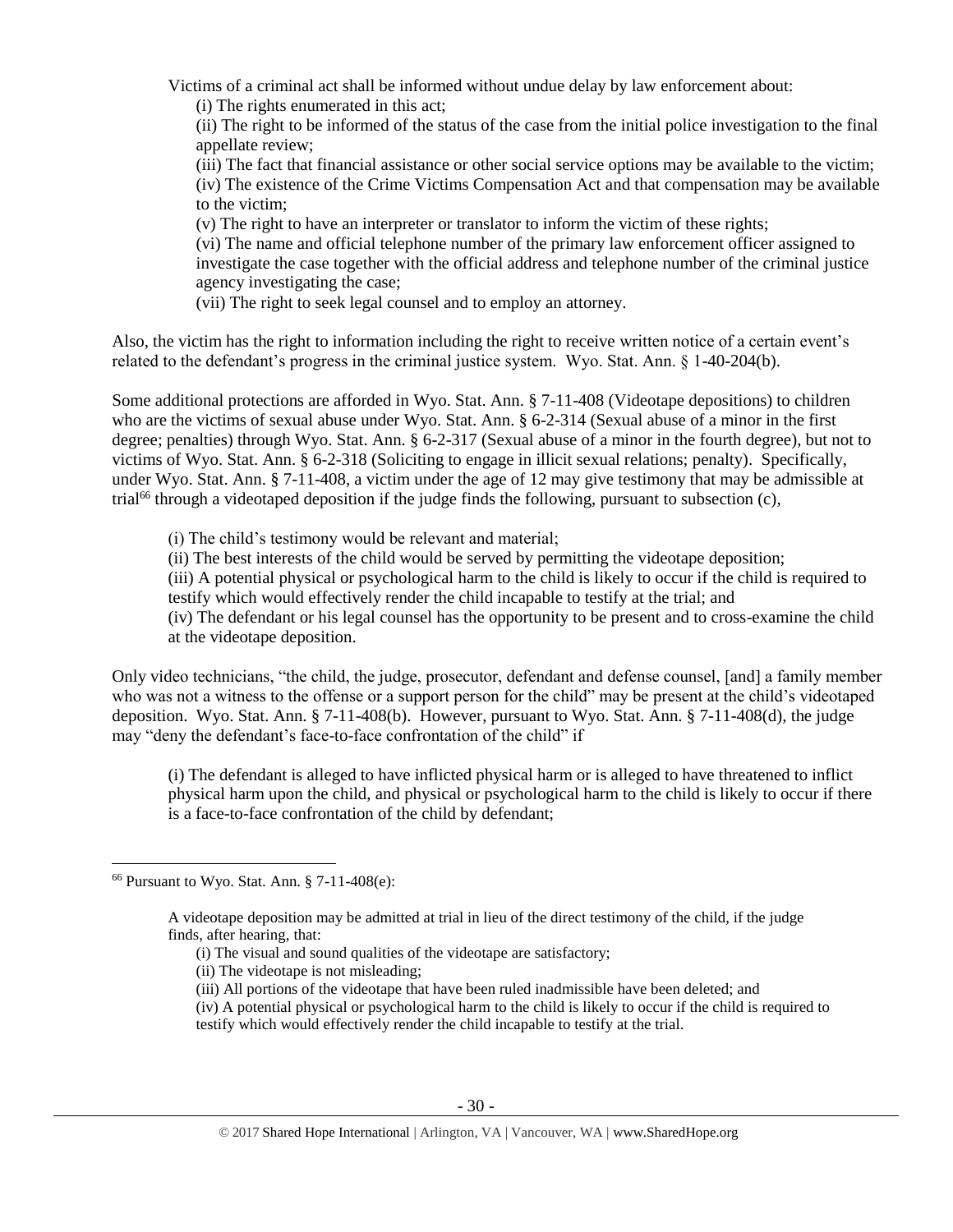(ii) The defendant's legal counsel will have reasonable opportunity to confer with his client before and at any time during the videotape deposition; and

(iii) The defendant will have opportunity to view and hear the proceedings while being taken.

In addition, a child who is "unable to articulate what was done to them will be permitted to demonstrate the sexual act or acts committed against them with the aid of anatomically correct dolls." Wyo. Stat. Ann. § 7-11- 408(f). These "demonstrations will be under the supervision of the court and shall be videotaped to be viewed at trial, and shall be received into evidence as demonstrative evidence." Wyo. Stat. Ann. § 7-11-408(f).

Wyo. Stat. Ann. § 6-2-312 (Evidence of victim's prior sexual conduct or reputation; procedure for introduction) also provides limited protection to victims of sexual assault, without regard to their age, including victims of Wyo. Stat. Ann. § 6-2-318 (Soliciting to engage in illicit sexual relations; penalty). However, the protection does not extend to victims of Wyoming's CSEC laws, Wyo. Stat. Ann. § 6-4-103(a) (Promoting prostitution; penalties) and Wyo. Stat. Ann. § 6-4-303(b)(i)–(ii) (Sexual exploitation of children; penalties; definitions). Pursuant to Wyo. Stat. Ann. § 6-2-312(a), where a defendant is prosecuted under Wyoming's sexual assault laws, or "lesser included offense[s]," evidence of the victim's prior sexual conduct and reputation or opinion evidence regarding the victim's character may only be admitted when "the court finds that the probative value of the evidence substantially outweighs the probability that its admission will create prejudice." Wyo. Stat. Ann. § 6-2-312(a)(iv). However, nothing in Wyo. Stat. Ann. § 6-2-312(a) prevents a defendant from introducing "evidence as to prior sexual conduct of the victim with the actor." Wyo. Stat. Ann. § 6-2-312(b).

Another victim-friendly criminal justice procedure is found in Wyo. Stat. Ann. § 6-2-311 (Corroboration unnecessary), which states, "Corroboration of a victim's testimony is not necessary to obtain a conviction for sexual assault." Wyo. Stat. Ann. § 6-2-311.

- 5.8.1 Recommendation: Amend Wyo. Stat. Ann. § 6-2-312 (Evidence of victim's prior sexual conduct or reputation; procedure for introduction) to apply to minor victims of Wyo. Stat. Ann. § 6-4-103(a) (Promoting prostitution; penalties) and  $\S 6-4-303(b)(i)$ –(ii) (Sexual exploitation of children; penalties; definitions).
- *5.9 Child sex trafficking victims may vacate delinquency adjudications and expunge related records for prostitution and other offenses arising from trafficking victimization, without a waiting period.*

Wyoming law does not provide a mechanism for minors to vacate delinquency adjudications related to trafficking victimization, and juvenile records may only be expunged after a minor turns 18.

Regarding expungement, Wyo. Stat. Ann. § 14-6-241(a) (Expungement of records in juvenile and municipal courts) authorizes a person "adjudicated delinquent as a result of having committed a delinquent act other than a violent felony"<sup>67</sup> to petition the court for expungement of the person's juvenile court records after the person turns 18. Wyo. Stat. Ann. § 14-6-241(a) further provides,

If after investigation the court finds that the petitioner has not been convicted of a felony since adjudication, that no proceeding involving a felony is pending or being instituted against the petitioner and the rehabilitation of the petitioner has been attained to the satisfaction of the court or the

 $67$  Pursuant to Wyo. Stat. Ann. § 6-1-104(a)(xii) (Definitions) a "violent felony" includes "murder, manslaughter, kidnapping, sexual assault in the first or second degree, robbery, aggravated assault, aircraft hijacking, arson in the first or second degree or aggravated burglary or a violation of W.S. 6-2-314(a)(i) [Sexual abuse of a minor in the first degree; penalties] or 6-2-315(a)(ii) [Sexual abuse of a minor in the second degree; penalties]."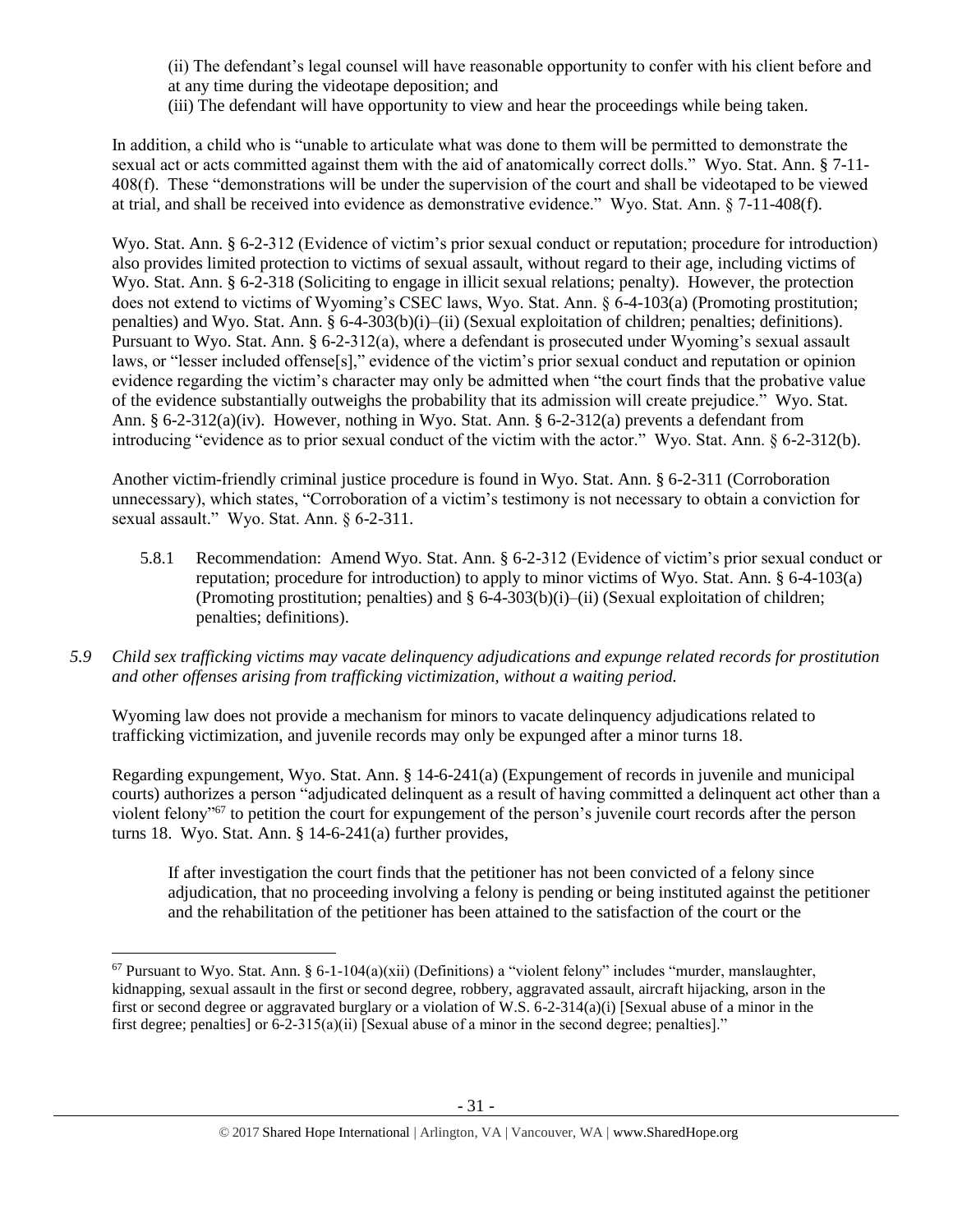prosecuting attorney, it shall order expunged all records in the custody of the court or any agency or official, pertaining to the petitioner's case . . . .

Once the court enters an order of expungement, "the proceedings in the petitioner's case are deemed never to have occurred and the petitioner may reply accordingly upon any inquiry in the matter." Wyo. Stat. Ann. § 14- 6-241(a). Records related to the conviction of a juvenile for a misdemeanor in circuit court also may be expunged, subject to the requirements of Wyo. Stat. Ann. § 14-6-241(a). Wyo. Stat. Ann. § 14-6-241(c).

Because Wyo. Stat. Ann. § 14-6-241 mandates that a minor turn 18 before petitioning for expungement, however, a child sex trafficking victim may face collateral consequences associated with having an accessible delinquency record during the waiting period.

Regarding vacatur, Wyo. Stat. Ann. § 6-2-708(c) (Victim defenses; vacating convictions) provides,

At any time after the entry of a conviction, the court in which it was entered may vacate the conviction if the defendant's participation in the offense is found to have been the result of having been a victim. Official documentation of the defendant's status as a victim at the time of the offense from a federal, state or local government agency shall create a presumption that the defendant's participation in the offense was a result of having been a victim, but shall not be required for granting a motion under this section.

However, Wyo. Stat. Ann. § 6-2-708(c) applies specifically to "convictions," and Wyo. Stat. Ann. § 14-6-238 (Proceedings deemed in equity; effect of orders and decrees) states in part, "No order or decree pursuant to this act [Juvenile Justice Act] shall be deemed a conviction of a crime . . . ." Accordingly, a delinquency adjudication cannot be vacated under Wyo. Stat. Ann. § 6-2-708(c).

Additionally, record expungement is not automatic upon granting vacatur, making separate proceedings necessary to obtain both forms of relief.

- 5.9.1 Recommendation: Enact a law that allows child sex trafficking victims to vacate delinquency adjudications and expunge related records for prostitution and other offenses arising from trafficking victimization, without a waiting period.
- *5.10 Victim restitution and civil remedies for victims of domestic minor sex trafficking or commercial sexual exploitation of children (CSEC) are authorized by law.*

<span id="page-31-0"></span>Wyoming law does not provide specific civil remedies for victims of domestic minor sex trafficking; however, Wyo. Stat. Ann. § 7-9-110(a) (Civil action) provides that any restitution received by a victim of a crime does not preclude them from bringing a civil suit, but "[a]ny restitution payment by the defendant to a victim shall be set off against any judgment in favor of the victim, however, in a civil action arising out of the same facts or event." Additionally, Wyo. Stat. Ann. § 1-3-105(b) (Actions other than recovery of real property) suggests that there is a "a civil action based upon sexual assault as defined by W.S. 6-2-301(a)(v)<sup>68</sup> against a minor" under Wyoming law.

<sup>&</sup>lt;sup>68</sup> Sexual assault is defined in Wyo. Stat. Ann. § 6-2-301(a)(v) (Definitions) as "any act made criminal pursuant to W.S. 6-2-302 [Sexual assault in the first degree] through 6-2-319 [Names not to be released; restrictions on disclosures or publication of information; violations; penalties]."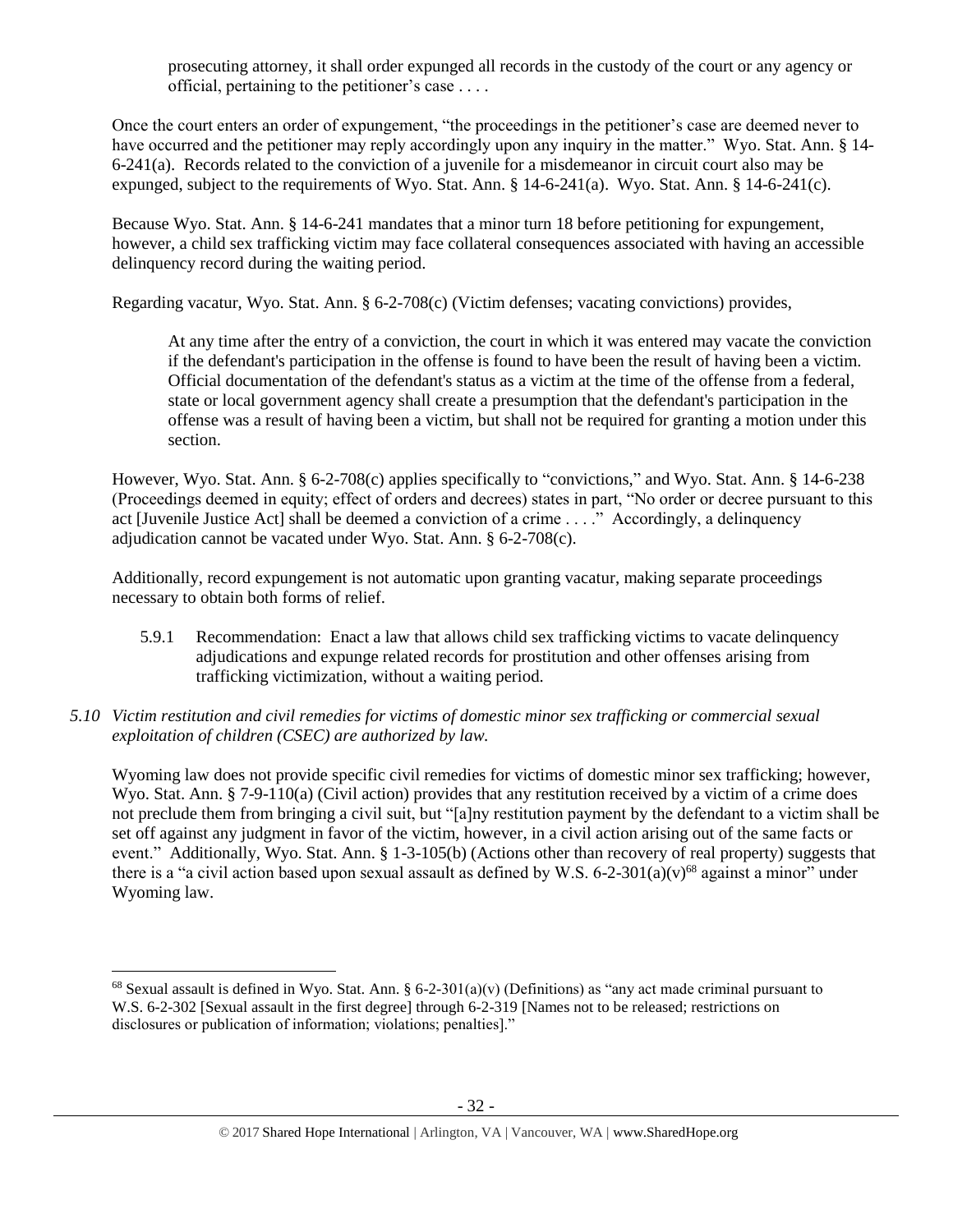Domestic minor sex trafficking victims also are able to receive mandatory restitution from their offender under the human trafficking statute as well as for any misdemeanor or felony conviction, pursuant to Wyo. Stat. Ann. § 6-2-709(d) (Victims' rights; services), § 7-9-102 (Order to pay upon conviction), and § 6-2-710 (Restitution). Mandatory restitution should be determined in accordance with Wyo. Stat. Ann. §§ 7-9-103 (Determination of amount owed; execution), 7-9-114 (Determination of long-term restitution; time for order; enforcement). Wyo. Stat. Ann. § 7-9-103(b) provides reasonable actual pecuniary and reasonably foreseeable future pecuniary damages to victims.<sup>69</sup> Pursuant to Wyo. Stat. Ann. § 7-9-114(a), victims are also owed monthly fixed amounts of restitution for long-term physical health care for as long as the victim requires the care.<sup>70</sup>

*5.11 Statutes of limitations for civil and criminal actions for child sex trafficking or commercial sexual exploitation of children (CSEC) offenses are eliminated or lengthened to allow prosecutors and victims a realistic opportunity to pursue criminal action and legal remedies.*

No statute of limitations applies to the prosecution of any crimes in Wyoming;<sup>71</sup> however civil actions are subject to certain statutes of limitations. Wyo. Stat. Ann. § 1-3-102.

The most relevant provision to victims of domestic minor sex trafficking is, "an action for . . . [a]n injury to the rights of the plaintiff, not arising on contract and not herein enumerated" must be commenced within four years of the date the plaintiff's cause of action accrues. Wyo. Stat. Ann.  $\S 1-3-105(a)(iv)(C)$ . Actions for "[a]ssault or battery not including sexual assault" shall be brought within one year. Wyo. Stat. Ann.  $\S 1-3-105(a)(v)(B)$ . Additionally, for "a civil action based upon sexual assault as defined by W.S. 6-2-301(a)(v) (Definitions)<sup>72</sup> against a minor" a claim "may be brought within the later of: (i) Eight (8) years after the minor's eighteenth birthday; or (ii) Three (3) years after the discovery." Wyo. Stat. Ann. § 1-3-105(b). Moreover, under Wyo. Stat. Ann. § 1-3-114<sup>73</sup> (Legal disabilities),

If a person entitled to bring any action except for an action arising from error or omission in the rendering of licensed or certified professional or health care services or for a penalty or forfeiture, is, at the time the cause of action accrues, a minor  $\ldots$  the person may bring the action within three (3) years after the disability is removed or within any other statutory period of limitation, whichever is greater.

<sup>&</sup>lt;sup>69</sup> See supra Component 2.8. Under Wyo. Stat. Ann. §6-2-701(x), "Pecuniary damage' means all damages which a victim could recover against the defendant in a civil action arising out of the same facts or event, including damages for wrongful death. It does not include punitive damages and damages for pain, suffering, mental anguish and loss of consortium . . . ." *See supra* not[e 2.](#page-0-1)

<sup>70</sup> *See supra* Component 2.8.

<sup>71</sup> *See* Boggs v. State, 484 P.2d 711, 714 (Wyo. 1971).

<sup>72</sup> *See supra* note [68.](#page-31-0)

<sup>73</sup> In Kordus v. Montes, 337 P.3d 1138 (Wyo. 2014), the court held that the exception contained in Wyo. Stat. Ann. § 1-3-114—"except for an action arising from error or omission in the rendering of licensed or certified professional or health care services"—is constitutionally infirm. The court ruled that two-year statute of limitations applicable to medical malpractice actions under Wyo. Stat. Ann. § 1-3-107 (Act, error or omission in rendering professional or health care services), as applied to juvenile patient who had no procedural capacity to sue, violated her fundamental right of access to the courts under the open courts provision of State Constitution; patient's exclusive remedy was to file suit, through her parents or some other guardian, seeking to recover damages for the alleged malpractice, but patient could not bring suit against her parents if they negligently failed to bring the claim within the limitations period.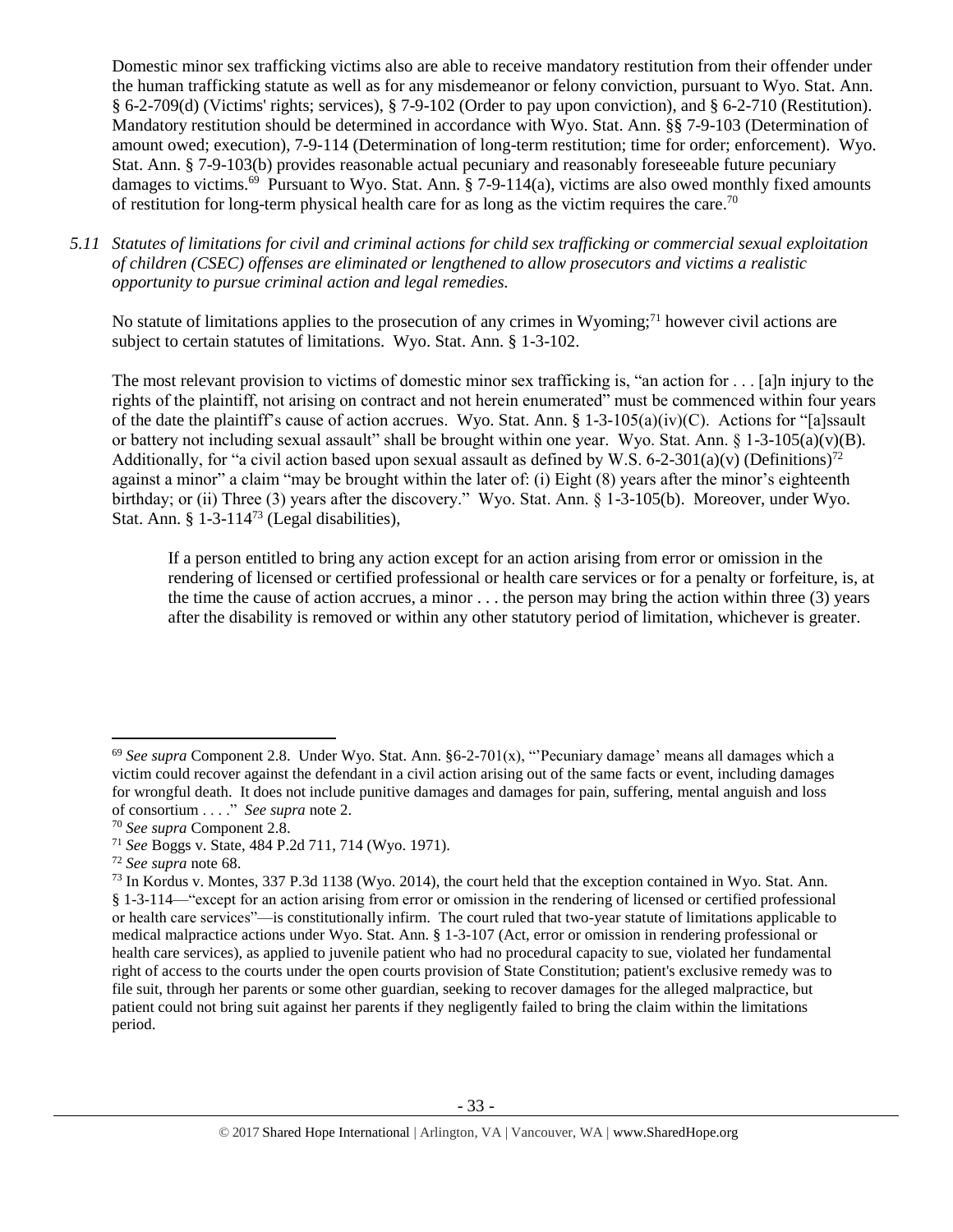#### **FRAMEWORK ISSUE 6: CRIMINAL JUSTICE TOOLS FOR INVESTIGATION AND PROSECUTIONS**

## *Legal Components:*

- *6.1 Training on human trafficking and domestic minor sex trafficking for law enforcement is statutorily mandated or authorized.*
- *6.2 Single party consent to audiotaping is permitted in law enforcement investigations.*
- *6.3 Wiretapping is an available tool to investigate domestic minor sex trafficking and commercial sexual exploitation of children (CSEC).*
- *6.4 Using a law enforcement decoy posing as a minor to investigate buying or selling of commercial sex acts is not a defense to soliciting, purchasing, or selling sex with a minor.*

*\_\_\_\_\_\_\_\_\_\_\_\_\_\_\_\_\_\_\_\_\_\_\_\_\_\_\_\_\_\_\_\_\_\_\_\_\_\_\_\_\_\_\_\_\_\_\_\_\_\_\_\_\_\_\_\_\_\_\_\_\_\_\_\_\_\_\_\_\_\_\_\_\_\_\_\_\_\_\_\_\_\_\_\_\_\_\_\_\_\_\_\_\_\_*

- *6.5 Using the Internet or electronic communications to investigate buyers and traffickers is a permissible investigative technique.*
- *6.6 State law requires reporting of missing children and recovered missing children.*

# *Legal Analysis:*

*6.1 Training on human trafficking and domestic minor sex trafficking for law enforcement is statutorily mandated or authorized.*

Wyoming addresses training of law enforcement and other individuals through its human trafficking law. Pursuant to Enacted House Bill 133, Sec. 3 (2013),<sup>74</sup>

(a) The division of victim services shall continue to provide training regarding provisions of this act to be used for presentation to law enforcement agencies, the law enforcement academy, prosecutors, public defenders, judges and others involved in the juvenile and criminal justice systems. The training may include:

(i) State and federal laws on human trafficking;

(ii) Methods used to identify United States citizen and foreign national victims of human trafficking;

(iii) Methods of prosecuting human traffickers; and

(iv) Methods of protecting the rights of victims of human trafficking, including collaboration with nongovernmental and other social service agencies in the course of investigating and prosecuting human trafficking cases.

## *6.2 Single party consent to audiotaping is permitted in law enforcement investigations.*

Single party consent to audiotaping is permitted in Wyoming. Wyo. Stat. Ann.  $\S$  7-3-702(a)(i), (b)(iv) (Prohibition against interception or disclosure of wire, oral or electronic communications; exceptions; penalties) provides,

- (a) Except as provided in subsection (b) of this section, no person shall intentionally: (i) Intercept, attempt to intercept, or procure any other person to intercept or attempt to intercept any wire, oral or electronic communication;
- (b) Nothing in subsection (a) of this section prohibits:

 $\overline{\phantom{a}}$ 

. . . .

<sup>74</sup> 2013 Wyo. Sess. Laws 280.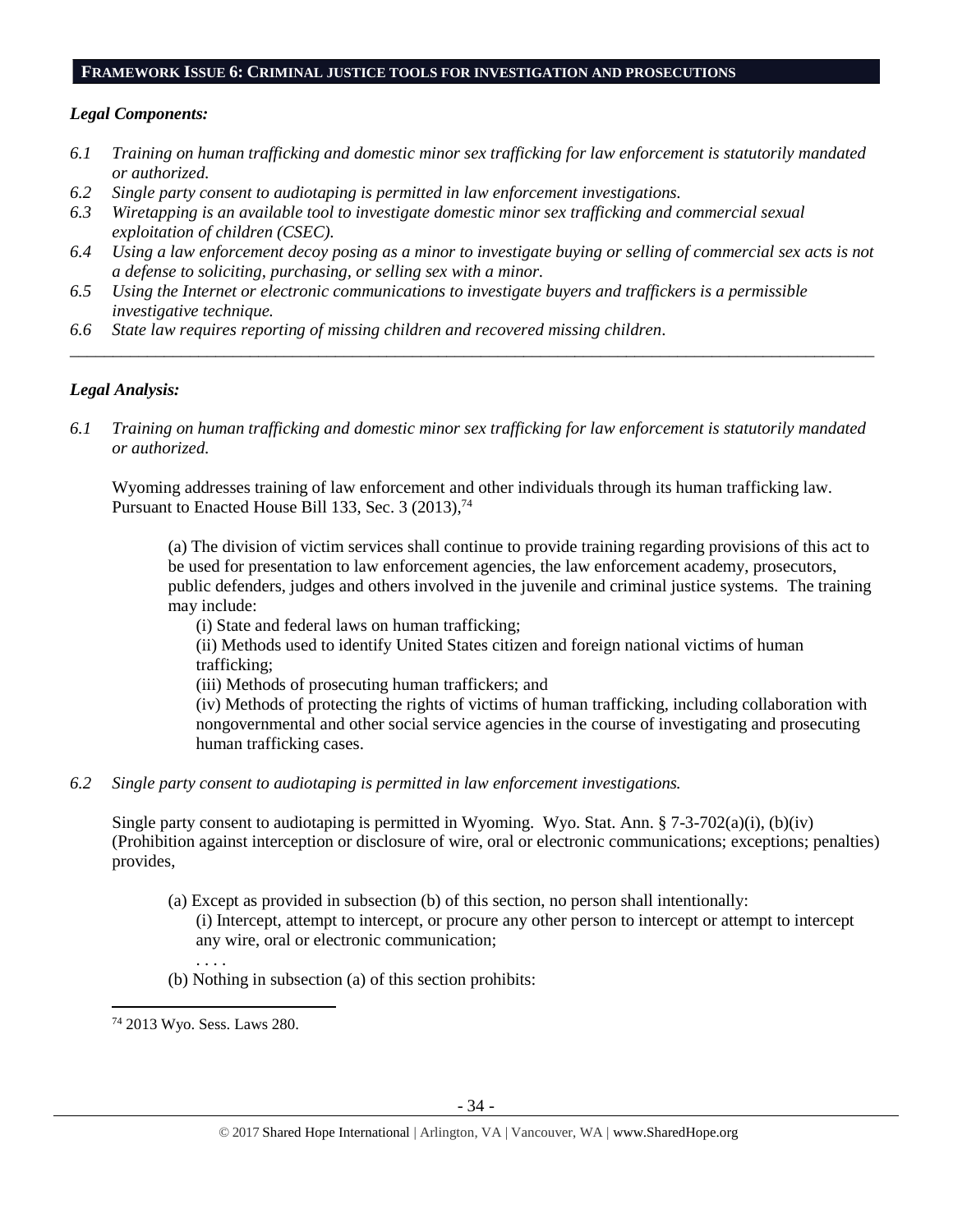. . . . (iv) Any person from intercepting an oral, wire or electronic communication where the person is a party to the communication or where one (1) of the parties to the communication has given prior consent to the interception unless the communication is intercepted for the purpose of committing any criminal or tortious act.

Therefore, if one party to the communication consents, audiotaping the communication is permissible under Wyo. Stat. Ann. § 7-3-702(a).

*6.3 Wiretapping is an available tool to investigate domestic minor sex trafficking and commercial sexual exploitation of children (CSEC).* 

Offenses related to domestic minor sex trafficking are not included as crimes for which a wiretapping order may be issued. Under Wyo. Stat. Ann. § 7-3-705(a) (Authorization for interception of wire, oral or electronic communications), applications for orders authorizing the use of wiretapping may only be requested when the investigation involves a violation of the Wyoming Controlled Substances Act of 1971 or a specified crime incident to or discovered while investigating a violation of the Wyoming Controlled Substances Act of 1971.

- 6.3.1 Recommendation: Amend Wyo. Stat. Ann. § 7-3-705(a) (Authorization for interception of wire, oral or electronic communications) to specifically authorize the attorney general or district attorney to seek a court order permitting the use of wiretapping where the interception may provide evidence of domestic minor sex trafficking.
- *6.4 Using a law enforcement decoy posing as a minor to investigate buying or selling of commercial sex acts is not a defense to soliciting, purchasing, or selling sex with a minor.*

Wyoming's sex trafficking and CSEC statutes do not prohibit a defense to prosecution based on a law enforcement decoy posing as a minor. However, Wyo. Stat. Ann. § 6-2-318 (Soliciting to engage in illicit sexual relations; penalty), a non-CSEC offense, makes it a crime to "solicit[], procure[] or knowingly encourage<sup>[]</sup> . . . a person purported to be less than the age of fourteen (14) years." The term "purported" makes this provision broad enough to allow the use of a decoy by law enforcement in the investigation of a violation of Wyo. Stat. Ann. § 6-2-318. Therefore, a defense would not be available based on the fact that an actual minor was not involved.

- 6.4.1 Recommendation: Amend Wyo. Stat. Ann. § 6-4-103 (Promoting prostitution) to expressly authorize law enforcement's use of a decoy posing as a minor to investigate offenses of sex trafficking in which a minor is used in prostitution or live sexual performance.
- *6.5 Using the Internet or electronic communications to investigate buyers and traffickers is a permissible investigative technique.*

No statute expressly authorizes law enforcement to use the Internet or electronic communications to investigate buyers and traffickers of sex with minors.

6.5.1 Recommendation: Enact a law expressly criminalizing use of the Internet or electronic communications to commit or attempt to commit a CSEC offense and prohibit a defense to prosecution based on the "minor" being a law enforcement officer or other adult.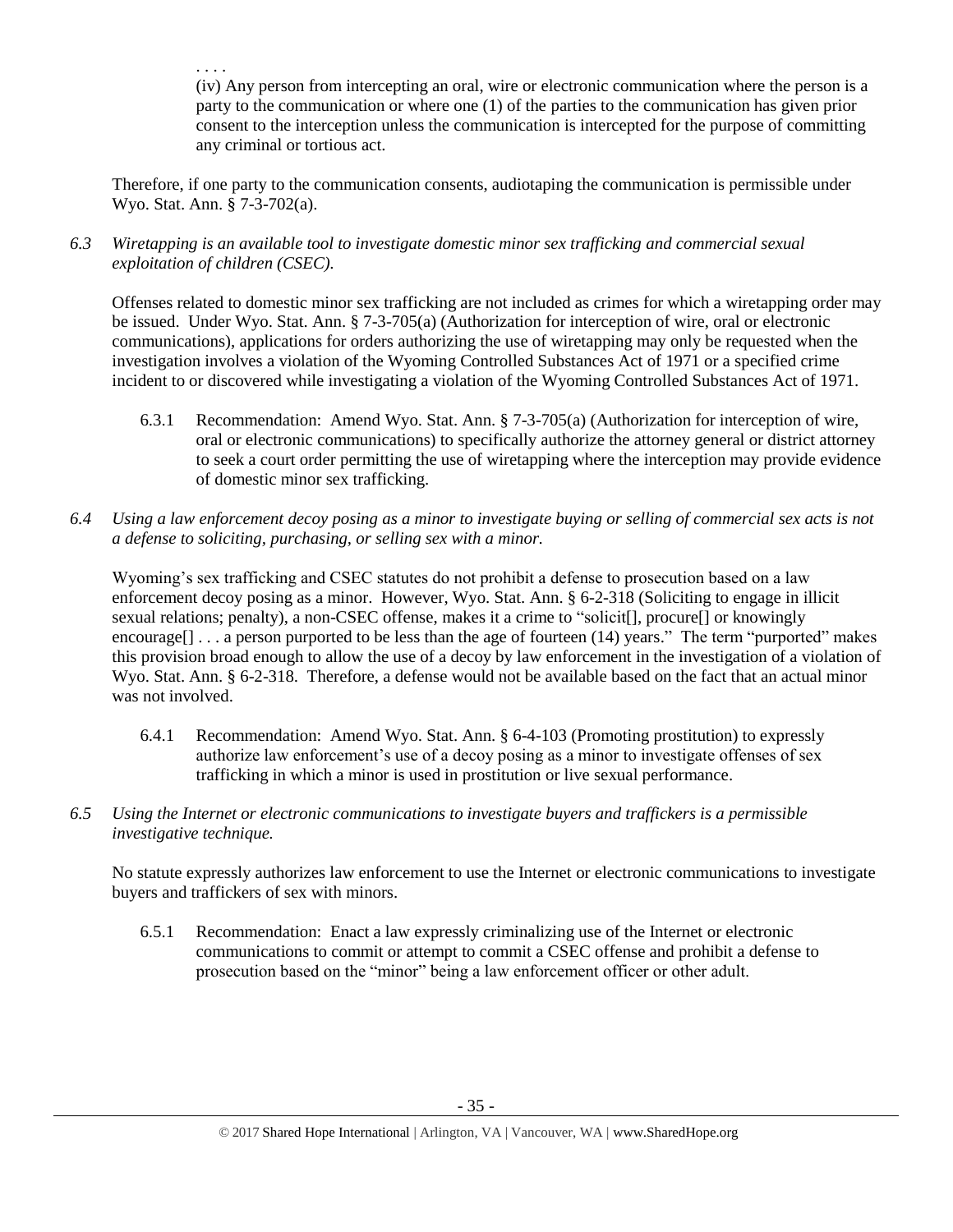# *6.6 State law requires reporting of missing children and recovered missing children.*

Reporting of missing children and recovered missing children is not mandated by the Wyoming Legislature. However, "[d]uring the 1990 Wyoming legislative session, the legislature mandated 'The Office of the Attorney General shall establish and operate a central repository of information and clearinghouse on missing children and missing persons."<sup>75</sup> Under Wyoming's current "Amber Alert Plan":

Each state or local program establishes its own AMBER Plan criteria; however, the National Center for Missing & Exploited Children suggests the following criteria should be met before an Alert is activated: Law enforcement confirms a child has been abducted.

A child is considered seventeen years old or younger.

Law enforcement will only activate an Amber Alert if it is believed the circumstances surrounding the abduction indicate that the child is in danger of serious bodily harm or death. There is enough descriptive information about the child, abductor, and/or suspect's vehicle to believe an immediate broadcast alert will help in the safe return of the child.<sup>76</sup>

6.6.1 Recommendation: Enact a law requiring law enforcement and child welfare services to report missing and recovered children to the clearinghouse on missing children and to the National Crime Information Center (NCIC) database to ensure law enforcement have information to identify missing and runaway children who are at high risk for sex trafficking.

public/files/2014%20MP%20Annual%20Rpt.pdf?attachauth=ANoY7cphzwHHjmhMI5be-

<sup>75</sup> Wyoming Division of Criminal Investigation, Office of the Attorney General, *Wyoming Missing Person Clearinghouse: 2014 Annual Report*, 1 (2014), https://4e5d2660-a-84cef9ff-ssites.googlegroups.com/a/wyo.gov/dci---

H\_R6YuxT7KE7KjRKI3xtLbF2KGKQnGrC0gNPEyVmOuyMS9KUWJ9-YtiXu8yD3c0k4CpQbgCirSODWfHRaEM3SbsbsaAXWILTiJ-

g5TfmrCXStfouKPf9gX40ZvzVfMPrXBBD9ahPyHeDFWQ\_fXqVVfT91dWxwxT6Z7eVEXaDqZ\_nRyI2\_MXTe S1rwyUkxU\_dGy1NAhrhj8PDTo4omQ6bTtGS0ZXFnqt-s%3D&attredirects=0 (last visited July 24, 2016).

<sup>76</sup> Wyoming Division of Criminal Investigation, *Wyoming AMBER Alert Plan*, http://wyomingdci.wyo.gov/dcicriminal-justice-information-systems-section/control-terminal/amber (last visited July 24, 2016).